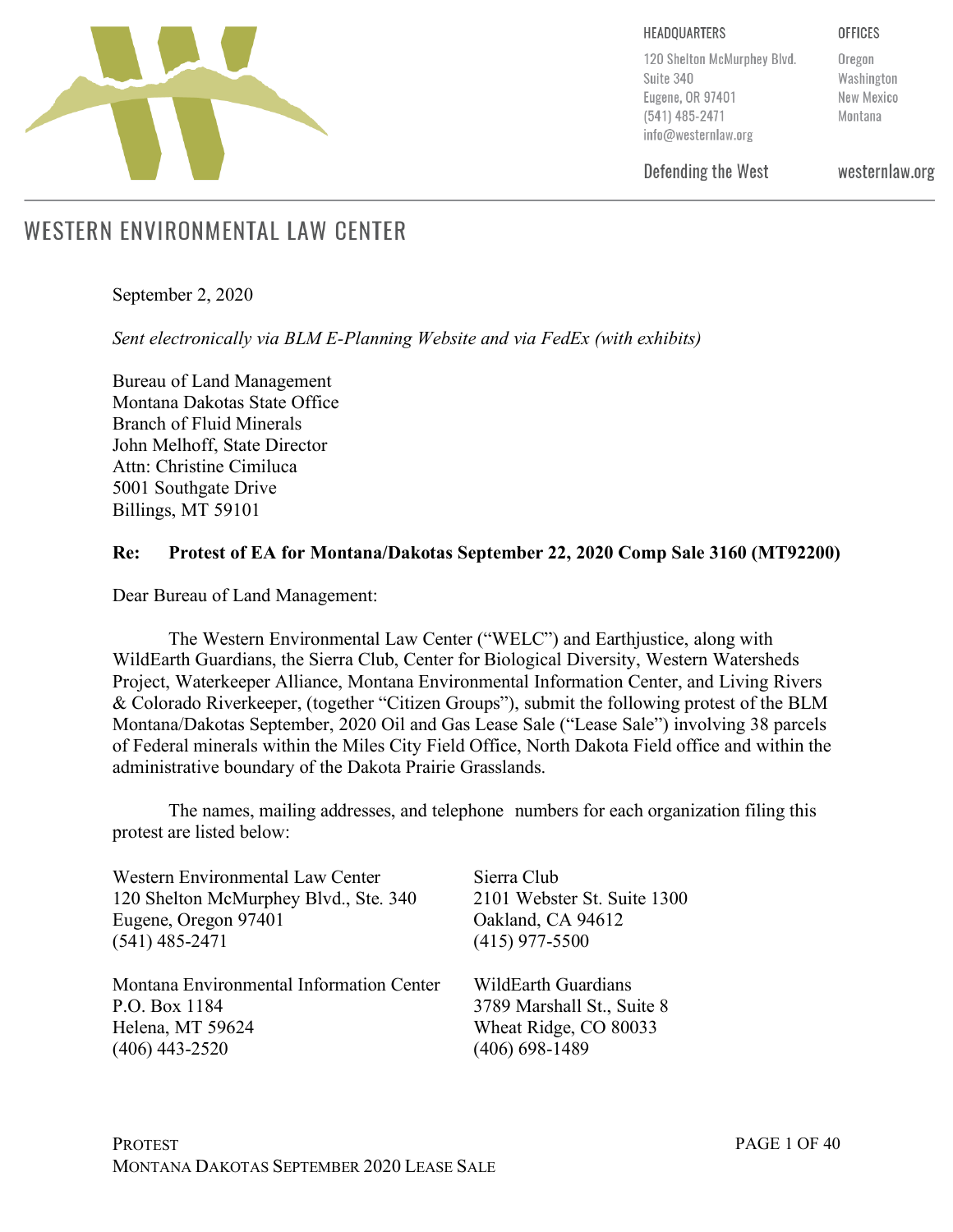Western Watersheds Project P.O. Box 779 Depoe Bay, OR 97341 (928) 322-8449

Waterkeeper Alliance, Inc. 180 Maiden Lane, Suite 603 New York, NY 10038 (212) 747-0622

Living Rivers Colorado Riverkeeper P.O. Box 466 Moab, UT 84532 (435) 259-1063

Center for Biological Diversity 1536 Wynkoop Street Suite #421 Denver, CO 80202 (520) 623-5252

I, Melissa Hornbein, have been authorized to file this protest on behalf of the above groups.

# **I. INTERESTS AND PARTICIPATION OF PROTESTING PARTIES**

The **Western Environmental Law Center** ("WELC") uses the power of the law to defend and protect the American West's treasured landscapes, iconic wildlife, and rural communities. WELC combines legal skills with sound conservation biology and environmental science to address major environmental issues in the West in the most strategic and effective manner. WELC works at the national, regional, state, and local levels; and in all three branches of government. WELC integrates national policies and regional perspective with the local knowledge of our 100+ partner groups to implement smart and appropriate place-based actions.

**WildEarth Guardians** ("Guardians") is dedicated to protecting and restoring the wildlife, wild places, wild rivers, and health of the American West. Guardians is a west-wide environmental advocacy organization with thousands of members in Montana and surrounding states. Guardians' members live in and regularly use and enjoy lands in the Lease Sale area.

The **Sierra Club** was founded in 1892 and is the nation's oldest grassroots environmental organization. The Sierra Club is incorporated in California, and has over 790,000 members nationwide and is dedicated to the protection and preservation of the environment. The Sierra Club's mission is to explore, enjoy and protect the wild places of the earth; to practice and promote the responsible use of the earth's ecosystems and resources; and to educate and enlist humanity to protect and restore the quality of the natural and human environments. The Sierra Club has a Montana Chapter, with nearly 3,000 members across Montana, including members in the area of this lease sale. The Sierra Club has members that live in, work and use this area for recreation such as hiking, snowshoeing, cross-country skiing, climbing, backpacking, camping, fishing and wildlife viewing, as well as for business, scientific, spiritual, aesthetic and environmental purposes.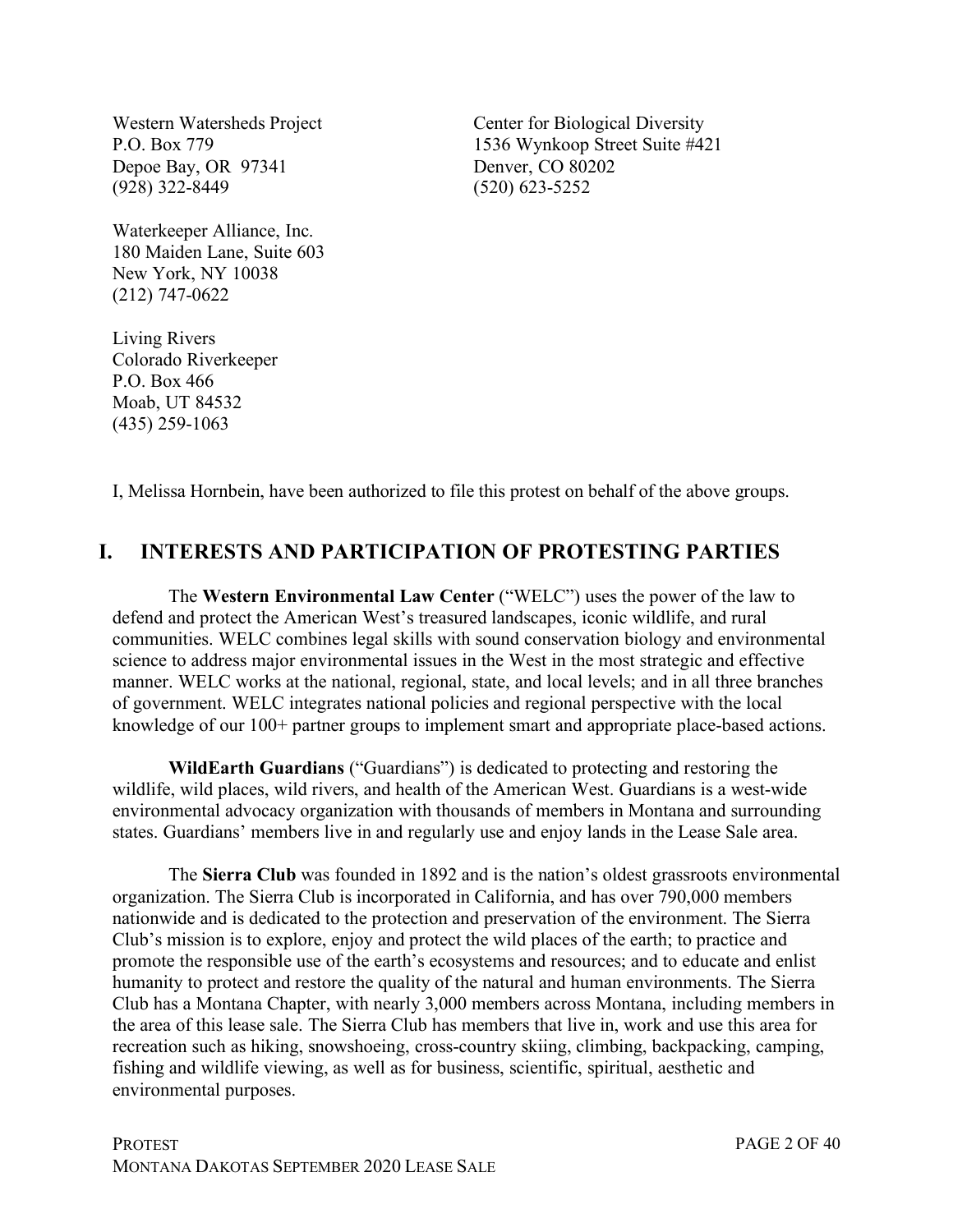The **Center for Biological Diversity** ("Center") is a non-profit environmental organization dedicated to the protection of native species and their habitats through science, policy, and environmental law. The Center also works to reduce greenhouse gas emissions to protect biological diversity, our environment, and public health. The Center has over one million members and activists, including those living in Montana who have visited these public lands for recreational, scientific, educational, and other pursuits and intend to continue to do so in the future, and are particularly interested in protecting the many native, imperiled, and sensitive species and their habitats that may be affected by the proposed oil and gas leasing.

**Western Watersheds Project** is a non-profit organization with more than 12,000 members and supporters. Our mission is to protect and restore western watersheds and wildlife through education, public policy initiatives and legal advocacy. Western Watersheds Project and its staff and members use and enjoy America's public lands and their wildlife, cultural and natural resources for health, recreational, scientific, spiritual, educational, aesthetic, and other purposes. Western Watersheds Project also has a direct interest in mineral development that occurs in areas with sensitive wildlife populations and important wildlife habitat.

**Waterkeeper Alliance** is a not-for-profit, member supported, international environmental organization based in New York City. Waterkeeper Alliance unites more than 300 Waterkeeper Organizations and Affiliates that are on the frontlines of the global water crisis, patrolling and protecting more than 2.5 million square miles of rivers, lakes, and coastal waterways on 6 continents. Waterkeeper Organizations and Affiliates defend our fundamental human right to drinkable, fishable and swimmable waters, and combine firsthand knowledge of their waterways with an unwavering commitment to the rights of their communities. Through its Clean and Safe Energy campaign, Waterkeeper Alliance has increasingly engaged in public advocacy, administrative proceedings and litigation aimed at reducing the water quality and climate change impacts of fossil fuel extraction, transport and combustion, including from BLMcontrolled lands, throughout the United States. Waterkeeper Alliance and its member Waterkeeper Organizations and Affiliates have members, supporters and staff who have visited public lands in Montana, including lands and waters that would be affected by actions under the lease sale, for recreational, scientific, educational, and other pursuits, intend to continue to do so, and are particularly interested in protecting them from water-intensive energy development.

**Montana Environmental Information Center** is a nonprofit organization founded in 1973 with approximately 5,000 members and supporters throughout the United States and the State of Montana. MEIC is dedicated to the preservation and enhancement of the natural resources and natural environment of Montana and to the gathering and disseminating of information concerning the protection and preservation of the human environment through education of its members and the general public concerning their rights and obligations under local, state, and federal environmental protection laws and regulations. MEIC is also dedicated to assuring that federal officials comply with and fully uphold the laws of the United States that are designed to protect the environment from pollution, including GHG pollution.

**Living Rivers & Colorado Riverkeeper** is a 501(c)(3) nonprofit organization that empowers a movement to instill a new ethic of achieving ecological restoration, balanced with meeting human needs. Living Rivers works to RESTORE inundated river canyons, wetlands and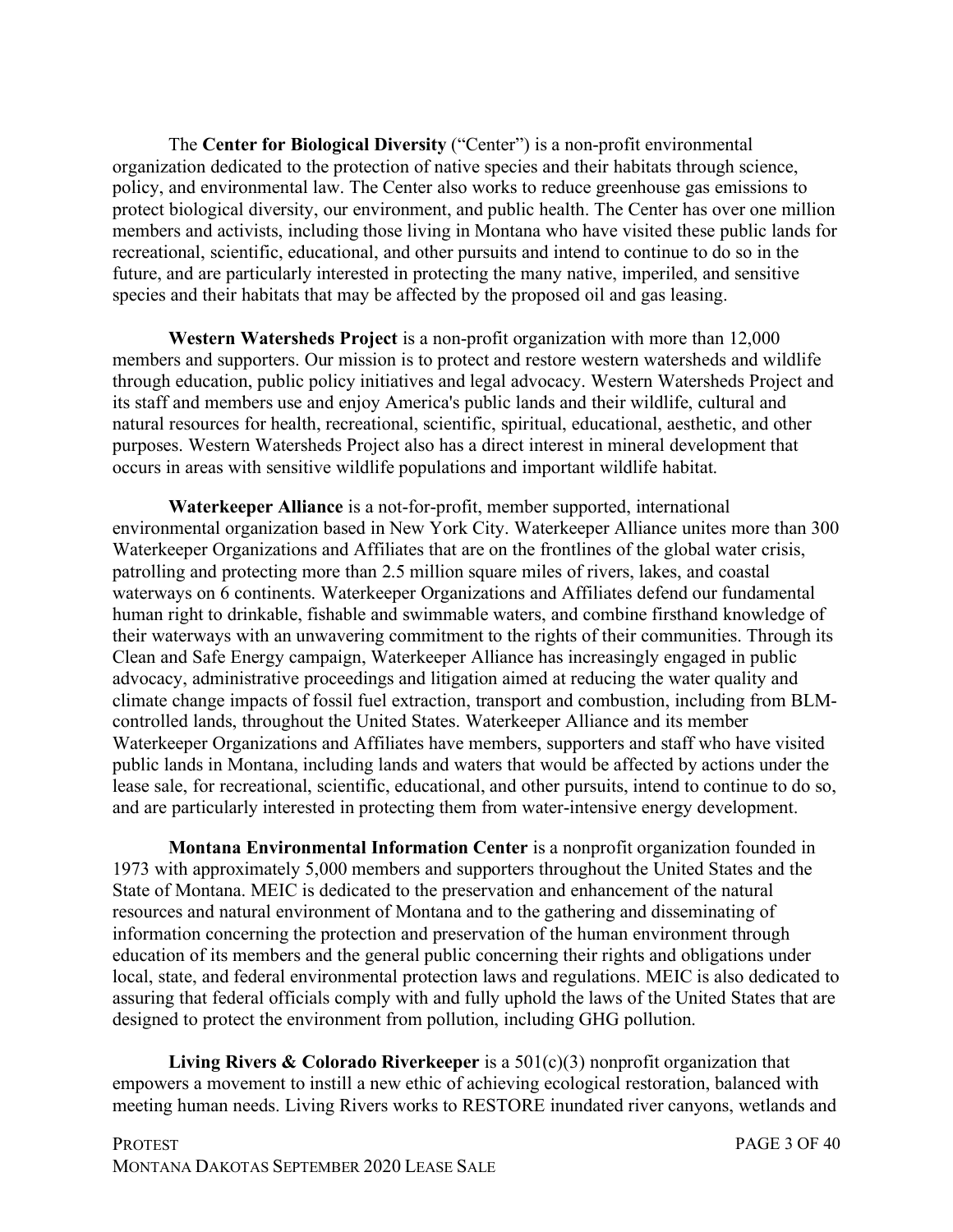the delta, REPEAL antiquated laws which represent the river's death sentence, REDUCE water and energy use and their impacts on the river, and RECRUIT constituents to aid in reviving the Colorado.

# **II. STATEMENT OF REASONS IN SUPPORT OF CONSERVATION GROUPS' PROTEST ON THE MONTANA-DAKOTA SEPTEMBER 2020 LEASE SALE**

The National Environmental Policy Act ("NEPA"), 42 U.S.C. § 4321 *et seq*., and its implementing regulations, promulgated by the Council on Environmental Quality ("CEQ"), 40 C.F.R. §§ 1500.1 *et seq*., is our "basic national charter for the protection of the environment." 40 R. § 1500.1. Recognizing that "each person should enjoy a healthful environment," NEPA ensures that the federal government uses all practicable means to "assure for all Americans safe, healthful, productive, and esthetically and culturally pleasing surroundings," and to "attain the widest range of beneficial uses of the environment without degradation, risk to health or safety, or other undesirable and unintended consequences," among other policies. 43 U.S.C. § 4331(b).

NEPA regulations explain, in 40 C.F.R. §1500.1(c), that:

Ultimately, of course, it is not better documents but better decisions that count. NEPA's purpose is not to generate paperwork – even excellent paperwork – but to foster excellent action. The NEPA process is intended to help public officials make decisions that are based on understanding of environmental consequences, and take actions that protect, restore, and enhance the environment.

Thus, while "NEPA itself does not mandate particular results, but simply prescribes the necessary process," *Robertson v. Methow Valley Citizens Council*, 490 U.S. 332, 350 (1989), agency adherence to NEPA's action-forcing statutory and regulatory mandates helps federal agencies ensure that they are adhering to NEPA's noble purpose and policies. *See* 42 U.S.C. §§ 4321, 4331.

After the deadline for submission of comments on this lease sale, the Council on Environmental Quality ("CEQ") issued a final rule ("Final Rule") on July 16, 2020, rewriting the entirety of its 1978 National Environmental Policy Act ("NEPA") implementing regulations. The Final Rule does not become effective until September 14, 2020, and as such, BLM must continue to apply CEQ's NEPA implementing regulations as currently codified, without regard to the Final Rule, as the NEPA analysis for this action was completed under the existing rules. To the extent BLM relies on or applies the Final Rule for the purpose of administering this oil and gas lease sale, BLM's reliance on and/or application of the Final Rule is unlawful for the following reasons:

• CEQ and Mary Neumayr, Chair of the CEQ, acted arbitrarily, capriciously, and contrary to NEPA, in violation of the APA, 5 U.S.C. § 706(2), by failing to prepare either an Environmental Impact Statement ("EIS") or Environmental Assessment ("EA") on the Final Rule, and by failing to evaluate alternatives to, and the full direct, indirect, and cumulative impacts of, the Final Rule;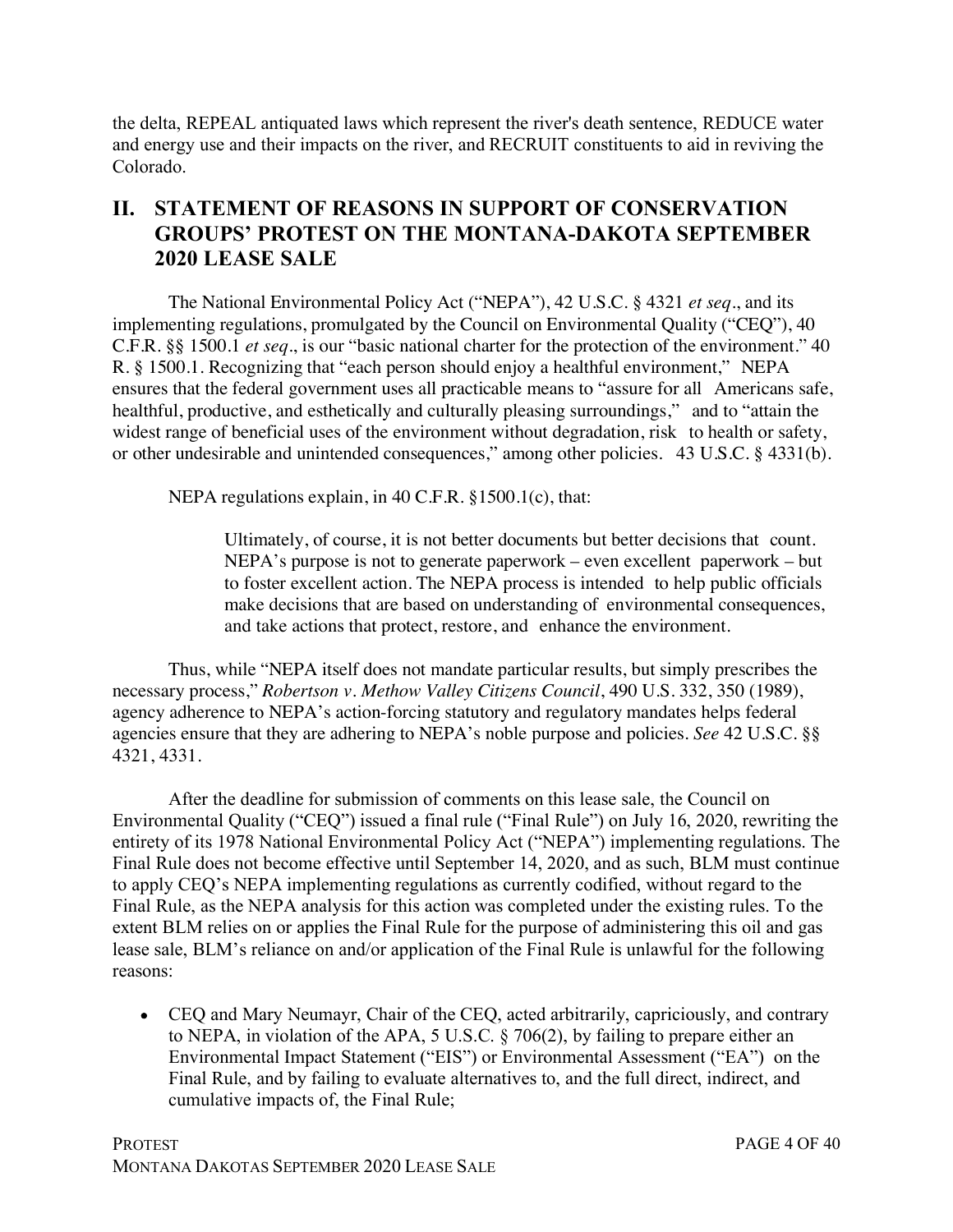- CEQ and Mary Neumayr acted arbitrarily, capriciously, and contrary to law by failing to analyze how the Final Rule and its implementation would affect the directive of Executive Order 12898 and CEQ's longstanding policy and practice of fully analyzing the environmental justice impacts of its actions;
- CEQ and Mary Neumayr violated NEPA and the APA by issuing regulations that are inconsistent with the statutory purpose and language of NEPA; and
- CEQ and Mary Neumayr acted in excess of statutory authority by issuing the Final Rule.

Below, Citizen Groups detail major flaws under NEPA and its current regulations that remain in the Environmental Assessment and Finding of No Significant Impact for the Montana/Dakotas September 2020 Lease sale, and that were not resolved by BLM's responses to Citizen Groups' comments:

- BLM failed to analyze an adequate range of alternatives for the proposed action.
- BLM failed to fully analyze GHG emissions, including the effects of cumulative emissions and "lifecycle" emissions, and failed to analyze the social costs of these reasonably foreseeable emissions, especially in light of rapidly shrinking global carbon budgets.
- BLM failed to adequately analyze air impacts.
- BLM failed to adequately analyze potential impacts to human health.
- BLM failed to fully assess the impacts to groundwater from hydraulic fracturing and horizontal drilling.
- BLM failed to prepare an EIS.
- BLM is in violation of the Endangered Species Act.

## **A. The BLM Must Analyze an Adequate Range of Alternatives, Including a "No-Leasing" Alternative.**

"[T]he heart" of an environmental analysis under NEPA is the analysis of alternatives to the proposed project, and agencies must evaluate all reasonable alternatives to a proposed action." *Colorado Environmental Coalition*, 185 F.3d at 1174 (quoting 40 C.F.R. § 1502.14). An agency must gather "information sufficient to permit a reasoned choice of alternatives as far as environmental aspects are concerned." *Greater Yellowstone*, 359 F.3d at 1277 (citing *Colorado Environmental Coalition*, 185 F.3d at 1174); *see also Holy Cross Wilderness Fund v. Madigan*, 960 F.2d 1515, 1528 (10<sup>th</sup> Cir. 1992).

Here, BLM considers two alternatives: the no action alternative and the proposed action alternative. Incumbent on the BLM in any NEPA process is a robust analysis of alternatives to the proposed action. Consideration of reasonable alternatives is necessary to ensure that the agency has before it and considers all possible approaches to, and potential environmental impacts of, a particular project. NEPA's alternatives requirement, therefore, ensures that the "most intelligent, optimally beneficial decision will ultimately be made." *Calvert Cliffs' Coordinating Comm., Inc. v. U.S. Atomic Energy Comm'n,* 449 F.2d 1109, 1114 (D.C. Cir. 1971).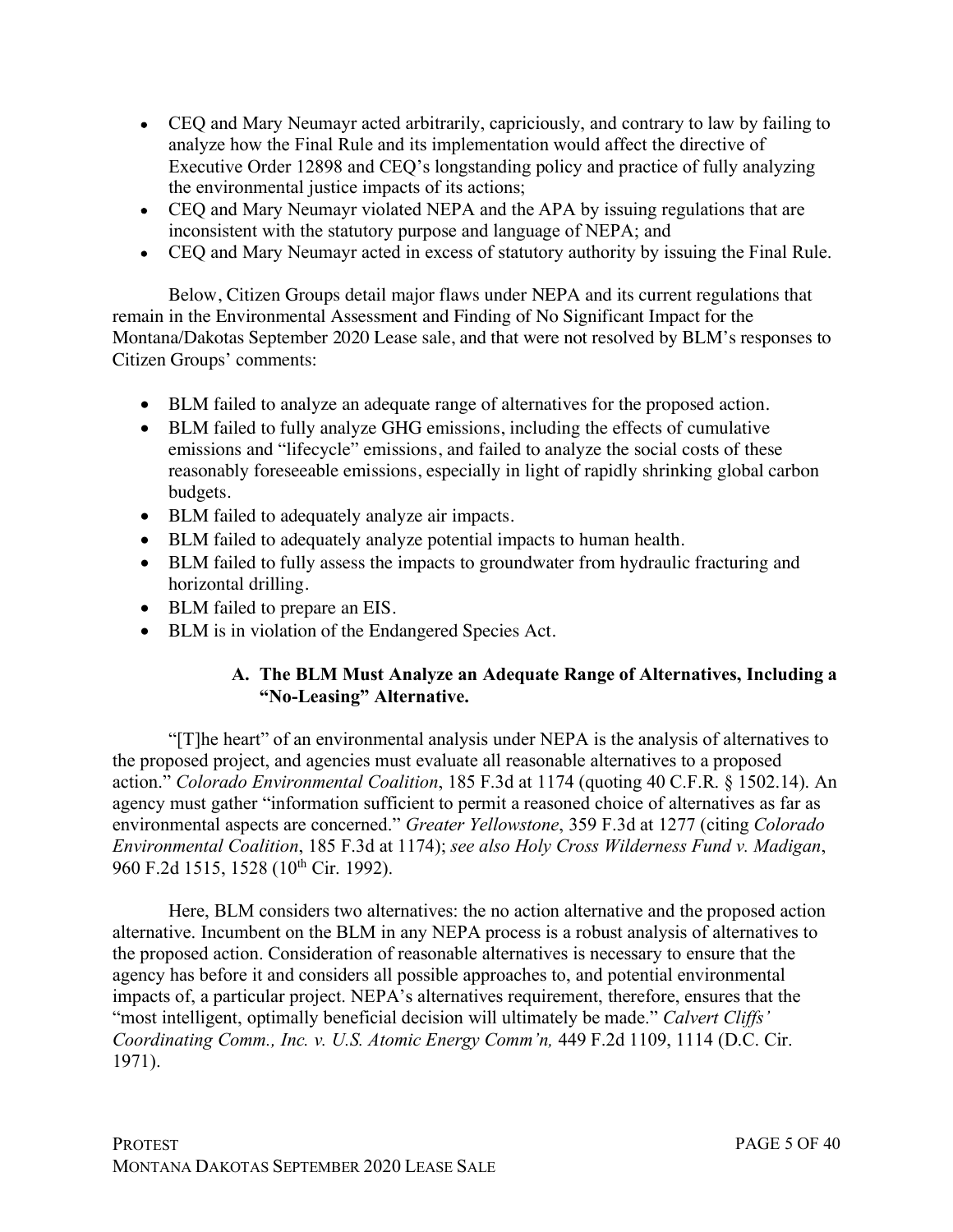The BLM must consider alternatives that address the likelihood that industry is only seeking the proposed leases in order to stockpile reserves and not actually produce oil and gas. This is particularly important given current circumstances in which the COVID-19 pandemic has severely impacted the already depressed oil industry. We request BLM give detailed consideration to the following alternative actions:

- An alternative that imposes a minimum bonus bid higher than \$2.00 per acre. Under 43 C.F.R. § 3120.1-2(c), BLM is prohibited from accepting a competitive oil and gas leasing bid that is less than \$2.00 per acre. However, there is nothing that prohibits the BLM from establishing a minimum bid that is higher than \$2.00 per acre, and BLM's response to comments indicating the contrary is incorrect. BLM is not prohibited by statute from setting a higher minimum bid, it is merely estopped accepting less. Here, we request the agency consider an alternative that requires a minimum bonus bid higher than \$2.00 per acre as a condition of selling the lease parcels. This will help to ensure that only serious producers will purchase the leases and will help to prevent companies from stockpiling federal oil and gas leases as a means to increase their assets and enhance their own financial bottom line.
- An alternative that defers offering the proposed lease parcels for sale until at least 50% of all leased federal oil and gas acres in Montana are put into production. This could happen as a result of leases expiring before being put into production, by industry relinquishing leases that have not produced for many years, or by leases being put into production by companies. This alternative would help to incentivize industry to start producing and generating revenue or to give up their ownership of federal oil and gas leases. This alternative would be a reasonable measure for the BLM to impose as a means for protecting the public interest and maximizing revenue for the American public where leases have already been issued.

We also request that the BLM consider the following alternatives:

## **(1) An alternative that analyzes and applies best available methane reduction technologies as a stipulation attached to all parcels in the lease sale.**

The BLM should include in its analysis an alternative that applies a stipulation that mandates the use of best available methane reduction technologies to parcels. Recent research has demonstrated that the use of ten technically proven and commercially available methane emissions reduction technologies can together capture more than 80 percent of the methane currently going to waste across the oil and gas sector's operations.<sup>1</sup> These technologies include:

- 1. **Green Completions** to capture oil and gas well emissions;
- 2. **Plunger Lift Systems** or other well deliquification methods to mitigate gas well emissions;

<sup>&</sup>lt;sup>1</sup> *Leaking Profits*, The U.S. Oil and Gas Industry Can Reduce Pollution, Conserve Resources, and Make Money by Preventing Methane Waste, Harvey et al. 2012 (Attached as Exhibit 1).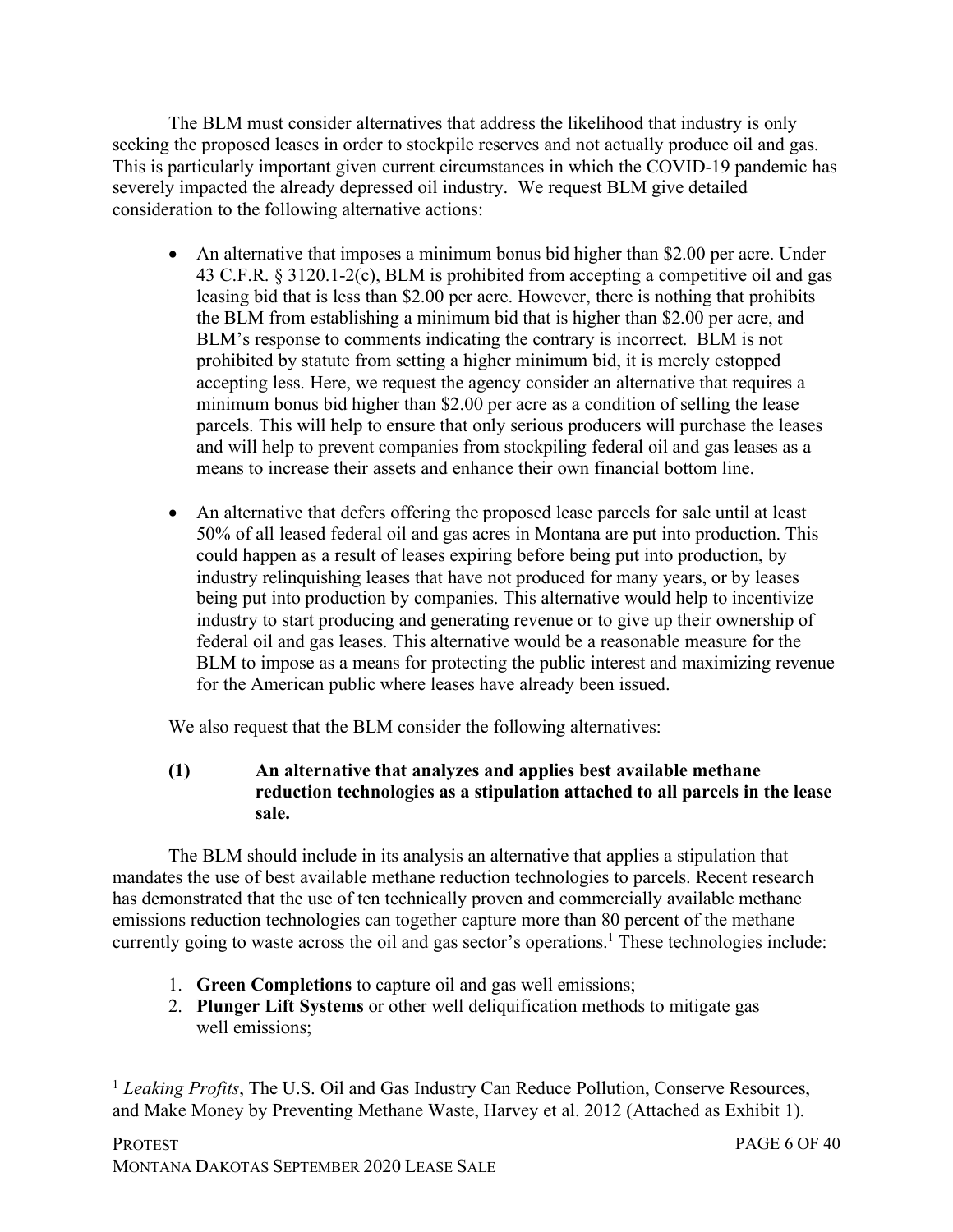- 3. **Tri-Ethylene Glycol (TEG) Dehydrator Emission Controls** to capture emissions from dehydrators;
- 4. **Desiccant Dehydrators** to capture emissions from dehydrators;
- 5. **Dry Seal Systems** to reduce emissions from centrifugal compressor seals;
- 6. **Improved Compressor Maintenance** to reduce emissions from reciprocating compressors;
- 7. **Low-Bleed or No-Bleed Pneumatic Controllers** used to reduce emissions from control devices;
- 8. **Pipeline Maintenance and Repair** to reduce emissions from pipelines;
- 9. **Vapor Recovery Units** used to reduce emissions from storage tanks; and
- 10. **Leak Monitoring and Repair** to control fugitive emissions from valves, flanges, seals, connections and other equipment.

*Id.* at 5. In addition to reducing emissions and lost tax dollars, these "[m]ethane control technologies provide economic, health, safety, and environmental benefits for both operators and the public.

These control technologies reduce not only greenhouse gas emissions, but also potentially explosive vapors, hazardous air pollutants, and volatile organic compounds (VOC), improving worker safety and limiting corporate liability." *Id.* Accordingly, the BLM must rigorously explore and objectively evaluate an alternative that requires the implementation of these 10 technologies through stipulations that attach to all lease parcels. It is not enough, as BLM suggests in its response to comments (Appendix H) to defer all consideration of methane reduction to the APD stage. Such measures are most effectively implemented at the leasing stage, putting potential bidders and developers on notice of what will be required for methane control. BLM's response to Citizen Group's comments states only that LN 14-18 gives the owner or operator of any leased parcel notice that prior to the APD approval:

[A]dditional air resource analyses *may* be required in order to comply with the NEPA, FLPMA, and/or other applicable laws and regulations. Analyses *may* include equipment and operations information, emission inventory development, dispersion modeling or photochemical grid modeling for air quality and/or air quality related value impact analysis, and/or emission control determinations. These analyses *may* result in the imposition of additional project-specific control measures to protect air resources.

Appendix H to Final EA at 23 (emphasis added). Nothing in LN 14-18 requires *any* of the mitigation measures described above to be implemented at the drilling stage, and there is nothing, therefore, ensuring that the potential for methane leakage will be reduced.

## **(2) An alternative that applies best management practices for oil and gas development as stipulations that attach to all lease parcels.**

The BLM's NEPA process should include analysis of an alternative that applies existing and new BMPs as mandatory stipulations applied to all oil and gas development proposed as part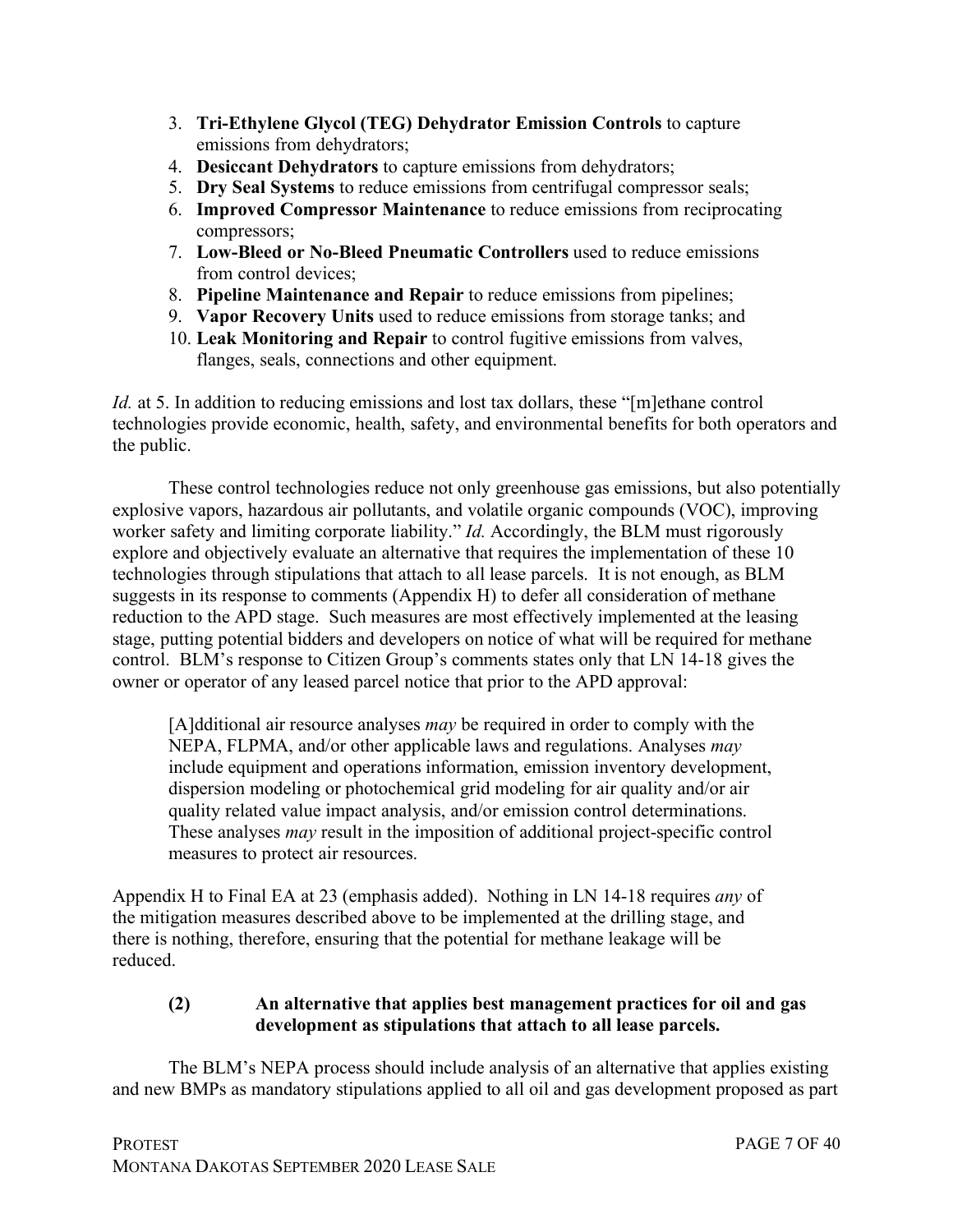of the Lease Sale. For example, The Intermountain Oil and Gas BMP Project, which is maintained by the Natural Resources Law Center at the University of Colorado Law School, provides supplemental information, including construction specifications, illustrations, pictures, maps, monitoring reports, and evaluations of potential strategies for mitigating the impacts of development. *See* Intermountain Oil and Gas BMP Project, available at:

http://www.oilandgasbmps.org/ (last visited September 2, 2020, site is no longer being updated but is current through December 31, 2019). Among other resources, the Intermountain Oil and Gas BMP Project maintains a database that addresses a variety of resources and issues, including:

- Air Quality and Emissions
- Aquatic and Riparian Values
- Community
- Cultural/Historic
- Grazing and Agriculture
- Human Health and Safety
- Land Surface Disturbance
- Noise
- Soils (Conservation, Pollution, Reclamation)
- Vegetation
- Visual Aesthetics
- Water Quality and Pollution
- Water Quality and Rights
- Wildlife

Each individual resource contains hundreds of additional BMPs aimed at developing oil and gas reserves in a manner that protects the many human and environmental resources at stake. The BLM should evaluate these BMPs thoroughly, including their efficacy, in the context of a hard look at impacts, and include stipulations mandating use of these BMPs in its alternatives analysis. BLM has the ability to and should be considering these BMPs at the leasing stage and not merely the APD stage. BLM's response to Citizen Group's comments to this effect is that it "applied all applicable stipulations" to the lease parcels. BLM does not address how these stipulations would compare with the BMPs outlined above or why they are unable to consider an alternative applying BMPs at the leasing stage.

#### **(3) An Alternative that Protects Groundwater.**

NEPA unambiguously requires BLM to consider a reasonable range of alternatives. *See*, *e.g.*, *Muckleshoot Indian Tribe v. U.S. Forest Serv.*, 177 F.3d 800, 813 (9th Cir. 1999) ("Forest Service failed to consider an adequate range of alternatives" when the "EIS considered only a no action alternative along with two virtually identical alternatives"); *Nat. Res. Def. Council v. U.S. Forest Serv.,* 421 F.3d 797, 813 (9th Cir. 2005) (holding that the Forest Service had unlawfully failed to consider an alternative to a timber program that would have provided greater protection for old-growth habitat); *Colorado Envtl. Coal. v. Salazar*, 875 F. Supp. 2d 1233, 1248 (D. Colo. 2012) (holding that BLM unlawfully failed to consider an alternative to oil and gas leasing that would have involved minimal surface disturbance); *Wilderness Soc., Ctr. For Native Ecosystems*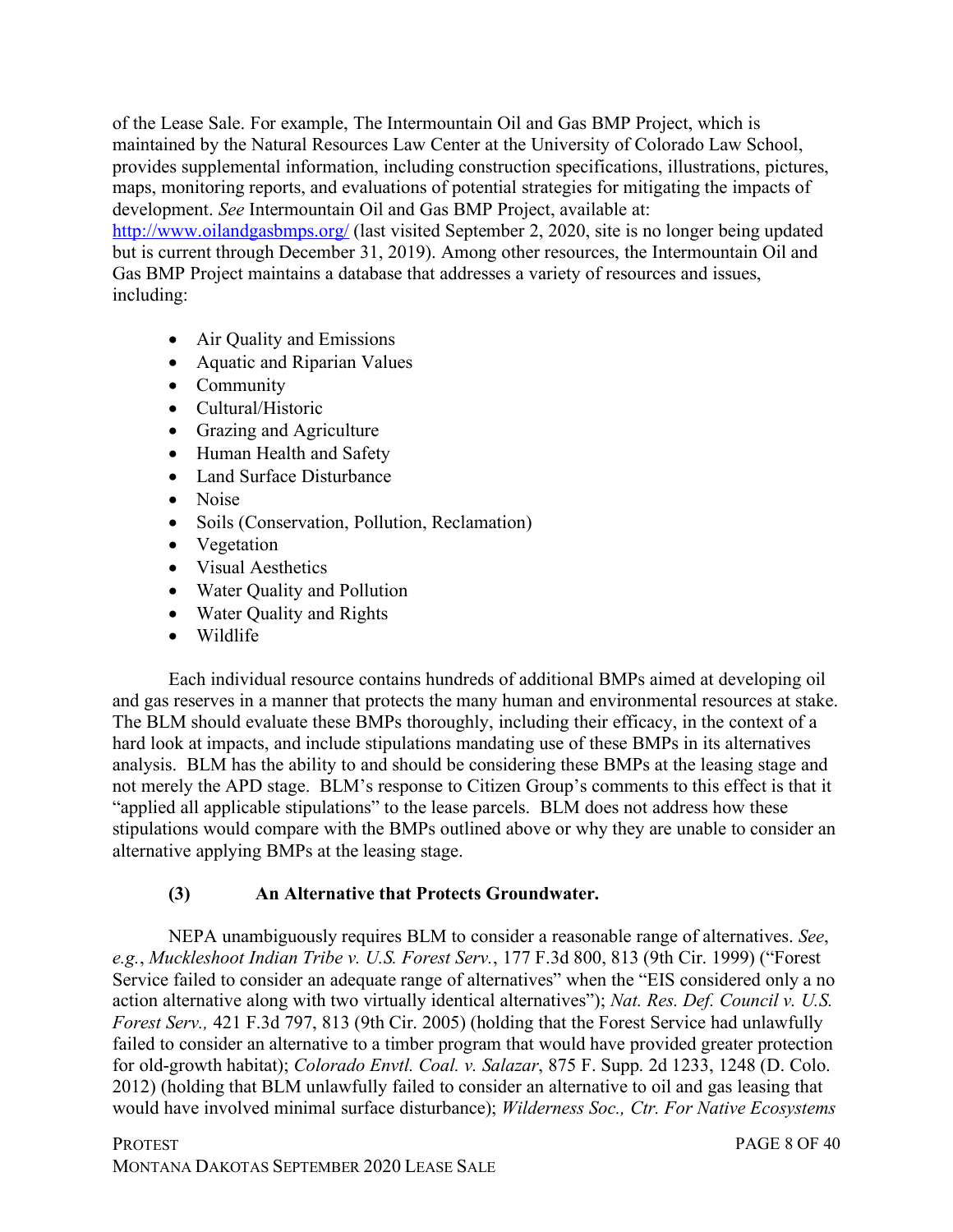*v. Wisely*, 524 F. Supp. 2d 1285, 1312 (D. Colo. 2007) (holding that BLM should have considered a "potentially appealing middle-ground compromise between the absolutism of the outright leasing and no action alternatives" that would have reduced environmental impacts).

Here, BLM must consider alternatives that would protect usable groundwater. *See WildEarth Guardians*, 2020 WL 2104760, at \*8. Specifically, BLM should consider not leasing parcels within areas where there is less than 2,000 feet of vertical separation between the oil and gas formations likely to be targeted and any groundwater aquifer with 10,000 ppm TDS or less. BLM should also analyze an alternative whereby parcels would not be leased in areas overlying usable groundwater and surface water, and an alternative that includes other measures to ensure that all usable groundwater zones are protected. This might involve pre-leasing groundwater testing and adding a lease stipulation or lease notice requiring specified casing and cementing depths. The alternative could also require placement of cement outside production casing at least 100 feet above the uppermost interval of production, eliminate parcels in areas that are already heavily developed, and/or require monitoring for frack hits. Alternatively or additionally, BLM should consider requiring a lease stipulation or lease notice requiring the lessee to perform groundwater testing prior to drilling to identify all usable water, and consultation with the U.S. Geological Survey and other agencies to identify those waters with up to 10,000 ppm TDS.

## **(4) No-Leasing and Reduced-Leasing Alternative**

The BLM has broad discretion not to lease public lands for minerals development, and has the responsibility to use this discretion to safeguard environmental and human health resources and values in light of climate change. *See, e.g.*, *Udall v. Tallman*, 380 U.S. 1 (1965); *Rocky Mountain Oil & Gas Ass'n v. U.S. Forest Serv.* 157 F.Supp.2d 1142 (D. Mont. 2000). The BLM must consider a "no leasing" alternative in light of a rapidly shrinking global carbon budget and timeframe to avert catastrophic global warming.

The United States has committed to the climate change target of holding the long-term global average temperature "to well below 2°C above pre-industrial levels and to pursue efforts to limit the temperature increase to 1.5°C above pre-industrial levels"2 under the Paris Agreement.<sup>3</sup> The Agreement recognized the 1.5°C climate target because 2°C of warming is no longer considered adequate for avoiding catastrophic climate impacts and runaway climate change.4

 <sup>2</sup> United Nations Framework Convention on Climate Change, Conference of the Parties, Nov. 30-Dec. 11, 2015, Adoption of the Paris Agreement Art. 2, U.N. Doc. FCCC/CP/2015/L.9 (December 12, 2015), http://unfccc.int/resource/docs/2015/cop21/eng/l09.pdf ("Paris Agreement") (Attached as exhibit 2).

<sup>&</sup>lt;sup>3</sup> On December 12, 2015, 197 nation-state and supra-national organization parties meeting in Paris at the 2015 United Nations Framework Convention on Climate Change Conference of the Parties consented to the Paris Agreement committing its parties to act so as to avoid dangerous climate change.

<sup>4</sup> Although President Trump announced on June 1, 2017 that the U.S. would withdraw from the Paris Agreement, the earliest possible effective withdrawal date is November 4, 2020, in accordance with Article 28 of the Agreement (Exhibit 2).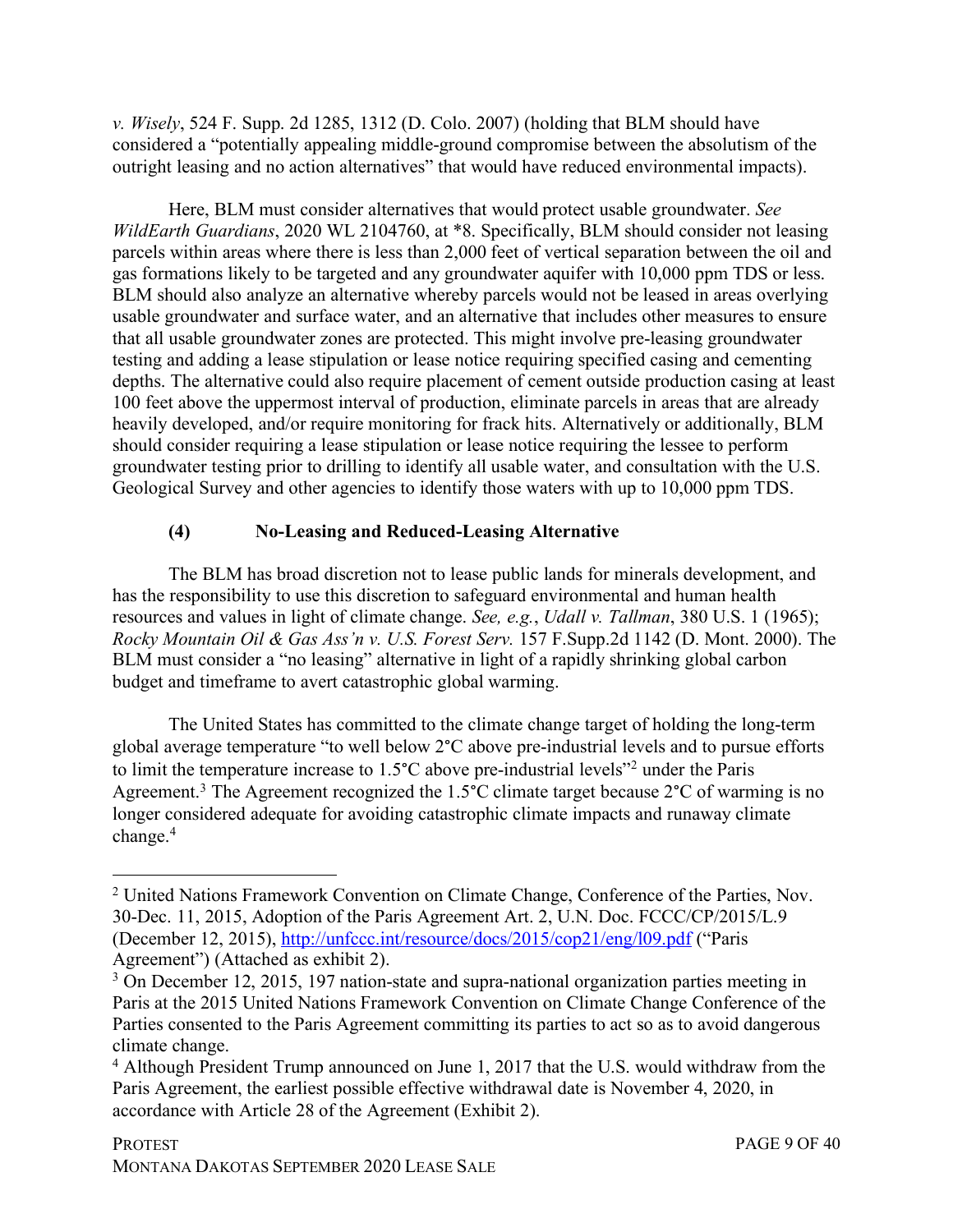Research that models emissions pathways for meeting 1.5° or 2°C targets shows that a rapid end to all fossil fuel extraction in the United States is necessary. Specifically, research indicates that g*lobal* fossil fuel CO2 emissions must *end entirely* by mid-century for a reasonable likelihood of limiting warming to  $1.5^{\circ}$  or  $2^{\circ}$ C.<sup>5</sup> The United States must end fossil fuel CO2 emissions even earlier: between 2025 and 2030 on average for a reasonable chance of staying below 1.5°C, and between 2040 and 2045 on average for a reasonable chance of staying below 2°C.6 Ending U.S. fossil fuel CO2 emissions between 2025 and 2030, consistent with the Paris climate targets, would require an immediate halt to new production and closing most existing oil and gas fields and coal mines before their reserves are fully extracted.

If new leasing ceases and existing non-producing leases are not renewed, 12% of oil production could be avoided in 2025 and 65% could be avoided by 2040 while 6% of natural gas production could be avoided in 2025 and 59% could be avoided by 2040.7 A comparison with other measures shows that "no leasing" could be a very significant part of U.S. efforts to address climate change. The 100 Mt  $CO<sub>2</sub>$  emissions savings that could result from no leasing in 2030 compares favorably with EPA standards for light- and medium-vehicles that are expected to yield 200 Mt in CO2 savings in 2030, and with standards for heavy-duty vehicles that are expected to yield 70 Mt in CO2 savings in the same year. BLM's response to comments (Appendix H), indicates (1), that it lacks statutory authority to consider a no leasing alternative and (2), that the no-action alternative is functionally equivalent to a no-leasing alternative. Leaving aside the mutual inconsistency of these arguments, both are incorrect. First, BLM has considerable authority under both FLPMA and the MLA to choose not to lease a given set of parcels. *See, e.g. Udall* and *Rocky Mountain Oil & Gas Ass'n*, supra. Second, a no-leasing alternative is *not* the functional equivalent of the no-action alternative; the key difference is that the no-leasing alternative is specifically designed to address the urgent need to transition away from fossil fuels by proactively planning to reduce leasing of public lands for this purpose. BLM's assertion in its response to comments that not leasing the subject parcels would not lessen demand for oil and gas is hyperbolic. Much of the difficulty of transitioning away from fossil fuels-a process that is already underway, is related to stranded assets of the oil and gas sector. Leasing these lands for future production only increases that problem.

 <sup>5</sup> IPCC, 2018: Summary for Policymakers. In: Global warming of 1.5°C. An IPCC Special Report on the impacts of global warming of 1.5°C above pre-industrial levels and related global greenhouse gas emission pathways, in the context of strengthening the global response to the threat of climate change, sustainable development, and efforts to eradicate poverty [V. Masson-Delmotte, P. Zhai, H. O. Pörtner, D. Roberts, J. Skea, P.R. Shukla, A. Pirani, W. Moufouma-Okia, C. Péan, R. Pidcock, S. Connors, J. B. R. Matthews, Y. Chen, X. Zhou, M. I. Gomis, E. Lonnoy, T. Maycock, M. Tignor, T. Waterfield (eds.)]. (Attached as Exhibit 3).

<sup>6</sup> *See* Climate Action Tracker, USA, http://climateactiontracker.org/countries/usa at Rating figure showing U.S. emissions versus year (last visited September 2, 2020).

<sup>7</sup> Peter Erickson and Michael Lazarus, *How Would Phasing Out U.S. Federal Leases for Fossil Fuel Extraction Affect CO2 Emissions and 2*°*C Goals?,* Stockholm Environmental Institute (2016) at 16 (Attached as Exhibit 4).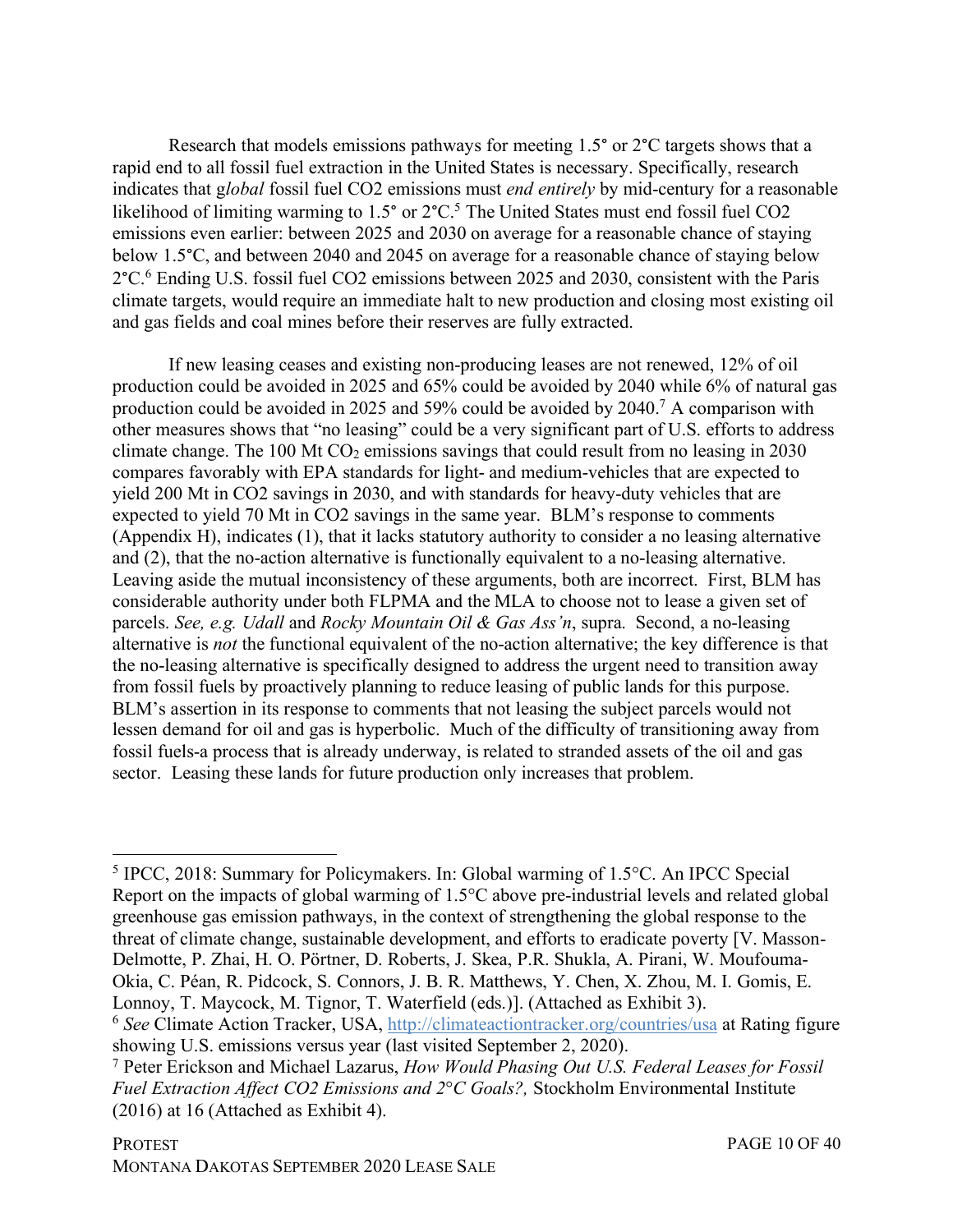Also, importantly, avoided production through no new leasing and non-renewal of existing non-producing leases could help avoid further carbon lock-in in terms of investment in both fossil fuel production and fossil fuel dependent infrastructure.<sup>8</sup> Simply put, the timeframe to avoid catastrophic climate change is short, and the management of our federal minerals must fall into step with this reality.

#### **B. The BLM Must Fully Analyze GHG Emissions, Including Cumulative Emissions and "Lifecycle" Emissions, and Must Analyze the Social Costs of These Reasonably Foreseeable Emissions.**

In the EA, BLM quantifies cumulative GHG emissions from existing wells and foreseeable well development in Montana and North Dakota, regionally, and nationally, and has quantified emissions from the extraction and combustion of fossil fuels produced on federal lands in the United States. Appendix E to EA at 12-14. While this is a start, the hard look required by NEPA does not end with quantification, and BLM's assertion that GHG emissions estimates "are presented for disclosure purposes *and as a proxy for impacts from the lease sale*" (Appendix E to EA at 20), does not satisfy NEPA's core requirements regarding impacts analysis. 40 C.F.R. §§ 1508.8(b), 1502.16(a)-(b). BLM's response to Citizen Groups Comments does not address this issue. (Appendix H at 34). BLM must take the next step by including an analysis of what these numbers mean in the context of the global warming and how this individually small but additively significant lease sale will further contribute to climate change in the context of other actions. *See* 40 C.F.R § 1508.7 ("Cumulative impact is the impact on the environment which results from the incremental impact of the action when added to other past, present, and reasonably foreseeable future actions regardless of what agency (Federal or non-Federal) or person undertakes such other actions. Cumulative impacts can result from individually minor but collectively significant actions taking place over a period of time.") As described in more detail below, BLM must also disclose the actual environmental effects of those cumulative emissions using the social cost of carbon protocol and/or carbon budgeting.

Oil and gas leasing on public lands is a major contributor to global warming in the United States. According to a recent report by the U.S. Geological Survey, fossil fuels drawn from public lands contribute nearly a quarter of all greenhouse gas emissions in the United States, including through fugitive emissions and combustion. Considering only one lease sale at a time allows unintended climate impacts to accumulate. *See Kern v. BLM*, 284 F. 3d 1062, 1078 (9th Cir. 2002) (the purpose of considering and analyzing cumulative effects under NEPA is to avoid "the tyranny of small decisions.") We invite BLM to take a broader perspective that will empower the agency to promote resilience, identify and manage disturbance, and adapt to an uncertain future through appropriate management of our public lands. Increasingly, courts are requiring BLM to take this broader view. *See San Juan Citizens Alliance v. Bureau of Land Mgmt.*, No. 16-cv-0376-MCA-JHR, 2018 WL 2994406, at \*14 (recognizing that conclusory statements regarding cumulative climate impacts are "insufficient to comply with Section 1508.7."); *WildEarth Guardians v. Zinke*, No. CV 16-1724 (RC), 2019 WL 1273181, at \*22 (D.D.C. Mar. 19, 2019) (NEPA "require[s] that BLM quantify the emissions from each leasing decision—past, present, or reasonably foreseeable—and compare those emissions to regional and

 <sup>8</sup> *Id.* at 30.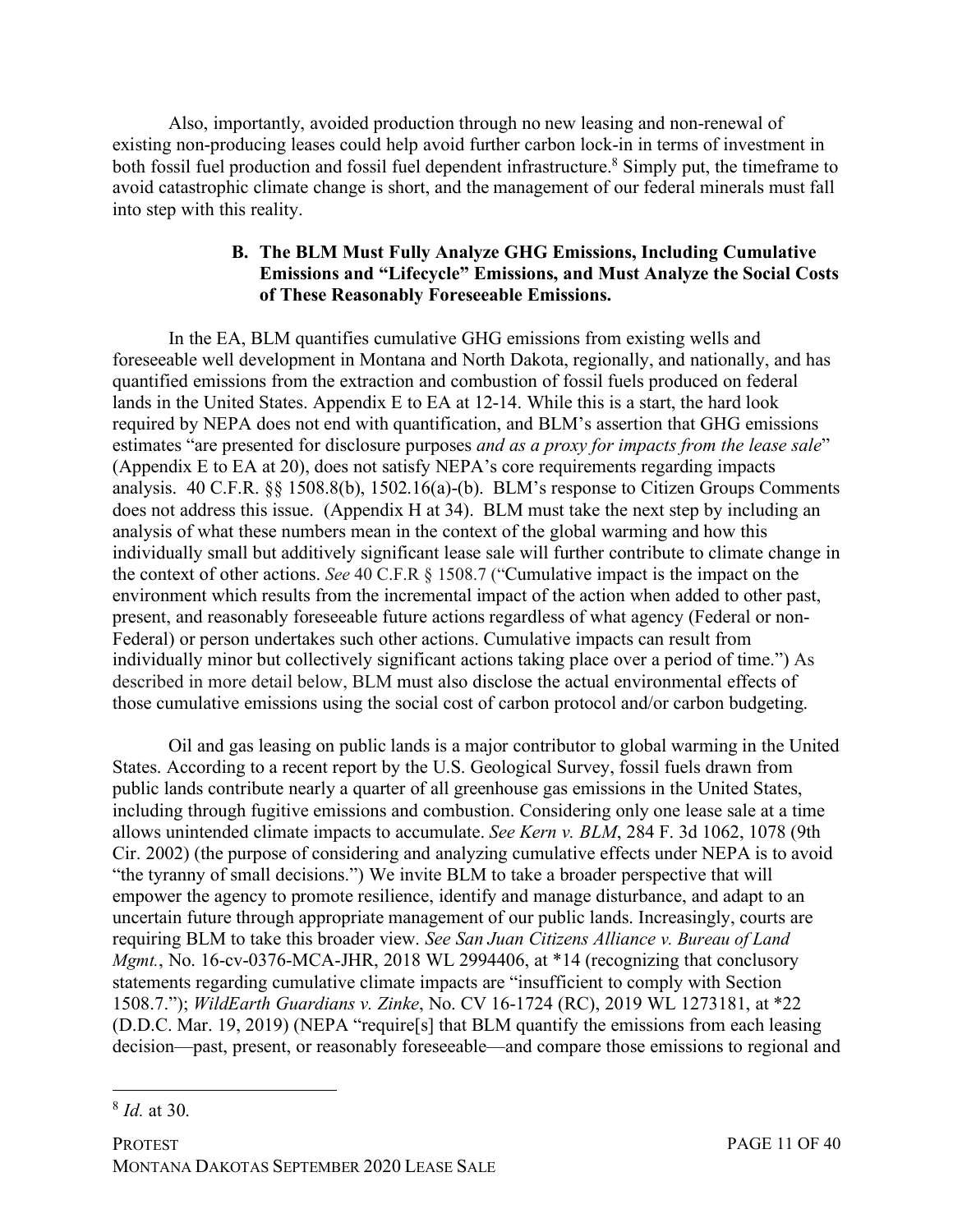national emissions, setting forth with reasonable specificity the cumulative effects of the leasing decision at issue. *To the extent other BLM actions in the region—such as other lease sales—are reasonably foreseeable when an EA is issued, BLM must discuss them as well.*") Here, while BLM has undoubtedly improved its quantification efforts, it must analyze the collective impact of the multiple lease sales in the region in the recent past and foreseeable future. BLM did not address this point in response to Citizen Groups' Comments. BLM must also analyze the impacts of those emissions on climate change, including through use of the social cost of carbon protocol and carbon budgeting.

Additionally, BLM's environmental review must include not only emissions from drilling operations and combustion, but the full "lifecycle" emissions from the transportation, refining, processing, leakage, and combustion of the oil and gas produced. While BLM does include a cursory analysis of indirect and downstream emissions, it must, once again, deepen its analysis of context and impact in order to comply with NEPA. It is reasonably foreseeable that this lease sale will induce oil and natural gas production, transmission and ultimate end-user climate change impacts. The effects of this induced production must be fully analyzed. *See*, *e.g.*, *N. Plains Res. Council, Inc. v. Surface Transp. Bd.*, 668 F.3d 1067, 1081-82 (9th Cir. 2011) (finding that NEPA review must consider induced coal production at mines, which was a reasonably foreseeable effect of a project to expand a railway line that would carry coal, especially where company proposing the railway line anticipated induced coal production in justifying its proposal); *Mid States Coal. for Progress v. Surface Transp. Bd.*, 345 F.3d 520, 549-50 (8th Cir. 2003) (environmental effects of increased coal consumption due to construction of a new rail line to reach coal mines was reasonably foreseeable and required evaluation under NEPA). Tools exist that allow agencies to conduct a fine-tuned lifecycle analysis. *See* Michael Burger & Jessica Wentz, *Downstream and Upstream Greenhouse Gas Emissions: The Proper Scope of NEPA Review*, 41 Harv. Envtl. L. Rev. 109, 183 (2017) (Appendix). While BLM has included a rudimentary quantification and analysis of downstream or "lifecycle" emissions, (*see* Appendix E to EA at 18), neither the analysis nor the quantification of these emissions breaks them down in a manner that allows the reader to determine what specific sources of emissions are included or how those sources were determined.

BLM can and should have calculated potential lifecycle greenhouse gas emissions using a tool such as the lifecycle greenhouse gas emissions model developed by EcoShift consulting.<sup>9</sup> Courts have upheld the viability and usefulness of lifecycle analyses, and adoption of this trend is clearly reflected in the CEQ Guidance on Climate Change. 81 Fed. Reg. 51, 866 at 11 (Aug. 5, 2016) ("This guidance recommends that agencies quantify a proposed agency action's projected direct and indirect GHG emissions. Agencies should be guided by the principle that the extent of the analysis should be commensurate with the quantity of projected GHG emissions and take into account available data and GHG quantification tools that are suitable for and commensurate with

 <sup>9</sup> *See* The potential Greenhouse Gas Emissions of U.S. Federal Fossil Fuels, Center for Biological Diversity and Friends of the Earth (2015), prepared by Ecoshift Consulting and *available at:* https://www.biologicaldiversity.org/publications/papers/Potential-Greenhouse-Gas-Emissions-U-S-Federal-Fossil-Fuels.pdf (Last visited September 2, 2020) (Attached as Exhibit 5).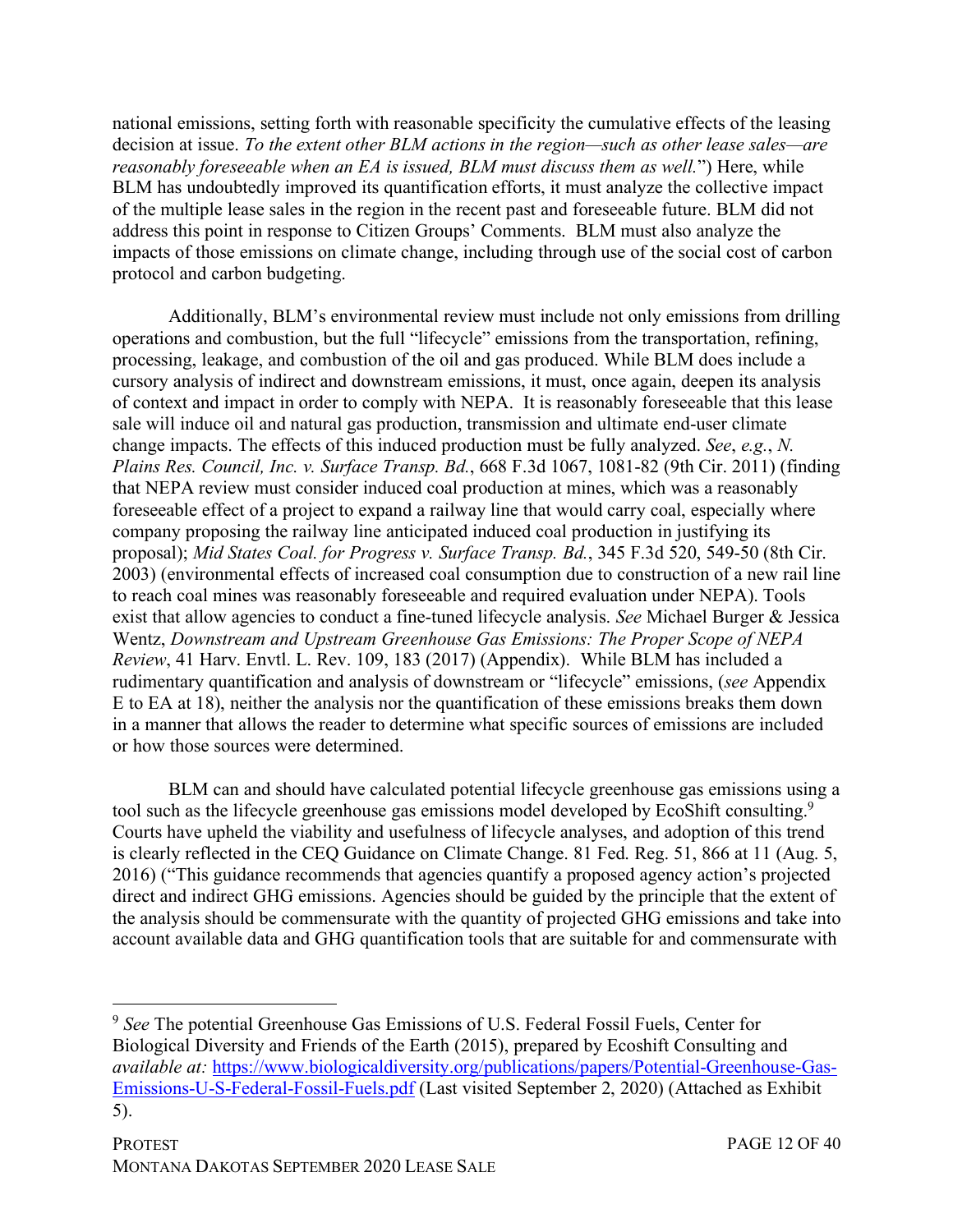the proposed agency action").<sup>10</sup> Further, BLM must quantify the total lifetime emissions from the leases—not simply annual emissions rates. *Cf.* Appendix E to EA at 18 (quantifying only rate of indirect emissions). As BLM recognizes, the impacts of climate change result from "cumulative emissions, not the emissions profile." *Id.* at 36. That is, the impacts of climate change are a product of total global GHG concentrations. To assess the actual impacts of the leases on total GHG concentrations, BLM must disclose the total lifetime GHG emissions, rather than simply emission rates. BLM argues that it is unable to use a lifecycle analysis tool because "it is unknown what product transportation, processing, or refining methods a lessee will use." (Appendix H at 37). It is true that BLM does not dictate the end use of the oil and gas produced under any given lease. However, this doesn't stop BLM from estimating potential emissions "using assumptions about the end use." There is nothing to prevent BLM from making similar assumptions to analyze lifecycle emissions.

Additionally, the BLM must ensure that it contextualizes emissions, such as through use of the social cost of carbon protocol, a valid, well-accepted, credible, and interagency-endorsed method of calculating the costs of greenhouse gas emissions and understanding the potential significance of such emissions,<sup>11</sup> or through the use of carbon budgeting, both described below. NEPA requires a more searching analysis of a lease sale's climate implications than merely disclosing the amount of pollution. Rather, BLM must examine the "ecological..., economic, [and] social" impacts of those emissions, including an assessment of their "significance." 40 C.F.R. §§ 1508.8(b), 1502.16(a)-(b). The U.S. Supreme Court has called the disclosure of impacts the "key requirement of NEPA," and held that agencies must "consider and disclose the *actual environmental effects*" of a proposed action in a way that "brings those effects to bear on [the agency's] decisions." *Baltimore Gas & Elec. Co. v. Natural Res. Def. Council*, 462 U.S. 87, 96 (1983) (emphasis added). Contrary to BLM's assertion, the tons of greenhouse gases emitted by a proposed action are not the "actual environmental effects" under NEPA. Rather, the actual environmental effects are the climate impacts caused by those emissions, such as property loss, changes in energy demand, impacts to agriculture, forestry, and fisheries, human health impacts, changes in fresh water availability, ecosystem service impacts, impacts to outdoor recreation, and catastrophic events. These impacts should both be identified and monetized using the social cost of carbon calculations developed by the Interagency Working Group.12 According to a

<sup>&</sup>lt;sup>10</sup> Although the Trump Administration has since revoked the CEO's August 2016 Climate Guidance, the BLM remains bound by the CEQ's NEPA regulations and existing case law applying the Guidance. See *Sierra Club v. Fed. Energy Regulatory Comm'n*, 867 F.3d 1357, 1374 (D.C. Cir. 2017); *San Juan Citizens All. V. U.S. Bureau of Land Mgmt.*, 326 F.Supp.3d 1227, 1243 at n. 5 (D.N.M. 2018).

<sup>&</sup>lt;sup>11</sup> Interagency Working Group on the Social Cost of Carbon, United States Government, Technical Support Document: Technical Update on the Social Cost of Carbon for Regulatory Impact Analysis—Under Executive Order 12866 (August 2016) (Attached as Exhibit 6). <sup>12</sup> Numerous other analyses identify other actual environmental effects of climate change, including air quality mortality, extreme temperature mortality, lost labor productivity, harmful algal blooms, spread of west-nile virus, damage to roads and other infrastructure, effects on urban drainage, damage to coastal property, electricity demand and supply effects, water supply and quality effects, inland flooding, lost winter recreation, effects on agriculture and fish, lost ecosystem services from coral reefs, and wildfires. *See* EPA, *Multi-Model Framework for*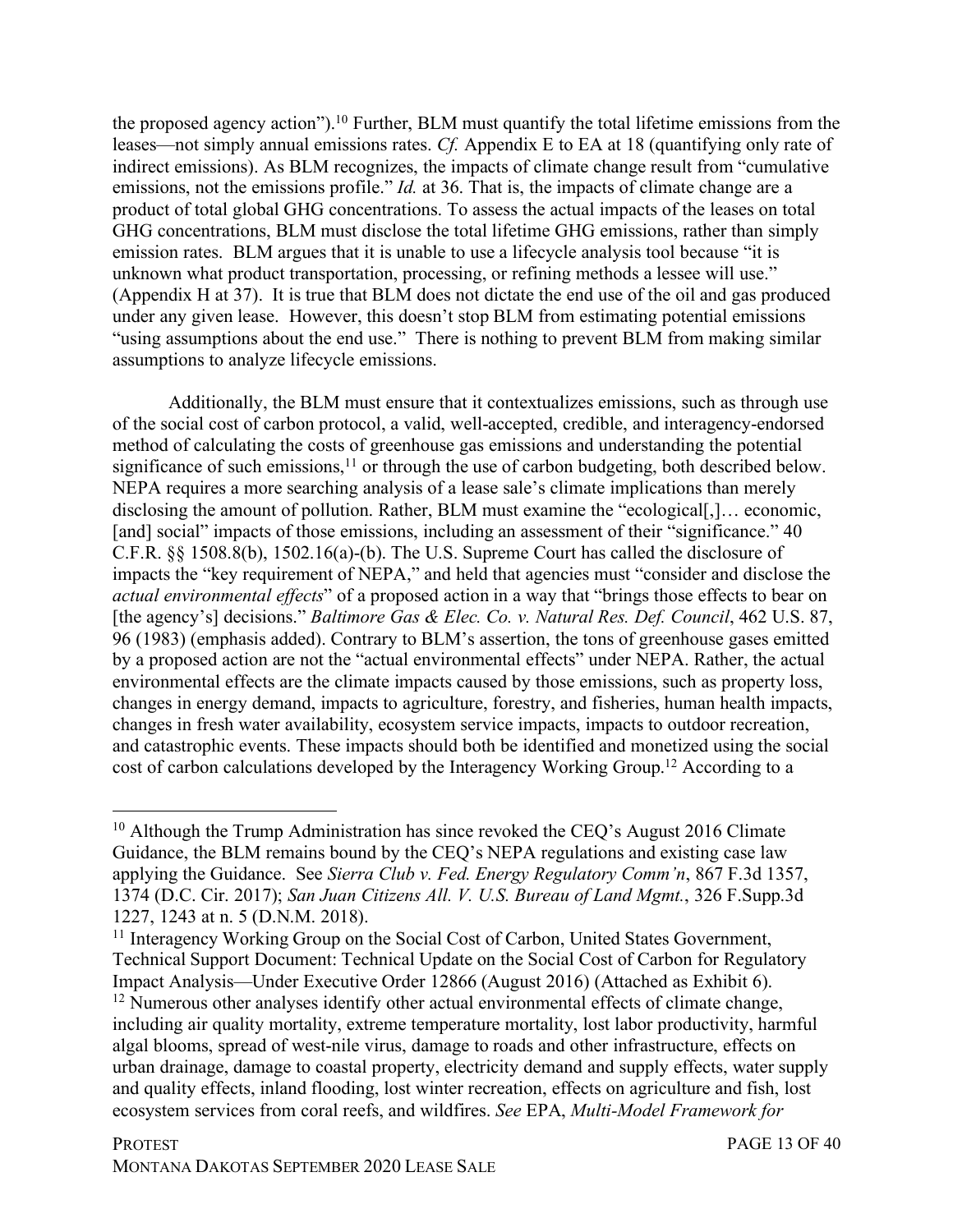simple calculation of just the *indirect* emissions associated with the September 2020 sale (91,668 Metric tons CO2eq/year) multiplied by the IWG's central value for the social cost of carbon of \$42, at least **\$38 million** in climate change costs over the ten year lease term are at stake—a calculation which does not account for lifecycle emissions or the potential for extending the standard 10-year lease term. In its response to Citizen Groups' comments, BLM dismissed the social cost of carbon as "an economic metric meant to monetize the net benefits associated with an increase in carbon dioxide emissions. As such, social cost of carbon estimates are developed through an economic cost-benefit analysis." (Appendix H at 42). BLM goes on to observe that the Social Cost of Carbon is only one way that an agency can "examine climate consequences from GHG emissions" and that it has chosen to "discuss climate change impacts at several scales." *Id.* at 43. BLM's quantification of GHG emissions at the local, regional, and national scales in no way amounts to a "discussion" much less an "analysis" of climate change impacts. Those impacts are not the tons of GHG emitted from a particular project, but, as noted above, their "actual environmental effects." The Social Cost of Carbon is a tool that quantifies these actual impacts. If BLM is going to decline to use that tool, it must employ another way that goes beyond mere quantification of GHGs emitted.

Not only does BLM's failure to use the social cost of carbon protocol violate NEPA's hard look mandate, but because the agency includes an extensive analysis of the economic benefits from leasing, see EA at 54-57, it is engaging in precisely the type of cost-benefit analysis it says is not required under NEPA and uses as justification to eschew the Social Cost of Carbon. The BLM's analysis is also misleading and in violation of the decision in *High Country Conservation Advocates v. U.S. Forest Service*. 52 F.Supp. 3d 1174, 1193 (D. Colo. 2014). Agencies may not present unbalanced or misleading economic analyses. *Id*. at 1182; *accord Johnston v. Davis*, 698 F.2d 1088, 1094–95 (10th Cir. 1983) (disapproving of "misleading" statements resulting in "an unreasonable comparison of alternatives"); *Hughes River Watershed Conservancy v. Glickman*, 81 F.3d 437, 446 (4th Cir. 1996) ("For an EIS to serve these functions" of taking a hard look and allowing the public to play a role in decisionmaking, "it is essential that the EIS not be based on misleading economic assumptions"); *see also Sierra Club v. Sigler*, 695 F.2d 957, 979 (5th Cir. 1983) (holding that an agency's "skewed cost-benefit analysis" was "deficient under NEPA"); *see generally Bus. Roundtable v. SEC*, 647 F.3d 1144, 1148–49 (D.C. Cir. 2011) (criticizing an agency for "inconsistently and opportunistically fram[ing] the costs and benefits of the rule" and for "fail[ing] adequately to quantify the certain costs or to explain why those costs could not be quantified").

By refusing to use the only available method to give climate impacts "appropriate consideration in decisionmaking along with economic and technical considerations." 42 U.S.C. § 4332(2)(B), BLM violated the express provisions of NEPA. This failure is particularly egregious in light of BLM's extensive discussion about the economic benefits of the lease sales.

<u>.</u>

*Quantitative Sectoral Impacts Analysis: A Technical Report for the Fourth National Climate Assessment* (2017) (attached as Exhibit 7); U.S. Global Change Research Program, *Climate Science Special Report: Fourth National Climate Assessment (2017) (attached as Exhibit 8);* EPA, *Climate Change in the United States: Benefits of Global Action* (2015) (attached as Exhibit 9); Union of Concerned Scientists, *Underwater: Rising Seas, Chronic Floods, and the Implications for U.S. Coastal Real Estate* (2018) (attached at Exhibit 10).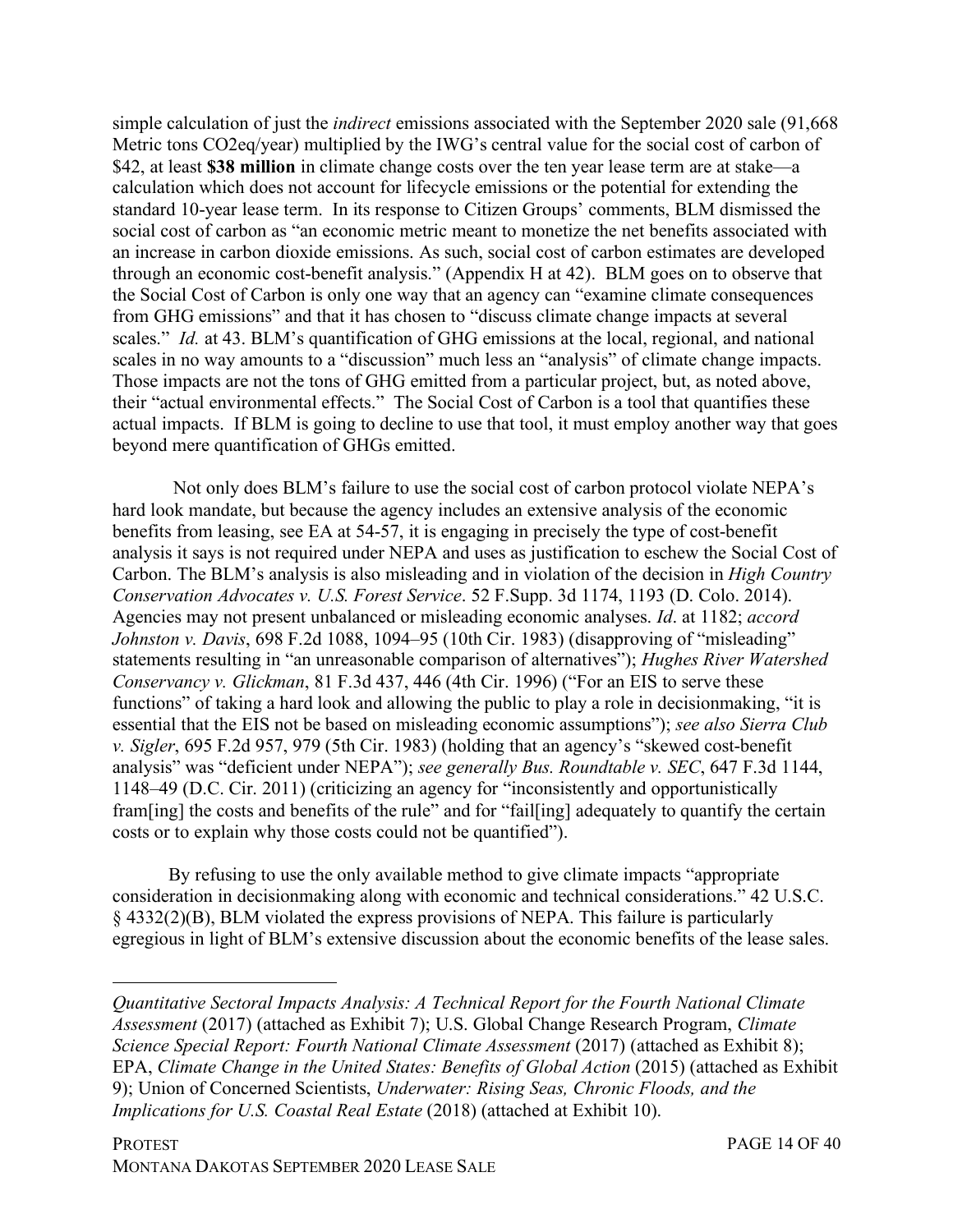Draft EA at 54-57. This one-sided analysis suggests that the proposed leases are economically beneficial; when given an apples-to-apples comparison using the social cost of carbon, the project would likely be a net loss. *High Country Conservation Advocates*, 52 F. Supp. 3d at 1182. Moreover, contrary to NEPA's mandate to analyze the actual effects of GHG emissions, the EA merely tallies the total emissions and compares them to other emissions, rather than discussing the actual effects, which are captured by the SCC. *Ctr. for Biological Diversity*, 538 F.3d 1216.

BLM offers a host of tired excuses for not using the social cost of carbon, but none is availing. First, BLM says the analysis would be unbalanced without quantifying benefits—but the EA did just this by detailing the revenue that would be generated by the lease sales and royalties (EA at 54-57). Having done this, BLM is obliged to monetize the environmental costs, per 42 U.S.C. 4332(2)(B). Importantly, even in the absence of a cost-benefit analysis, monetizing costs can still be valuable.13 BLM also contends that it does not have to use the social cost of carbon because its lease sale is not a rulemaking. This is not a valid excuse for refusing to use the best available metric for assessing the costs of marginal greenhouse gas emissions. *E.g.*, *High Country Conservation Advocates*, 52 F. Supp. 3d at 1182. <sup>14</sup> The Environmental Defense Fund and others have comprehensively detailed the scientific and economic robustness of the social cost of carbon while refuting BLM's various excuses for not using the social cost of carbon that analysis and refutation is fully incorporated here by reference.15

BLM must also assess how the indirect and foreseeable GHG emissions from its fossil fuel program will affect global carbon budgets. The science of carbon budgeting is rapidly evolving. Recent reports demonstrate the evident usefulness of carbon budgeting in assessing the significance of future emissions. For example, the October 2018 IPCC *Global Warming of 1.5°C* special report (*See* Exhibit 3), provided a revised carbon budget for a 66 percent probability of limiting warming to 1.5 $^{\circ}$ C, estimated at 420 GtCO<sub>2</sub> and 570 GtCO<sub>2</sub> depending on the temperature dataset used, from January 2018 onwards.<sup>16</sup> Compared with the average global emissions rate of 36 GtCO<sub>2</sub> per year noted above for 2012-2014, the IPCC explained the global emissions rate has increased to 42 GtCO<sub>2</sub> per year.<sup>17</sup> At this rate, the global carbon budget would be expended in just 10 to 14 years, underscoring the urgent need for transformative global action to transition from fossil fuel use to clean energy.18 More troubling, the USGCRP explains that considering non- $CO<sub>2</sub>$  GHG emissions further shrinks the global carbon budget.<sup>19</sup> When these warming influences are included, the remaining carbon budget for limiting temperature increases to 1.5 degrees C is only 30 GtC, which at current rates will be exhausted in "the next few years" and may in fact already be exhausted.20 In effect, we're burning through our carbon budget at a

 <sup>13</sup> *See* EDF et al., Comments on Lila Canyon Mine at 14-15 (June 8, 2020) (describing break even analysis) (Attached as Exhibit 11).

<sup>14</sup> *See also* Exhibit 11 at 12.

<sup>15</sup> *Id*. at 1-34.

<sup>16</sup> *See* IPCC, *Fifth Assessment Report Climate Change 2013* at 8-58 (attached as Exhibit 12). <sup>17</sup> *Id.*

<sup>18</sup> *Id.*

<sup>19</sup> USGCRP, Fourth Climate Assessment Vol. I at 396 (2018)(attached as Exhibit 8).

<sup>20</sup> *Id.* at 396-97.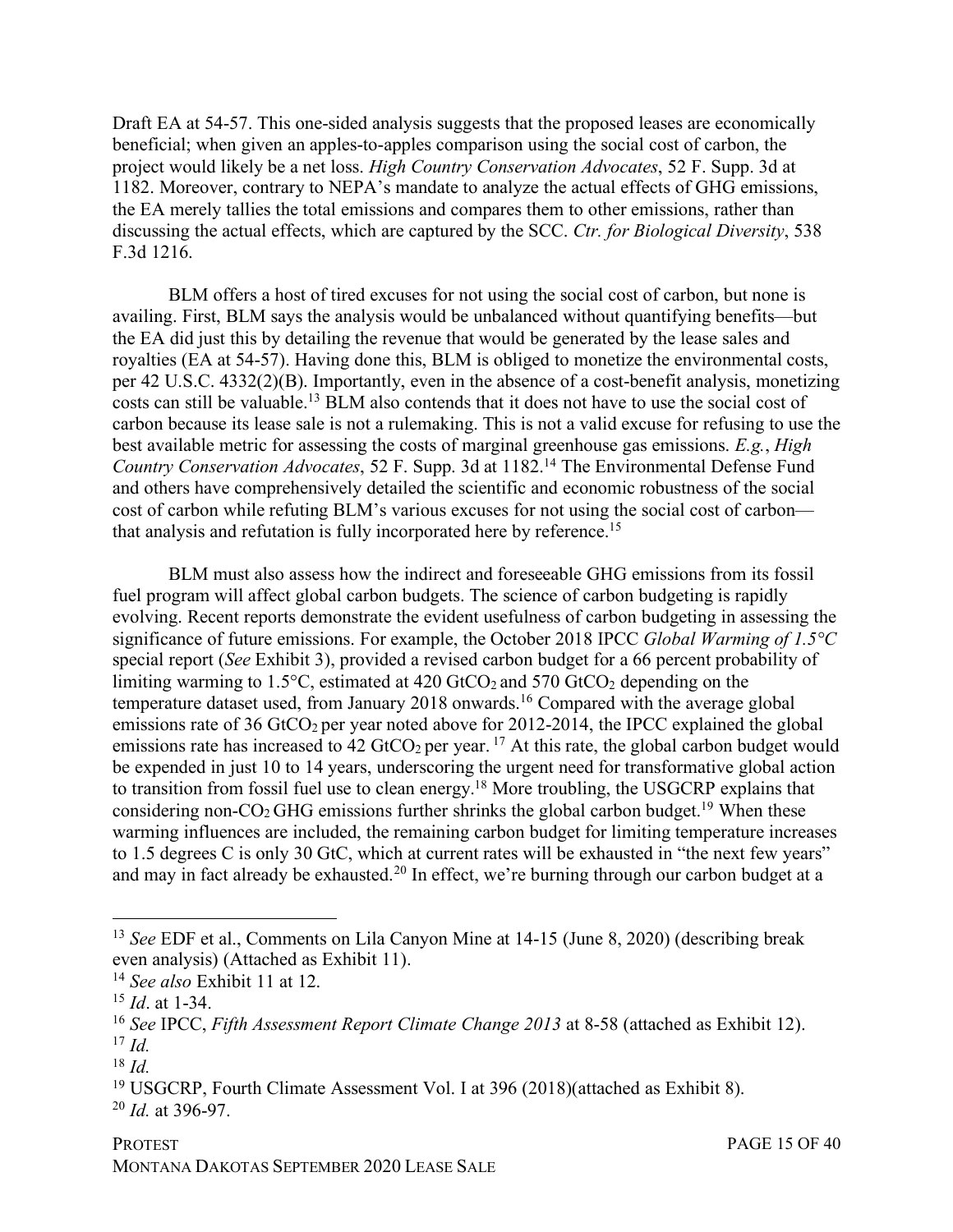rapid pace and thereby limiting the flexibility future generations may require or desire as they intensify our world's transition away from fossil fuels.

To put these global carbon budgets in the specific context of domestic U.S. emissions and the U.S.' obligation to reduce emissions, the U.S. is the world's largest historic emitter of greenhouse gas pollution, responsible for 26 percent of cumulative global  $CO<sub>2</sub>$  emissions since 1870, and is currently the world's second highest emitter on an annual and per capita basis.<sup>21</sup> And, federal fossil fuel production contributed to approximately 25% all U.S. greenhouse gas emissions.<sup>22</sup> Regardless, to conform to a 1.5<sup>o</sup>C target, the estimated U.S. carbon budget is 25  $GtCO<sub>2</sub>$ eq to 57  $GtCO<sub>2</sub>$ eq on average,<sup>23</sup> depending on the sharing principles used to apportion the global budget across countries.<sup>24</sup> The estimated U.S. carbon budget consistent with limiting temperature rise to  $2^{\circ}$ C ranges from 34 GtCO<sub>2</sub> to 123 GtCO<sub>2</sub>,<sup>25</sup> again depending on the sharing principles used. Under any scenario, the remaining U.S. carbon budget compatible with the Paris climate targets is extremely small and, indeed, may already be spent.

 <sup>21</sup> Global Carbon Atlas, CO2 Emissions, "Time Series" & "Chart

View," http://www.globalcarbonatlas.org/en/CO2-emissions (last visited September 2, 2020). <sup>22</sup> *See* Exhibit 5 at 7.

<sup>23</sup> Robiou du Pont, Yann et al., *Equitable mitigation to achieve the Paris Agreement goals, 7 Nature Climate Change* 38, Supplemental Tables 1 and 2 (2017). Quantities measured in  $GtCO<sub>2</sub>$ eq include the mass emissions from  $CO<sub>2</sub>$  as well as the other well-mixed greenhouse gases  $(CO<sub>2</sub>)$ , methane, nitrous oxide, hydrofluorocarbons, perfluorocarbons and  $SF<sub>6</sub>$ ) converted into  $CO<sub>2</sub>$ -equivalent values, while quantities measured in  $G<sub>1</sub>CO<sub>2</sub>$  refer to mass emissions of just CO2 itself.

<sup>&</sup>lt;sup>24</sup> *Id.* (averaged across IPCC sharing principles to estimate the U.S. carbon budget from 2010 to 2100 for a 50 percent chance of returning global average temperature rise to 1.5°C by 2100, consistent with the Paris Agreement's "well below 2°C" target, and based on a cost-optimal model. The study estimated the U.S. carbon budget consistent with a  $1.5^{\circ}$ C target at 25 GtCO<sub>2</sub>eq by averaging across four equity principles: capability  $(83 \text{ GtCO}_2$ eq), equal per capita (118) GtCO<sub>2</sub>eq), greenhouse development rights  $(-69 \text{ GtCO}_2)$ , and equal cumulative per capita  $(-32 \text{ GtCO}_2)$  $GtCO<sub>2</sub>eq$ ). The study estimated the U.S. budget at 57  $GtCO<sub>2</sub>eq$  when averaging across five sharing principles, adding the constant emissions ratio (186 GtCO<sub>2</sub>eq) to the four abovementioned principles. However, the constant emissions ratio, which maintains current emissions ratios, is not considered to be an equitable sharing principle because it is a grandfathering approach that "privileges today's high-emitting countries when allocating future emission entitlements.")

<sup>&</sup>lt;sup>25</sup> *Id.* (estimated the U.S. carbon budget for a 66 percent probability of keeping warming below  $2^{\circ}$ C at 60 GtCO<sub>2</sub>eq based on four equity principles (capability, equal per capita, greenhouse development rights, equal cumulative per capita), and at  $104 \text{ GtCO}_2$ eq based on five principles (adding in constant emissions ratio, but see footnote above)).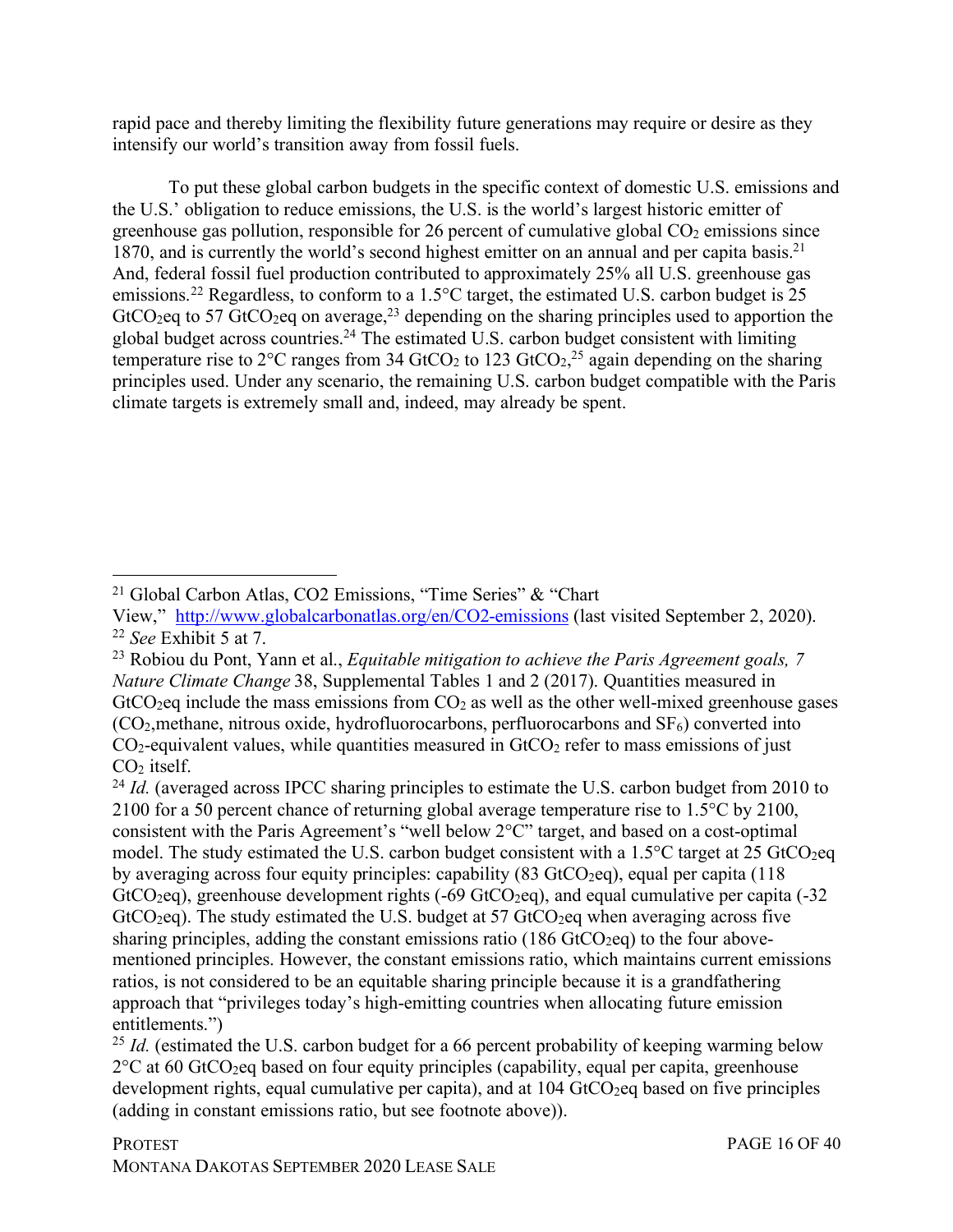As noted above, Oil Change International recently reaffirmed this conclusion in a report released in January 2019.26 Specifically, it found that using existing fossil fuel reserves would again push the world far beyond warming of  $1.5^{\circ}$ C and  $2^{\circ}$ C.<sup>27</sup> The report also found that:

- Between now and 2030, the United States is on track to account for 60 percent of world growth in oil and gas production, expanding extraction at least four times more than any other country. This is the time period over which climate scientists say global carbon dioxide (CO2) emissions should be roughly halved to stay in line with the 1.5°C target in the Paris Agreement.
- Between 2018 and 2050, the United States is set to unleash the world's largest burst of CO2 emissions from new oil and gas development (Figure ES-2). U.S. drilling into new oil and gas reserves – primarily shale – could unlock 120 billion metric tons of CO2 emissions, which is equivalent to the lifetime CO2 emissions of nearly 1,000 coal-fired power plants.
- If not curtailed, U.S. oil and gas expansion will impede the rest of the world's ability to manage a climate-safe, equitable decline of oil and gas production. We find that, under an illustrative 1.5°C pathway for oil and gas taken from the Intergovernmental Panel on Climate Change (IPCC), U.S. production would exhaust nearly 50 percent of the world's total allowance for oil and gas by 2030 and exhaust more than 90 percent by 2050.
- Nearly 60 percent of the 120 billion tons of CO2 emissions unlocked by new U.S. oil and gas drilling from 2018 to 2050 is set to come from the Permian and Appalachian Basins (Figure ES-3).
- The CO2 pollution enabled by oil and gas production in the Permian Basin from 2018 through 2050 could exhaust close to 10 percent of the entire world's carbon budget for staying within 1.5°C of warming. By its projected peak year of production, 2029, New Mexico's Permian Basin could see nearly as much oil extraction as Saudi Arabia does today.

Climate science is ever evolving and extremely relevant to BLM's fossil fuel planning, leasing, and development decisions. By not accounting for the best available science, BLM fails to provide a full picture of climate change, contrary to the requirements of NEPA. Although BLM's EA discusses its decision not to use SCC, it ignores altogether carbon budgeting as such a measure.

With 1<sup>o</sup>C of warming from historic levels already measured, and additional warming already locked in from recent GHG emissions, the window for preventing catastrophic climate change is rapidly closing. Carbon budgeting represents a valuable and ever-improving tool to

 <sup>26</sup> Kelly Trout & Lorne Stockman, *Drilling Towards Disaster: Why U.S. Oil and Gas Expansion is Incompatible with Climate Limits*(attached as Exhibit 13); *see also* Peter Erickson et al., *Principles for aligning U.S. fossil fuel extraction with climate limit*, Stockholm Environmental Institute (2019), https://www.sei.org/wp-content/uploads/2019/02/principles-for-aligning-fossilfuel-extraction-w-climate-limits.pdf (articulating three principles to guide the U.S.' impending transition away from fossil fuels) (attached as Exhibit 14).

<sup>&</sup>lt;sup>27</sup> Trout & Stockman, at 11 (Exhibit 13).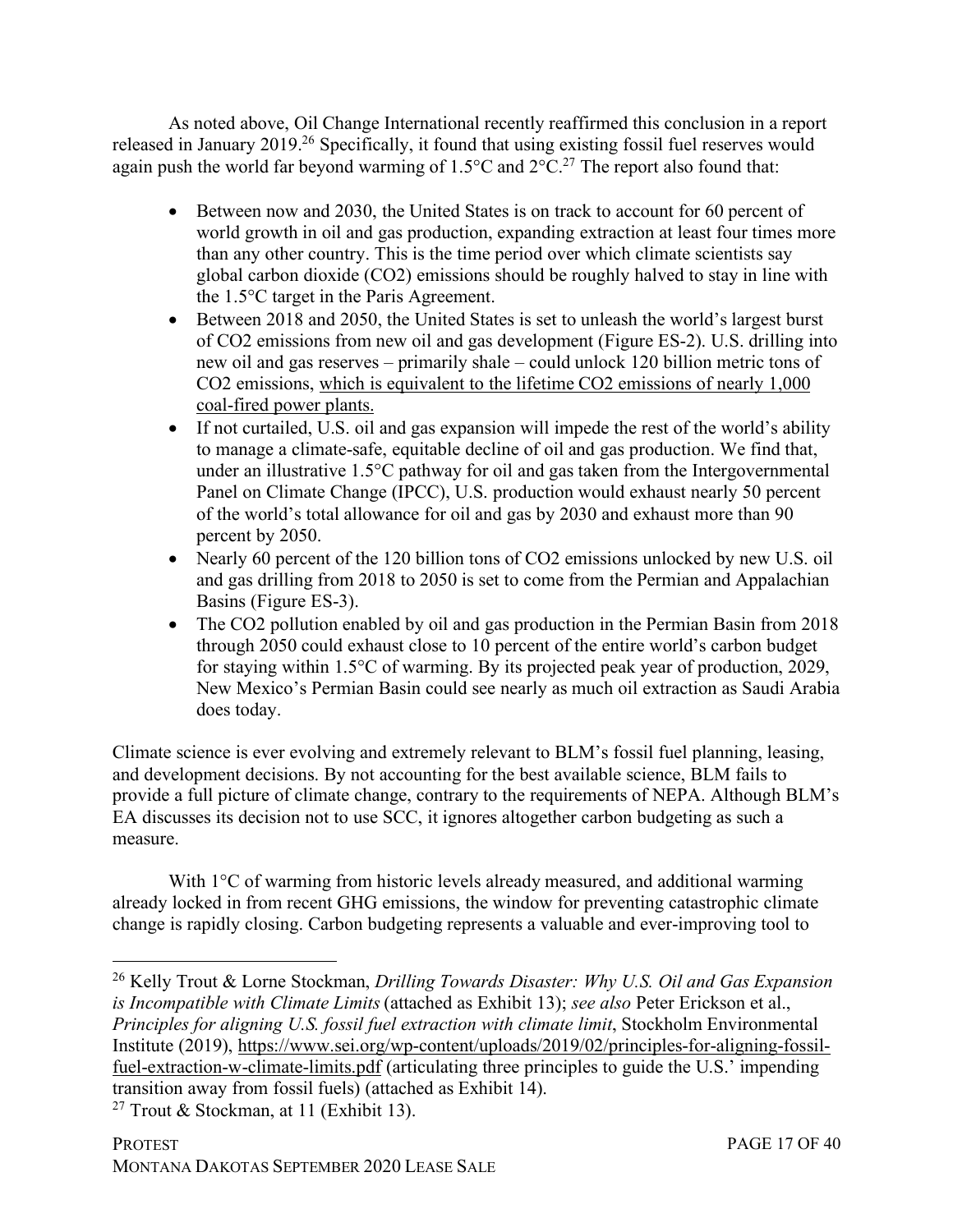assess how BLM's actions are contributing to the global climate crisis, and discloses the significance of emissions, as NEPA requires.

To assess the direct, indirect, and cumulative impacts of GHG emissions from its leases and its leasing program, BLM must disclose baseline global GHG emission concentrations and identify the level of GHG concentrations that are considered safe and finally how the reasonably foreseeable emissions from its activities will affect these emission levels. This is critical because concentrations are reaching dangerously high levels—417 ppm.28 The best science indicates that current GHG emission concentrations cannot be considered "safe"—safe levels would require reducing global concentrations to 350 ppm.29 This baseline analysis is necessary for any rational discussion of GHG emissions. *See ONDA v. Rose*, 921 F.3d 1185 (9th Cir. 2019). Further, BLM must recognize globally established and federally ratified warming thresholds of 2.0 and 1.5 degrees C and must analyze how its actions are consistent with these limitations. 40 C.F.R. § 1502.16(c). Otherwise, BLM's analysis is simply a jumble of numbers without any meaning.

## **C. The BLM Must Take a Hard Look at Air Impacts.**

To comply with NEPA's requirement to take a hard look at cumulative effects, BLM should consider the cumulative effects of climate change on air quality, such as through consideration of the effect of increased forest fire, the lease sale, and other sources in and around the proposed development *together*.

While BLM had taken the initial necessary step of providing background monitored concentrations of CAPS, it is required by NEPA's cumulative effects mandate to go further. It must explain why existing concentrations of CAPS, especially where they approach the NAAQS threshold, will not exceed that threshold through development of the parcels offered for lease and other potential sources of air pollution in the project area. For example, Ozone's highest percentage across all five monitoring stations is never less than 83%, and its lowest percentage across all sites is a single value at 79% - the remaining values are all at or above 80%. EA at 36- 39.

In light of these existing concentrations, it is particularly troubling that BLM fails to analyze ozone impacts of the lease sale, beyond quantifying estimated direct air pollutant emissions from well development and production. BLM also does not analyze the health effects of increased ozone caused by the lease sale. Ozone has long been recognized to cause adverse health effects. Exposure to ozone can cause or exacerbate respiratory health problems including shortness of breath, asthma, chest pain and coughing—can decrease lung function, and can even lead to long-term lung damage. *See also* EPA's National Ambient Air Quality Standards for Particulates and Ozone, 62 FR 38,856 (July 18, 1997). Short-term exposure to ozone causes multiple negative respiratory effects, from inflammation of airways to more serious respiratory effects that can lead to use of medication, absences from school and work, hospital

<sup>&</sup>lt;sup>28</sup> *See, e.g.*, https://www.theweathernetwork.com/ca/news/article/carbon-dioxide-at-mauna-loa-reaches-new-record-high-at-417-ppm.

 $\overline{^{29} \text{ IPCC}}$ , 1.5 Degree Warming Report, TS-23 (2018) (Attached as Exhibit 3); Hansen et al., Young People's Burden, Earth System Dynamics (2017) (Attached as exhibit 15).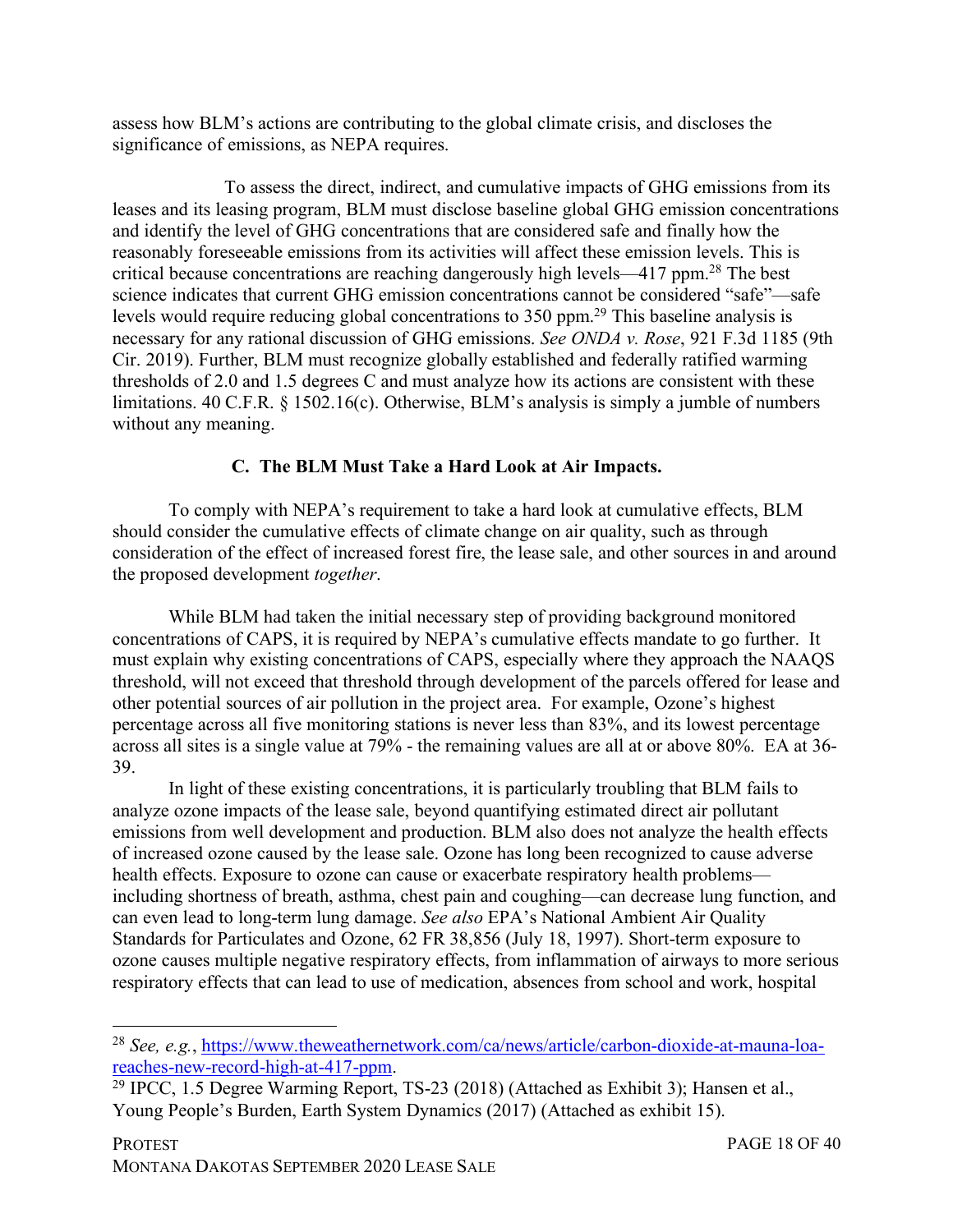admission, emergency room visits, and chronic obstructive pulmonary disease ("COPD"). According to a recent report by the National Research Council ("NRC"), short-term exposure to current levels of ozone in many areas is likely to contribute to premature deaths.<sup>30</sup> As described in more detail below, even ozone concentrations as low as 60 ppb can be harmful to human health. Long-term exposure to elevated levels of ozone results in numerous negative harmful effects, such as permanent lung damage and abnormal lung development in children. Long-term exposure may also increase risk of death from respiratory problems. Short- and long-term exposure to elevated levels of ozone can also harm people's hearts and cardiovascular systems. *See* 79 Fed. Reg. 75234-311.

In 2015, EPA published a final rule to revise the NAAQS for ozone to 70 parts per billion (ppb) from 75 ppb. National Ambient Air Quality Standards for Ozone, 80 Fed. Reg. 65292 (Oct. 26, 2015). This decision was driven by significant recent scientific evidence that the standard of 75 ppb was not adequately protecting public health. *Id.* at 136. In fact, recent studies have documented decreased lung functioning and airway inflammation in young, healthy adults at ozone concentrations as low as 60 ppb. *Id.* at 146.

Additionally, climate change is likely to worsen ozone pollution, offsetting the improvements in air quality and public health that would be expected from reductions in emissions of ozone precursors. As described by the EPA in its recent ozone rulemaking:

In addition to being affected by changing emissions, future  $O_3$  concentrations may also be affected by climate change. Modeling studies in the EPA's Interim Assessment (U.S. EPA, 2009a) that are cited in support of the 2009 Endangerment Finding under CAA section 202(a) (74 FR 66496, Dec. 15, 2009) as well as a recent assessment of potential climate change impacts (Fann et al., 2015) project that climate change may lead to future increases in summer O3 concentrations across the contiguous U.S. While the projected impact is not uniform, climate change has the potential to increase average summertime  $O<sub>3</sub>$ concentrations by as much as 1-5 ppb by 2030, if greenhouse gas emissions are not mitigated. Increases in temperature are expected to be the principal factor in driving any  $O_3$  increases, although increases in stagnation frequency may also contribute (Jacob and Winner, 2009). If unchecked, climate change has the potential to offset some of the improvements in  $O_3$  air quality, and therefore some of the improvements in public health, that are expected from reductions in emissions of O3 precursors.

80 Fed. Reg. 65292, 65300 (October 26, 2015). One example of climate change impacts that is already occurring is an increase wildfire severity and extent, which, in turn is a source of O3 precursors. *Id.* at 65371. Similarly, BLM should consider the impact of the Lease Sale on

 <sup>30</sup> National Research Council, *Link Between Ozone Air Pollution and Premature Death Confirmed,* (April 2008), available at:

http://www8.nationalacademies.org/onpinews/newsitem.aspx?RecordID=12198 (last visited September 2, 2020).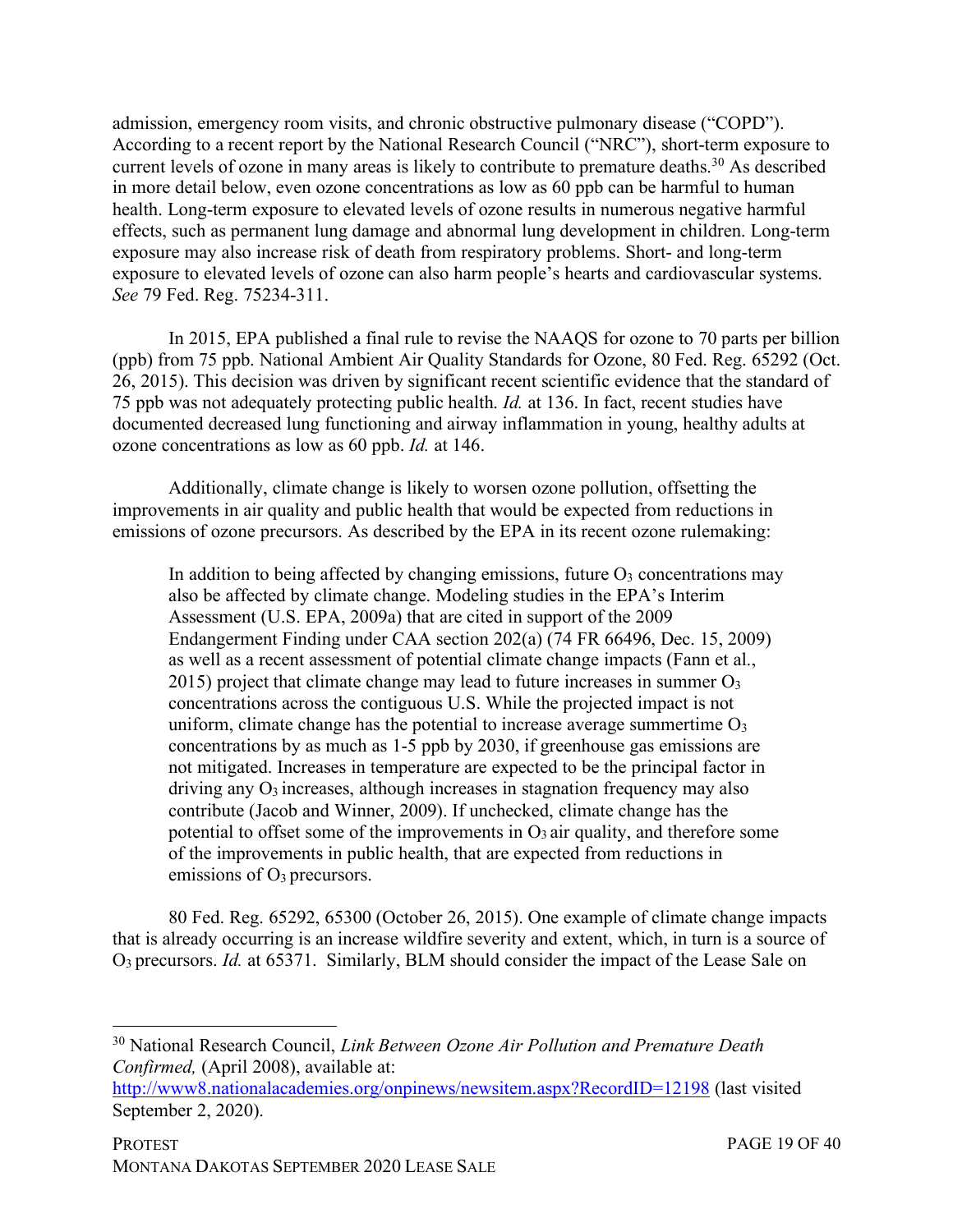erosion and sedimentation in light of the additive impacts caused by global warming.<sup>31</sup> Here, BLM must consider the science supporting EPA's revision of the NAAQS, as well as the impacts of climate change on ozone levels.

Hydraulic fracturing ("fracking") operations emit especially large amounts of air pollution, including toxic air pollutants. Permitting fracking and other well stimulation techniques will greatly increase the release of harmful air emissions. BLM must analyze air quality impacts from new development in conjunction with the existing air quality landscape. BLM must analyze increased emissions from foreseeable oil and gas development for the Lease Sale in order to prevent further degradation of local air quality, respiratory illnesses, premature deaths, hospital visits, as well as missed school and work days.

The BLM must take the necessary steps to analyze the impacts of all foreseeable future air emissions from induced oil and gas development and operations in conjunction with this Lease Sale, and cumulatively with future oil and gas projects. In addition, greenhouse gases, recognized as pollutants under the Clean Air Act in *Massachusetts v. E.P.A.*, 549 U.S. 497, 528, 127 S. Ct. 1438, 1459, 167 L. Ed. 2d 248 (2007), must be regulated under NAAQS and other standards for air quality to protect human health. The EPA's and by extension BLM's failure to impose, track, and enforce limits on these substances is arbitrary under NEPA.

BLM also must identify mitigation measures for controlling air pollution emissions, 40 C.F.R. § 1508.25, and consider all reasonable alternatives. *Ctr. for Biological Diversity v. Nat'l Highway Traffic Safety Admin.*, 538 F.3d 1172, 1217 (9th Cir. 2008) (citing 40 C.F.R. § 1502.14(a)).

# **D. BLM Must Take a Hard Look at Impacts to Human Health.**

Protecting public health is fundamental to NEPA's underlying purpose. NEPA was enacted in part "to stimulate the health and welfare of man," 42 U.S.C § 4321, and its requisite evaluation of significance mandates that agencies consider the degree to which their proposed actions affect public health or safety. 40 C.F.R § 1508.27(b)(2). NEPA requires federal agencies "to use all practicable means, consistent with other essential considerations of national policy" to "assure for all Americans safe, healthful, productive and aesthetically and culturally pleasing surroundings." 42 U.S.C 4331(b). The broad array of effects agencies must consider reflects a socio-ecological model of health that takes environmental, social, and structural determinants into account. "Effects include ecological (such as the effects on natural resources and on the components, structures, and functioning of affected ecosystems), aesthetic, historic, cultural, economic, social, or health, whether direct, indirect, or cumulative." 40 C.F.R § 1508.8. In addition, NEPA's use of the term "human environment" expressed Congressional intent that NEPA should promote public policy attentive to the inexorable link between human well-being and environmental integrity.32 Senator

 <sup>31</sup> *See* Duniway, Michael C. et al.*, Wind erosion and dust from US drylands: a review of causes, consequences, and solutions in a changing world*, Ecosphere 10(3) (2019) (attached as Exhibit 16).

<sup>32</sup> Rajiv Bhatia and Aaron Wernham, *Integrating Human Health into Environmental Impact Assessment: An Unrealized Opportunity for Environmental Health and Justice*, 116 ENVIRONMENTAL HEALTH PERSPECTIVES 991 (Apr. 16, 2008) (attached as Exhibit 17) (Noting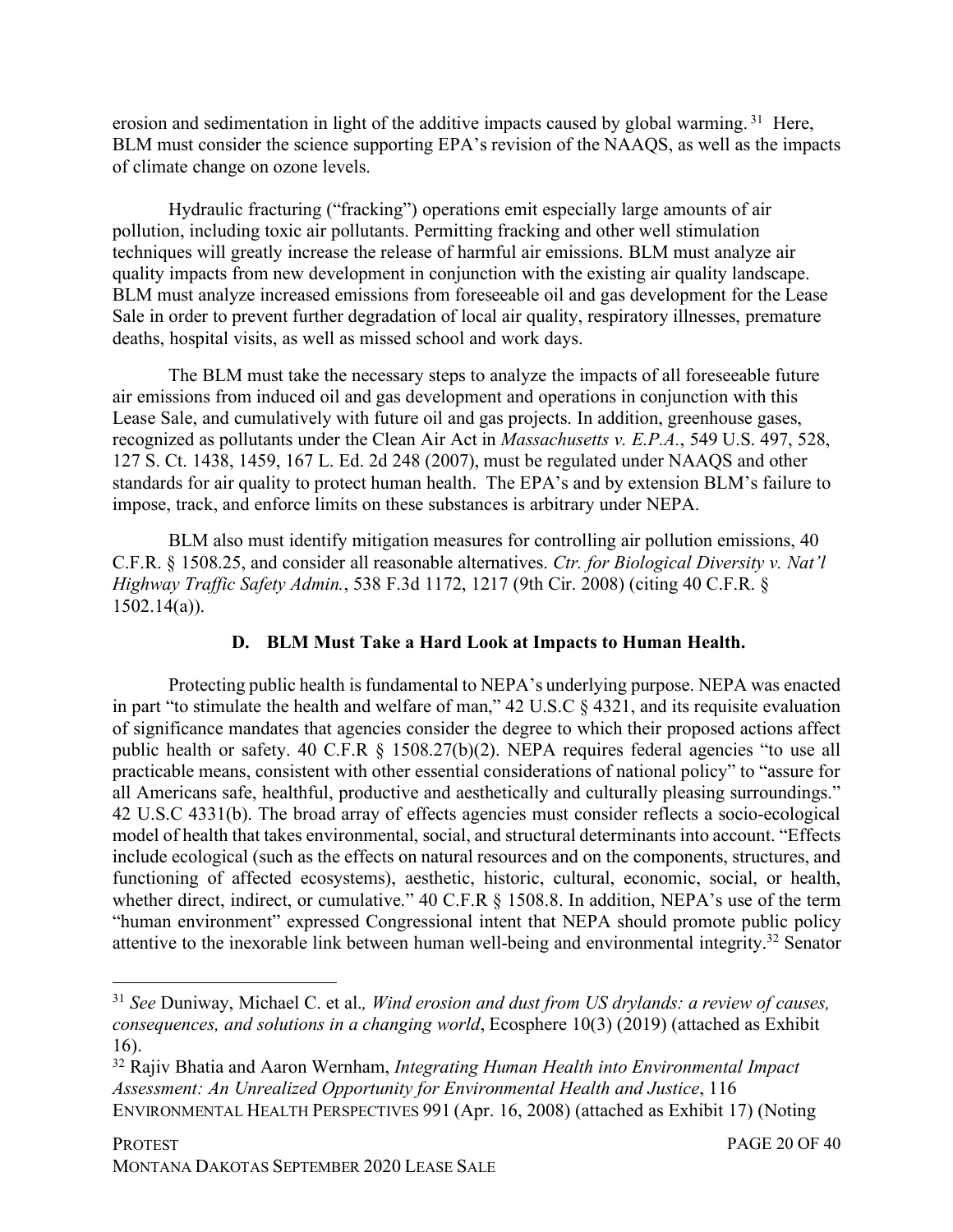Henry Jackson, the key author of NEPA, expressed this intent by stating: "When we speak of the environment, basically, we are talking about the relationship between man and these physical and biological and social forces that impact upon him. A public policy for the environment basically is not a public policy for those things out there. It is a policy for people."33

To protect public health and promote informed agency decision-making, transparency, and public participation, NEPA imposes "action-forcing procedures … requir[ing] that agencies take a hard look at environmental consequences." *Robertson v. Methow Valley Citizens Council*, 490 U.S. 332, 350 (1989). Such consequences include all "reasonably foreseeable" direct, indirect, and cumulative effects, including health effects. An effect is "reasonably foreseeable" if it is "sufficiently likely to occur that a person of ordinary prudence would take it into account in reaching a decision." *Sierra Club v. Marsh,* 976 F.2d 763, 767 (1st Cir.1992). An agency's hard look "must be taken objectively and in good faith, not as an exercise in form over substance, and not as a subterfuge designed to rationalize a decision already made." *Forest Guardians v. U.S. Fish & Wildlife Serv.,* 611 F.3d 692, 712 (10th Cir. 2010). Here, BLM considers and dismisses a detailed analysis of human health impacts based on the conclusion that "[t]he counties containing federal mineral parcels offered for lease do not meet the threshold to be considered as environmental justice populations." EA at 10. This does not satisfy BLM's obligation to consider human health impacts under NEPA. Nor does it satisfy BLM's obligation to consider health and related impacts to environmental justice populations under Executive Order 12898. BLM's conclusory assertion that because the counties in the project area do not "meet the threshold to be considered as environmental justice populations," nothing further is required, is also inconsistent with its later conclusion that:

Based upon U.S. Census Bureau data, McKenzie County, ND met the criteria for minority environmental justice populations due to the percent of residents identifying themselves as belonging to a race other than white and/or of Hispanic origin. In addition, Williams County, ND was just below the threshold for the same population demographics. Adverse effects to historical and current cultural and traditional uses and values in this area are correlated to the amount of surfacedisturbing or other disruptive activities allowed under the proposed action.

EA at 58.

There are several notable scientific papers BLM should consider in the context of adverse health risks and impacts associated with oil and gas drilling and fracking, both to potential Environmental Justice communities and to the population generally. A 2014 review identified 15 different components of unconventional oil and gas development, everything from trucks and

<u>.</u>

that "the statutory and procedural requirements of EIA provide a powerful and underutilized mechanism to institutionalize a holistic, cross-sectoral approach to addressing health in public policy" and describing the then-emerging and now well-established practice of health impact assessment as a "catalyst" for integrating health considerations into environmental assessments under NEPA and its state analogs).

<sup>33</sup> *Id*.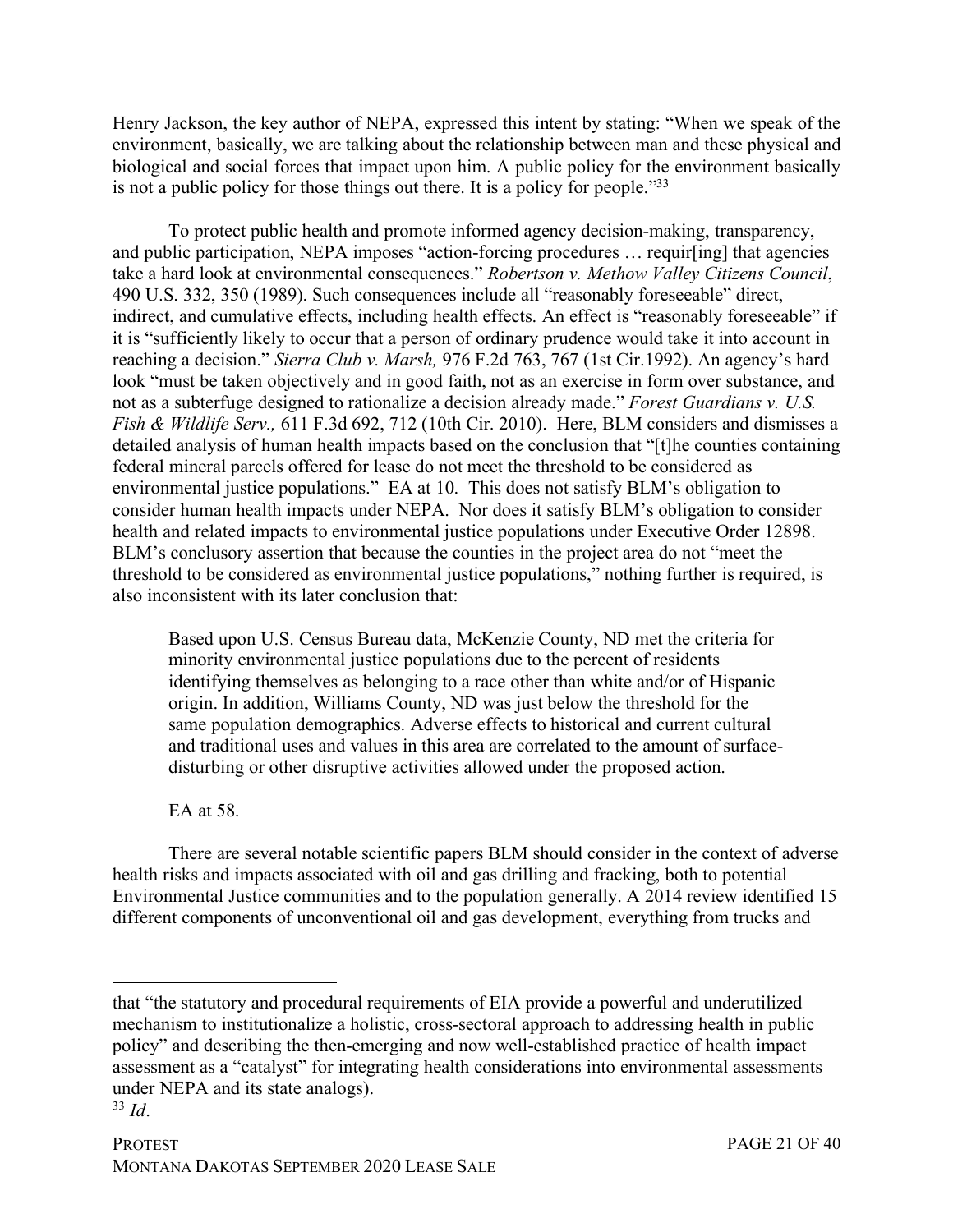tanks to chemicals and venting, which can present a chemical, physical and/or safety hazard.<sup>34</sup> And multiple peer-reviewed scientific papers have identified adverse health effects and risks arising from exposure to unconventional oil and gas drilling, even within a large radius of residences–potentially up to ten miles.<sup>35</sup> One such study found that babies whose mothers lived in close proximity to multiple oil and gas wells were 30% more likely to be born with heart defects than babies born to mothers who did not live close to oil and gas wells.<sup>36</sup>

Also critical to the BLM's analysis of air quality impacts is the relationship to human health. Logically, adherence to NAAQS would have a positive relationship to human health, however, the agency cannot rely on these standards or other indicators such as the Air Quality Index ("AQI") or National Air Toxics Assessment ("NATA") and assume that this alone would satisfy the BLM's hard look NEPA obligations with regard to human health. According to the  $EPA$ 

Breathing ground-level ozone can result in a number of health effects that are observed in broad segments of the population. Some of these effects include:

- Induction of respiratory symptoms
- Decrements in lung function
- Inflammation of airways

<sup>&</sup>lt;sup>34</sup> John L. Adgate et al., Potential Public Health Hazards, Exposures and Health Effects from Unconventional Natural Gas Development, 48 ENVIRONMENTAL SCIENCE & TECHNOLOGY 8307 (Feb. 24, 2014) (attached as Exhibit 18).

<sup>35</sup> *See, e.g.,* Lisa M. McKenzie *et al.*, *Birth Outcomes and Maternal Resident Proximity to Natural Gas Development in Rural Colorado*, 122 ENVIRONMENTAL HEALTH PERSPECTIVES 412 (April 2014) (attached as Exhibit 19) (Finding an increased risk of congenital heart and neural tube defects in babies born to mothers living within 10 miles of a natural gas well); Janet Currie *et al.,Hydraulic Fracturing and Infant Health: New Evidence from Pennsylvania*, 3 SCIENCE ADVANCES e1603021(Dec. 13, 2017) (attached as Exhibit 20) (Finding evidence of negative health effects of in utero exposure to fracking sites within 3 km, or about 1.86 miles, of a mother's residence, with the largest health impacts seen within 1 km, or about 0.62 miles); Ellen Webb *et al., Potential Hazards of Air Pollutant Emission from Unconventional Oil and Natural Gas Operations on the Respiratory Health of Children and Infants*, 31 REV. ENVIRONMENTAL HEALTH 225-243 (Jun. 1, 2016), at 236 (attached as Exhibit 21) (Noting that many unconventional oil and gas setback rules, for setbacks of 1000 feet or less, do not adequately protect health, especially children's respiratory health, that "the majority of municipal setback ordinances are not supported by empirical data," and calling for a one-mile minimum for setbacks between drilling facilities and schools, hospitals, and occupied dwellings in light of the heightened health risks of residing within ½ mile or less of unconventional oil and gas drilling sites).

<sup>36</sup> Lisa M. McKenzie *et al.*, *Birth Outcomes and Maternal Resident Proximity to Natural Gas Development in Rural Colorado*, 122 ENVIRONMENTAL HEALTH PERSPECTIVES 412 (April 2014) (attached as Exhibit 19).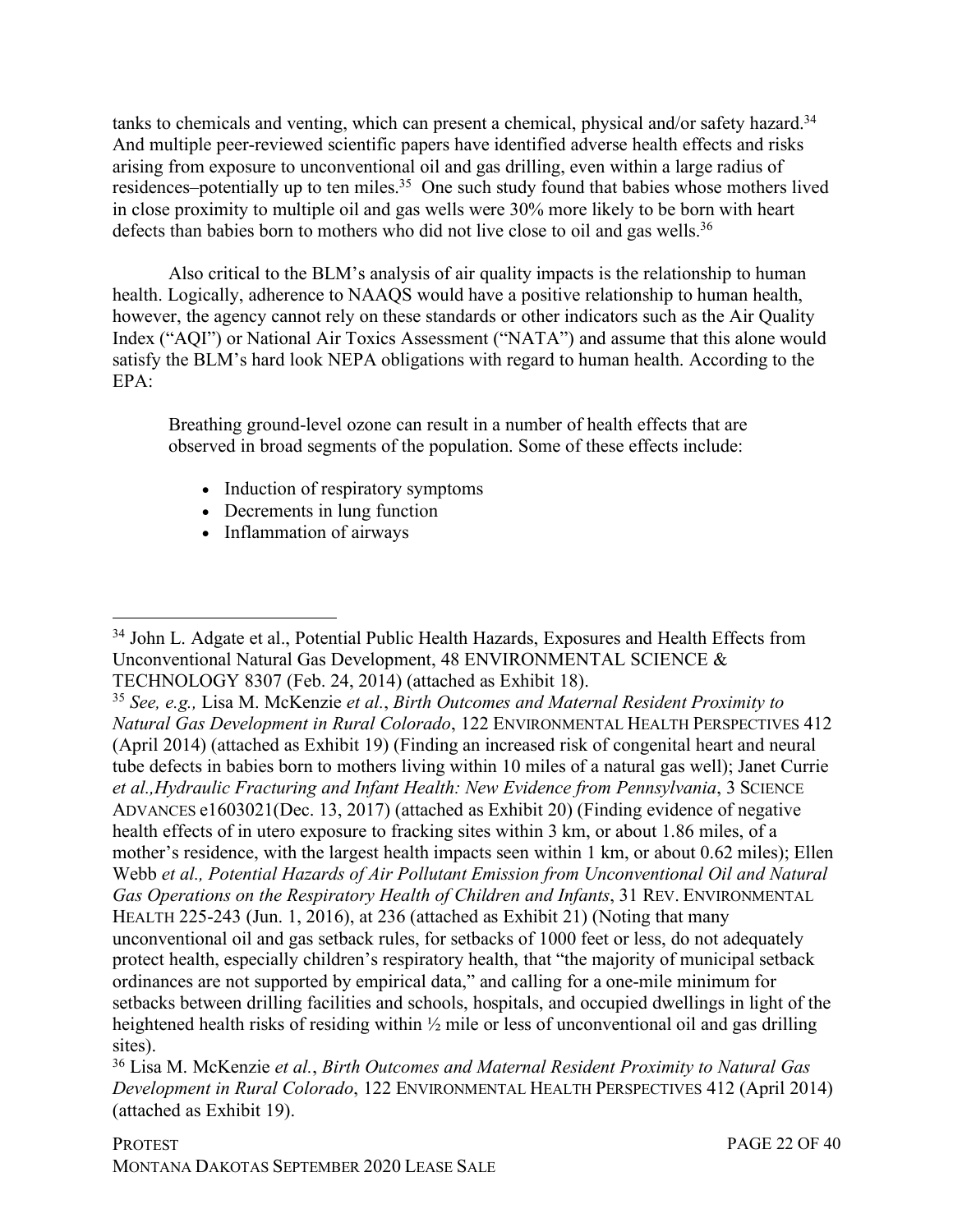Respiratory symptoms can include:

- Coughing
- Throat irritation
- Pain, burning, or discomfort in the chest when taking a deep breath
- Chest tightness, wheezing, or shortness of breath

In addition to these effects, evidence from observational studies strongly indicates that higher daily ozone concentrations are associated with increased asthma attacks, increased hospital admissions, increased daily mortality, and other markers of morbidity. The consistency and coherence of the evidence for effects upon asthmatics suggests that ozone can make asthma symptoms worse and can increase sensitivity to asthma triggers.37

Oil and gas development is one of the largest sources of VOCs, ozone, and sulfur dioxide emissions in the United States. The relationship between air quality and human health must be analyzed in the agency's NEPA analysis. "The agency must examine the relevant data and articulate a satisfactory explanation for its action including a 'rational connection between the facts found and the choice made.'" *Motor Vehicle Mfrs.,* 463 U.S. at 43 (1983).

## **E. The BLM Must Take a Hard Look at Impacts to Groundwater from Hydraulic Fracturing and Horizontal Drilling.**

The EA fails to take a hard look at impacts to groundwater, in three ways. First, the EA wrongly determines that offering parcels for lease will not significantly impact water resources, because its analysis of vertical separation between hydraulically fractured formations and groundwater resources does not account for usable aquifers that are deeper than existing water wells. Second, the EA fails to address industry noncompliance with existing cementing and casing regulations. Finally, the EA attempts to excuse these gaps by improperly deferring analysis to the APD stage. BLM's response to our comments on the draft EA does not address these concerns. Because there is evidence that current regulations and industry practices do not adequately protect usable groundwater from contamination, and that issuing these leases will likely have a significant effect on usable groundwater, BLM should prepare an environmental impact statement (EIS) addressing these concerns now, at the lease sale stage.

BLM must "consider every significant aspect of the environmental impact of a proposed action." *Baltimore Gas & Elec. Co. v. NRDC*, 462 U.S. 87, 87 (1983). "A determination that significant effects on the human environment will in fact occur is not essential. . . . If substantial questions are raised whether a project may have a significant effect upon the human environment, an EIS must be prepared." *Foundation for North American Wild Sheep v. U.S. Dep't of Agric.*, 681 F.2d 1172, 1178 (9th Cir. 1982). When an agency relies on mitigation measures to reach a finding of no significant impact, mitigation must be assured to occur. If the

 37 EPA, *Health Effects of Ozone in the General Population,* available at: http://www.epa.gov/apti/ozonehealth/population.html (last visited September 2, 2020).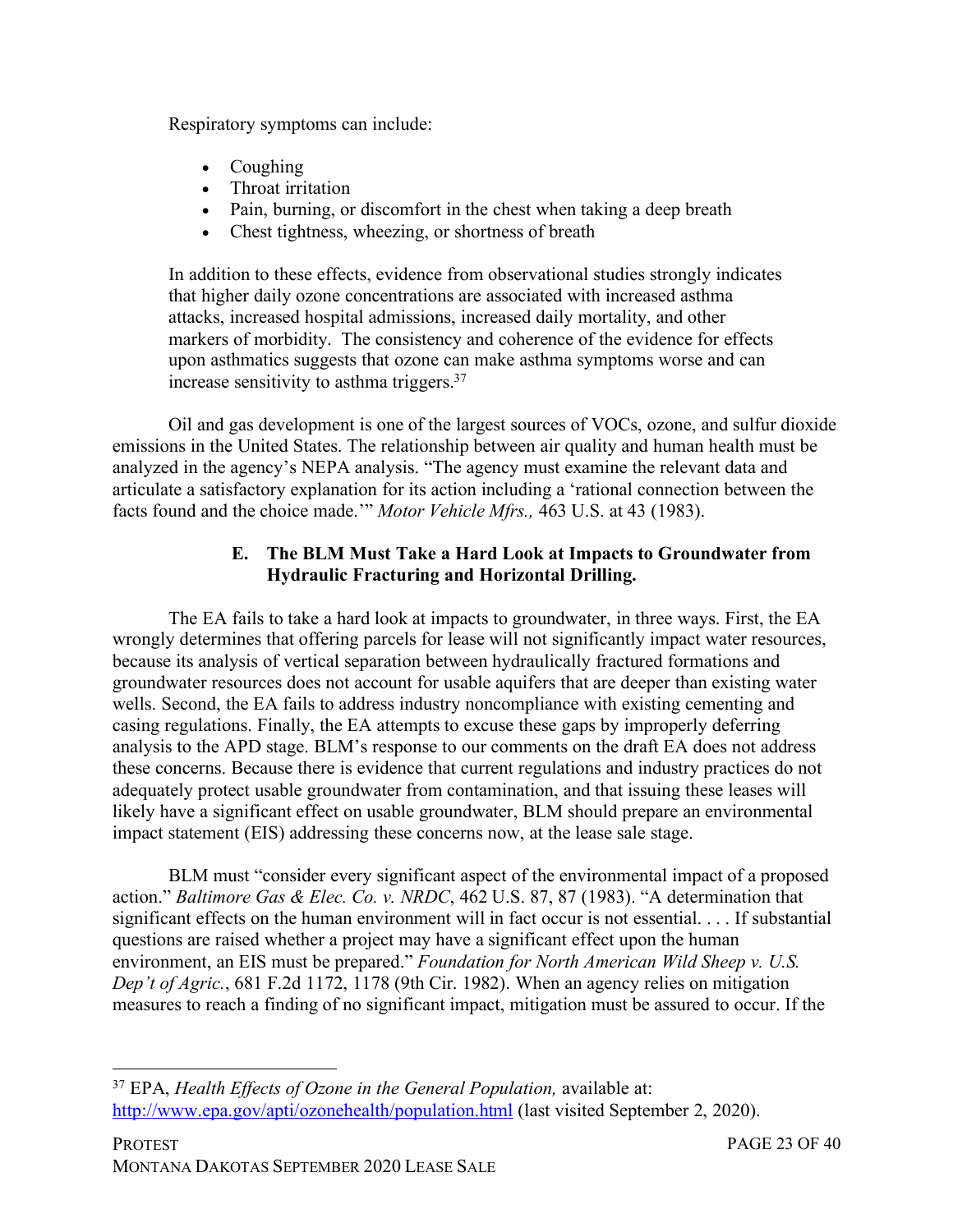effectiveness of mitigation is not assured, then the finding of no significant impact is invalid and the agency must prepare an EIS. *Id*.

NEPA imposes "action forcing procedures . . . requir[ing] that agencies take a hard look at environmental consequences." *Robertson v. Methow Valley Citizens Council*, 490 U.S. 332, 350 (1989) (citations omitted). "Taking a hard look includes considering all foreseeable direct and indirect impacts . . . [and] involve a discussion of adverse impacts that does not improperly minimize negative side effects." *League of Wilderness Defs.-Blue Mountains Biodiversity Project v. U.S. Forest Serv.*, 689 F.3d 1060, 1075 (9th Cir. 2012) (citing *N. Alaska Envtl. Ctr. v. Kempthorne*, 457 F.3d 969, 975 (9th Cir. 2006)) (internal quotations omitted).

Here, we commend BLM for including quantitative information about the amount of water that will be used to develop the specific lease parcels. EA at 65–66. BLM should expand this analysis by quantifying and/or analyzing: the amount of wastewater generated by fracking, the acreage of land that will be disturbed for wastewater and drilling mud impoundments, the increase in truck traffic associated with fracking, the impacts on roads, the socioeconomic impacts on small towns from the influx of oil and gas workers, the air pollutants released from deeper wells, the increase in greenhouse gas emissions such as methane, the impacts to human health, and the impacts to wildlife from fracking. Furthermore, as discussed below, BLM should expand its analysis of groundwater quality impacts to account for deep but usable aquifers, and to account for inadequacies with existing rules and regulations.

## **(1) The EA's Analysis of Groundwater Impacts Fails to Account for Deep Aquifers with Usable Water.**

As the EA acknowledges, groundwater is a critical resource that supplies many communities—especially rural ones—with drinking water. *See*, *e.g*., EA at 62 ("95 percent of the rural, self-supplied domestic systems operate on groundwater sources."). Under the Safe Drinking Water Act, an "underground source of drinking water" is defined as an aquifer with water that contains less than 10,000 parts per million (ppm) of total dissolved solids (TDS). 40 C.F.R. § 146.3; 40 C.F.R. § 144.3. Following the Safe Drinking Water Act's (SDWA's) definition, in its Onshore Oil and Gas Order No. 2, BLM similarly defines "usable water" as water containing less than 10,000 ppm TDS. 53 Fed. Reg. 46,798, 46,801, 46,805 (Nov. 18, 1988). While water with salinity approaching 10,000 ppm TDS is considered "brackish," such aquifers are increasingly being used for drinking water. In fact, EPA adopted the 10,000 ppm standard based on the 1974 legislative history of SDWA, which explained that Congress intended SDWA to "protect not only currently-used sources of drinking water, but also potential drinking water sources for the future." H.R. Rep. No. 93-1185 (1974), 1974 U.S.C.C.A.N. 6454, 6484; *see also* USGS, Brackish Groundwater in the United States<sup>38</sup> (suggesting brackish groundwater may offer a partial solution to current and future water demands). This standard underscores the need to identify and protect every potentially usable groundwater aquifer, regardless of whether that aquifer currently supplies existing water wells.

The EA acknowledges concerns about impacts to usable water. EA at 59–69. BLM analyzed whether hydraulic fracturing or other well development processes would likely impact

 <sup>38</sup> Available at https://water.usgs.gov/ogw/gwrp/brackishgw/, (attached as Exhibit 22).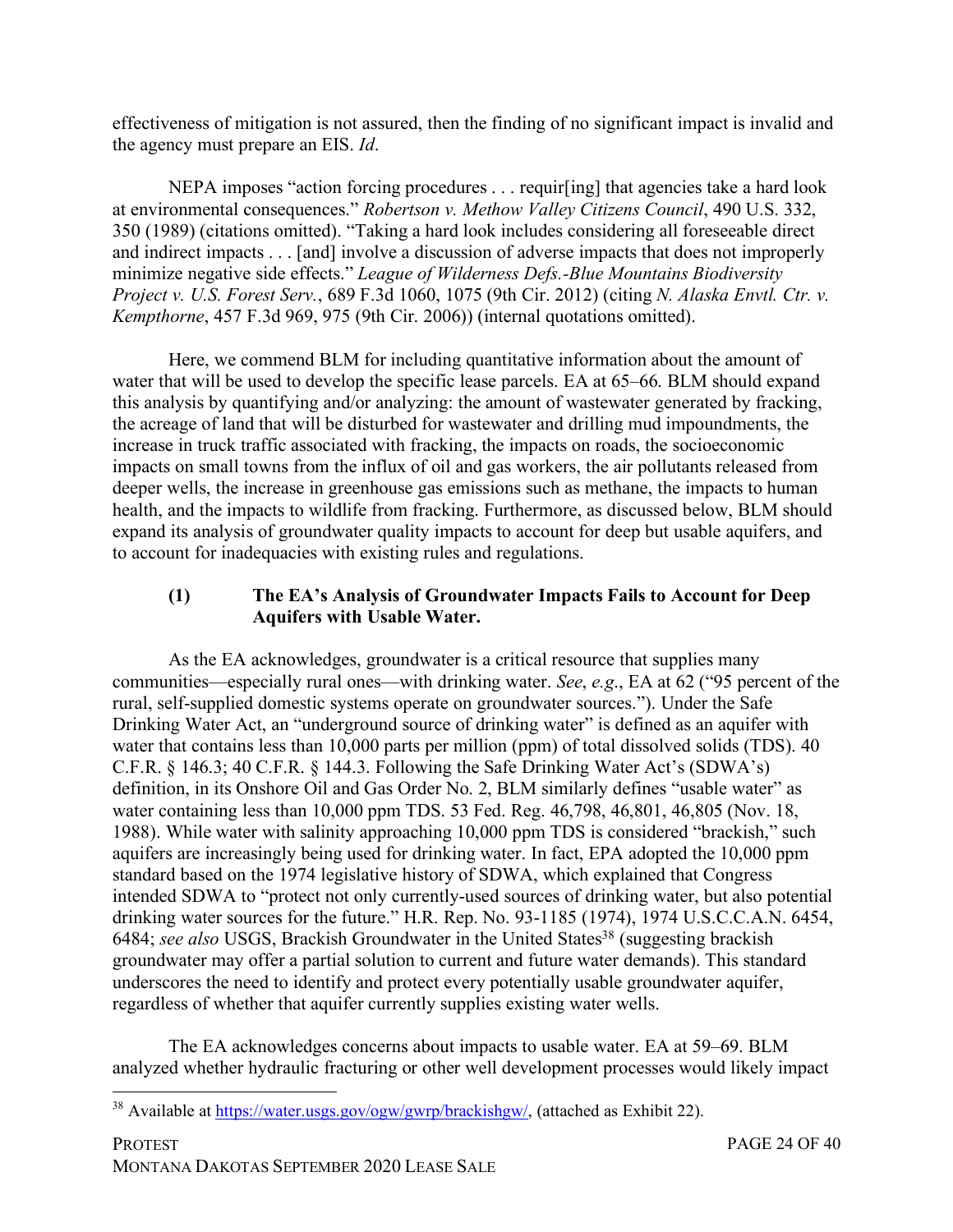any domestic water wells in the area of the lease sale by comparing the depths of the mineral formations that would likely be targeted for development on each of the leases with the depth of existing domestic water wells in the area. *Id*. at 62–64 & Appxs. F, F2, and G & Fig. 8, 9. It is commendable that BLM used the available data to analyze these potential impacts. BLM's analysis demonstrates that it is not only possible, but also of paramount importance to determine at the leasing stage whether lease development may impact usable groundwater in the leasing area. *Accord WildEarth Guardians v. U.S. Bureau of Land Mgmt.*, --- F. Supp. 3d ---, 2020 WL 2104760, at \*6 (D. Mont. May 1, 2020).

However, the depth of existing water wells is not a proxy for all usable groundwater. Usable groundwater formations may exist well beneath the formations that currently supply water wells. Climate change, drought, and aquifer depletion may require North Dakota and Montana farmers and ranchers to use deeper and saltier aquifers for their drinking water and to water their livestock and crops in the future, and this groundwater must be protected.

Yet BLM has made no effort to determine the depth of all usable (or potentially usable) groundwater in the surrounding regions. Without identifying how deep usable aquifers (with less than 10,000 ppm TDS) extend in the areas of the leases, BLM cannot know whether fracturing enabled by the proposed leases poses a risk of contaminating groundwater due to insufficient vertical separation. Rather than answering this critical question, BLM simply assumes that vertical separation between typical fracturing depths and existing water wells equates to adequate protection for all groundwater, regardless of depth. NEPA does not permit BLM to rely on this kind of incorrect assumption. *See Native Ecosystems Council v. U.S. Forest Serv.*, 418 F.3d 953, 965 (9th Cir. 2005) ("To take the required 'hard look' at a proposed project's effects, an agency may not rely on incorrect assumptions.") (citing 40 C.F.R. § 1500.1(b)); *Or. Nat. Desert Ass'n v. Jewell*, 840 F.3d; 16 562, 570 (9th Cir. 2016) (rejecting agency reliance on inaccurate data); *Sierra Club v. EPA*, 671 F.3d 955, 967 (9th Cir. 2012) (same).

Nor does BLM's limited analysis in other parts of the EA supply the requisite information. BLM briefly discusses characteristics of aquifers in Western Montana in general. EA at 62. But rather than addressing which aquifers underlie the parcels at issue and describing their depth and proximity to oil and gas formations, BLM simply hedges that "[l]ocal groundwater conditions within the vicinity of the lease parcels are highly variable and the quality and availability of groundwater varies greatly across the region." *Id*. at 62.

Relatedly, BLM acknowledges the risks posed by well communication between induced and existing fractures (*i.e.*, "frack hits"), but does not meaningfully consider how the lease sale will contribute to this risk. Frack hits are more likely when cement outside production casing does not extend far enough above production intervals, and when wells are spaced closely together. This concern is particularly salient in Montana and North Dakota, because North Dakota regulations require just 100 feet of cement outside production casing above the uppermost interval of production, and Montana has no such requirement whatsoever. Neither Montana nor North Dakota requires monitoring or a minimum separation distance to avoid frack hits.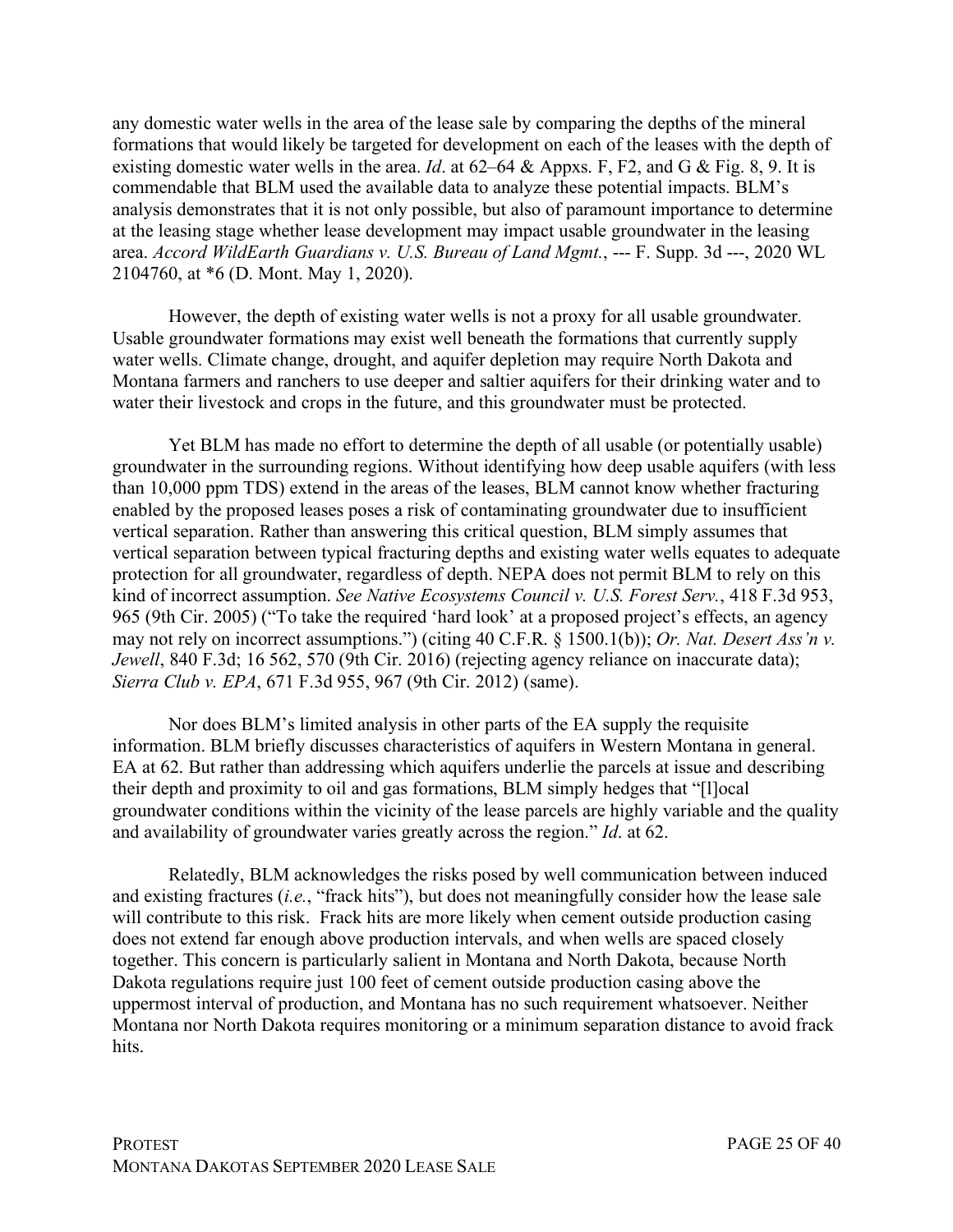Yet BLM does not consider whether well communication or frack hits are a risk on the specific leases at issue. The EA notes that "[t]he potential for [frack hits] is likely dependent on the local hydraulic gradients where those fluids are dissolved in the water column." EA at Appx. F p. 7. And the EA recognizes that "it is generally accepted that the potential [for this impact] decreases with increasing distance between the production zone and usable water zones. . . . [which] is dependent upon the site specific conditions at the well location." *Id.* at Appx. F at 9. But the EA does not provide any information regarding the placement of cement above upper perforated intervals, for either existing wells or for wells that may be developed on the offered leases. Nor does the EA discuss the presence of nearby preexisting boreholes in the Bakken/Three Forks Formation, even though BLM's own analysis shows that the Montana lease parcels are in areas that have a large number of existing wells. EA at Appx. G. Without these two pieces of information—the extent of cement outside production casing above production intervals, and well spacing—BLM cannot ensure protection of groundwater resources in lease areas.

In addition to Appendix G, which compares average water well depth in the area of the proposed leases to the depths of the mineral formations that will likely be targeted for fracturing, the EA includes a Hydraulic Fracturing White Paper as Appendix F, which documents the myriad pathways through which hydraulic fracturing can pollute ground and surface water. *See id.* at Appx. F. It is a step in the right direction for BLM to acknowledge that hydraulic fracturing and related processes can cause ground and surface water contamination. But the analysis in both Appendix F and in the EA itself continues to improperly minimize the risk of contamination caused by improper well construction, inadequate well casing and cementing, and other accidents that can allow hydraulic fracturing fluids and other contaminants to enter usable groundwater formations. *See*, *e.g.*, *id.* at 67 ("[C]umulative impacts on water quality findings associated with hydraulic fracturing appear inconclusive at this time.").

Additionally, BLM acknowledges that spills of fracturing fluids and produced water may pose risks to surface and groundwater. EA at 65 & Appx. F at pp. 6, 7, 14. But BLM does not discuss whether spills pose particular risks for the leases at issue. This is alarming because many of the proposed leases, in both Montana and North Dakota, are located directly next to, or directly underneath lakes, streams, rivers, or other surface water bodies. *See* EA at Appx. C. BLM must analyze the specific potential for spills into these water bodies, rather than simply observing that spills can occur in general.

Finally, the NEPA analyses for the underlying RMPs also fail to fully address impacts to groundwater. For example, similar to the lease sale EA, the Miles City RMP FEIS's analysis of groundwater impacts simply provides broad-brush descriptions of known aquifers, existing water wells, and water rights. *See* Miles City RMP FEIS at 3-31 to 3-36. And its discussion of oil and gas development, including drilling and hydraulic fracturing, offers minimal insight into water impacts and simply asserts that existing regulations provide adequate protection. *Id.* at 3-102 to 3-106. This FEIS, like the lease sale EA, does not meaningfully compare available aquifer data with likely fracturing activity to assess the risk of deep aquifer contamination. As a result, BLM cannot rely on the analyses in the underlying RMPs-EISs to meet its obligations under NEPA to take a "hard look" at the myriad impacts of fracking. *See WildEarth Guardians,* 2020 WL 2104760, at \*3–4; *see also Pennaco Energy, Inc. v. U.S. Dept. of Interior*, 377 F.3d 1147, 1151,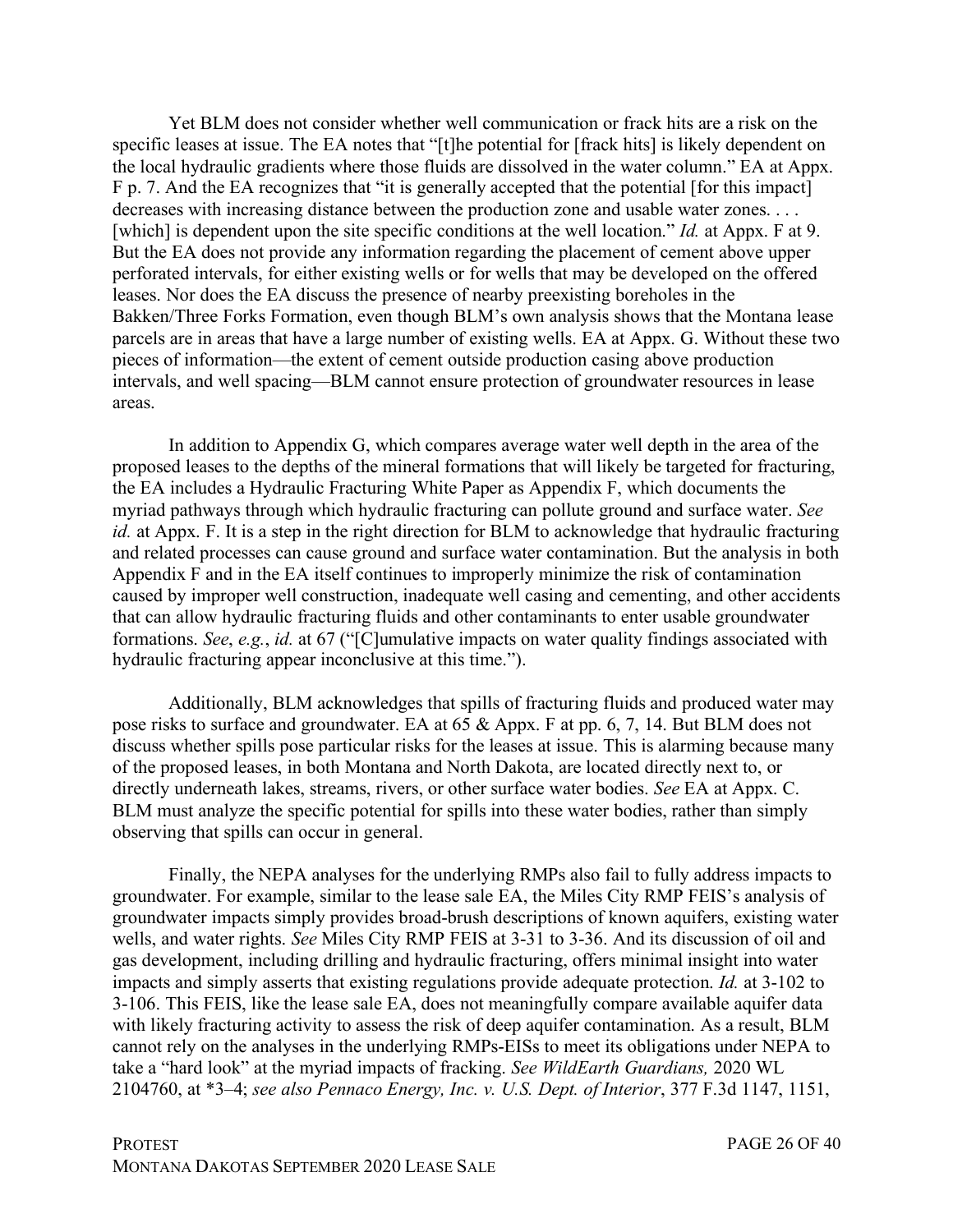1153 (10th Cir 2004); C*tr. for Biological Diversity v. U.S. Bureau of Land Management*, 937 F. Supp. 2d 1140, 1157 (N.D. Cal. 2013).

BLM attempts to address deep groundwater in its Response to Comments (Appendix H of the final EA), but the response is inadequate. BLM asserts that (1) brackish groundwater aquifers are not expected to occur at depths greater than 1,000 feet in the lease sale area; (2) water wells completed in the lower Tertiary aquifers are at most 3,000 feet deep; and (3) the likely target formation for these leases, the Bakken/Three Forks Formation, is located below 9,000 feet. Because the target formation is deeper than brackish aquifers and lower Tertiary aquifers, BLM argues, there is no risk of groundwater contamination from lack of vertical separation between the targeted formation and usable groundwater aquifers.

This response is inadequate for two reasons. First, it repeats the flawed assumption that existing water wells are a suitable proxy for all potentially usable groundwater. For example, the response states that lower Tertiary aquifers in the lease sale area "*are deeply buried* or overlain by fine-grained rocks in many places." Response to Comments at 4 (emphasis added). But rather than providing the actual depth and salinity of these aquifers throughout the lease sale area, BLM merely discusses the depths of "*[w]ater wells* completed in the aquifers." *Id.* (emphasis added). This discussion once again misses precisely the concern we are raising. Usable or potentially usable groundwater can occur at depths far greater than the depths of existing water wells, and BLM's analysis is incomplete until it provides and considers detailed information about all potentially usable groundwater in the lease sale area. Absent that, it is impossible for BLM and the public to know how future development will impact groundwater.

Second, there is evidence that usable groundwater does in fact exist in the lease sale area at depths close to expected target formations. In BLM's EA for its December 2018 Montana/Dakotas lease sale—which included many parcels in the same region as the September 2020 sale—BLM discussed "the deeper Paleozoic Madison formation aquifer." Dec. 2018 EA at 51.39 BLM wrote that "[w]ater quality of this aquifer is highly variable and is dependent on depth, bedrock type, recharge rate, and other factors" and stated that "[t]he depth to the Madison formation aquifer in the planning area can exceed 6,000 feet." *Id.* According to publicly available USGS data and maps, a portion of the Madison formation with less than 10,000 ppm TDS occurs in at least one county that contains parcels to be offered in the September 2020 sale.<sup>40</sup> BLM does not explain, in its EA or Response to Comments, whether the Madison formation (or other deep, usable aquifers that do not serve existing water wells) might be at risk of contamination due to lack of vertical separation. This example illustrates the problem with BLM's approach: looking only at existing water wells can result in usable aquifers being overlooked. A comprehensive, detailed analysis of *all* groundwater in the relevant region is needed.

<sup>&</sup>lt;sup>39</sup> Available at

https://eplanning.blm.gov/public\_projects/nepa/108993/160291/195985/Environmental\_Assessment\_Dec ember 11 2018 Lease Sale.pdf

<sup>40</sup> *See* United States Geologic Survey, Ground Water Atlas of the United States, Montana, North Dakota, South Dakota, Wyoming, Hydrologic Investigations Atlas 730-I, at Figure 61 (1996), available at https://pubs.usgs.gov/ha/730i/report.pdf.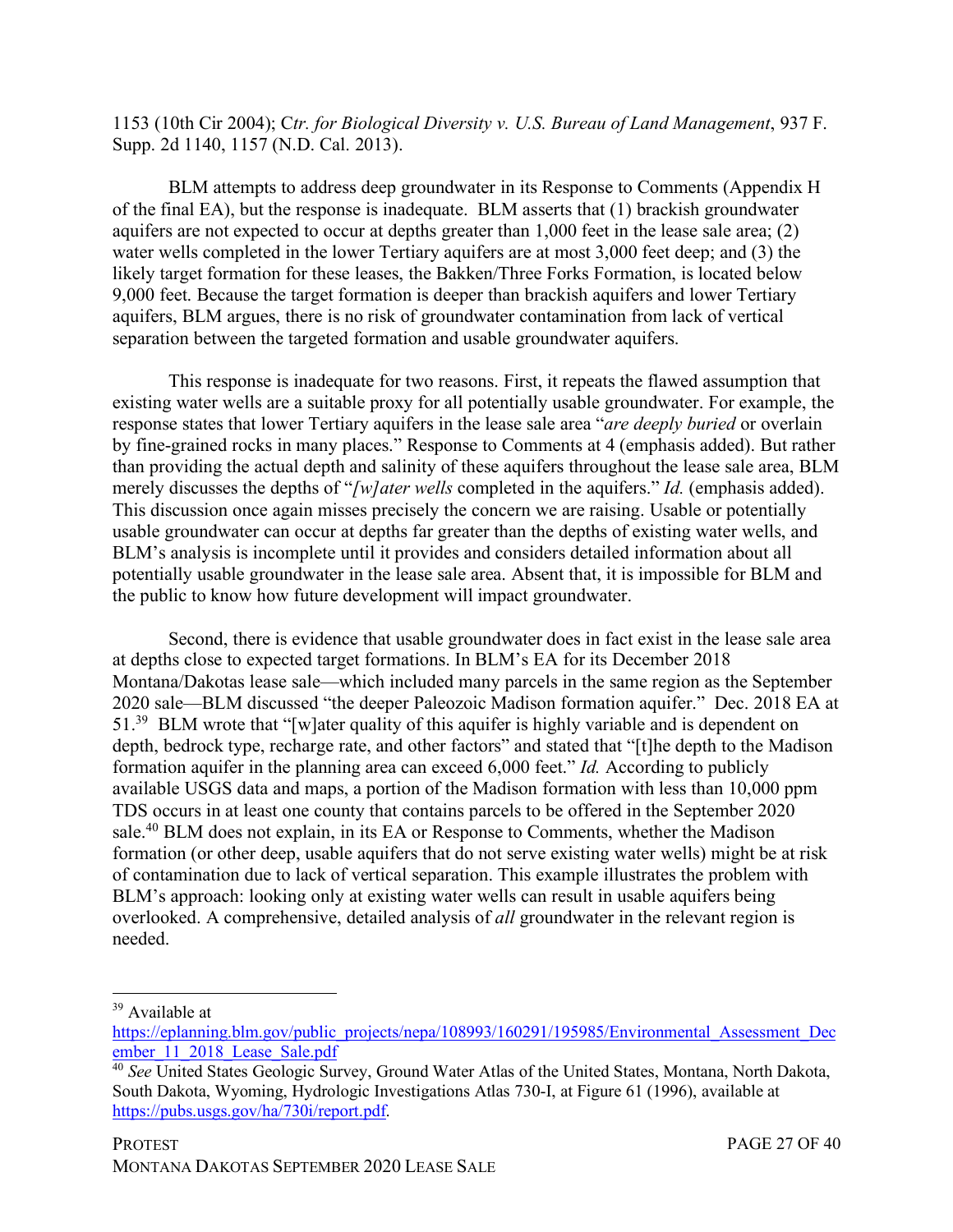Thus, the Response to Comments notwithstanding, BLM fails to fully assess risks to all deep, usable groundwater. BLM offers two explanations in the EA to excuse this gap in its analysis. First, asserts that existing regulations would adequately protect any usable groundwater. Second, it suggests all necessary analysis will be conducted at the APD stage. Neither explanation holds water, as explained below.

#### **(2) BLM Fails to Address Industry Noncompliance with Existing Regulations, which are Themselves Inadequate to Protect Usable Groundwater.**

The EA waves away groundwater concerns largely by asserting that existing regulations would protect usable groundwater. Despite the assertion that federal and state regulations will prevent aquifer contamination, Montana and North Dakota regulations do not specifically require wells to have surface casing that extends below all sources of usable water. *See generally* Administrative Rules of Montana Board of Oil and Gas Conservation, Chapter 22, Rules 36.22.101-36.22.1707; North Dakota Oil and Gas Division Rule 43-02-03-21.

In addition to discussing Montana and North Dakota state regulations, the EA states that "[a]ll wells would be cased and cemented pursuant to  $\ldots$  Onshore Orders No. 1 & 2." EA at 66. But BLM's Onshore Order No. 2's requirement to "protect and/or isolate all usable water zones" is inconsistently applied and often disregarded in practice. BLM itself has admitted that there is "continued confusion over which standard of water needs to be isolated and/or protected" under Onshore Order No. 2. BLM, Regulatory Impact Analysis for the Final Rule to Rescind the 2015 Hydraulic Fracturing Rule at p. 44-45 (Dec. 2017); *see also* Environmental Protection Agency comments on Oil and Gas; Hydraulic Fracturing on Federal and Indian Lands; Rescission of a 2015 Rule at 4 (commenting that BLM has in practice interpreted "usable water" inconsistently with how it is defined under the Safe Drinking Water Act).

Moreover, industry has admitted that despite Onshore Order No. 2, it often does not protect usable water in practice. Western Energy Alliance and the Independent Petroleum Association of America (collectively, "WEA") have told BLM that the "existing practice for locating and protecting usable water" does not measure the numerical quality of water underlying drilling locations, and therefore does not take into account whether water containing less than 10,000 ppm TDS would be protected during drilling.41 Instead, companies in North Dakota and Montana say they only install protective casing to a depth below the Pierre Shale formation, even if additional well casing would be needed to protect usable water located deeper than that formation. *Id*. at 84. Notably, nothing in Montana's or North Dakota's oil and gas regulations explicitly requires protective casing below the Pierre Shale formation or any other formation. *See generally* Administrative Rules of Montana Board of Oil and Gas Conservation, Chapter 22, Rules 36.22.101-36.22.1707; North Dakota Oil and Gas Division Rule 43-02-03-21. WEA has explained that requiring companies to protect all underground sources of drinking water would result in substantial additional costs for "casing and cementing associated with

 <sup>41</sup> Sept. 25, 2017 WEA comments Re: RIN 1004-AE52. *Oil and Gas; Hydraulic Fracturing on Federal and Indian Lands; Rescission of a 2015 Rule* (82 Fed. Reg. 34,464) at 59 (attached as Exhibit 23).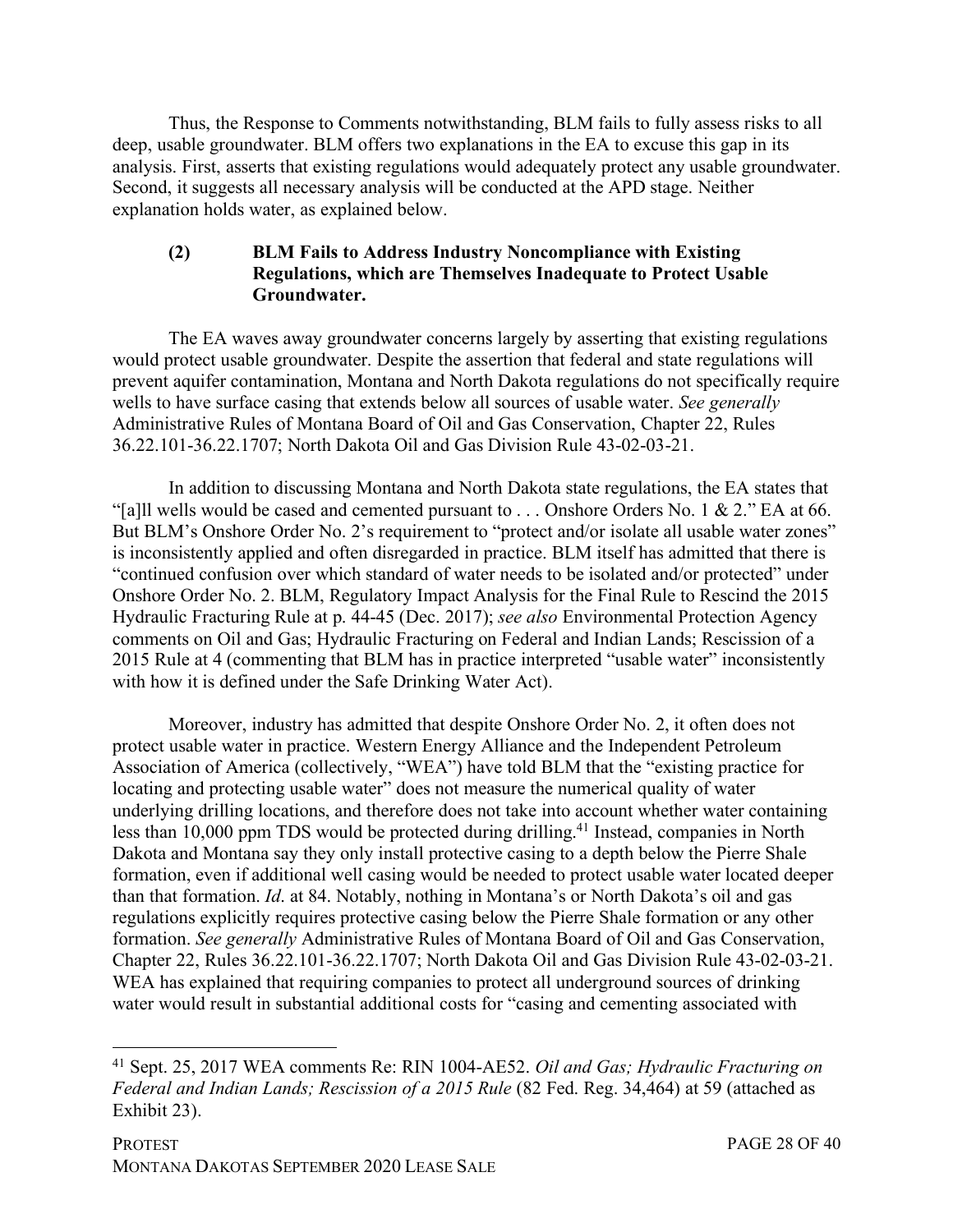isolating formations that meet the numerical definition of usable water under the [Onshore Order No. 2 standard], but which are located at depths deeper than the zones that state agencies and BLM field offices have previously designated as requiring isolation." WEA comments at 84. WEA predicted that complying with the 10,000 ppm TDS usable water standard would cost industry nearly \$174 million per year in additional well casing expenses. *Id*. at 84–85. Industry's admissions raise a significant environmental concern, which BLM must address before issuing new leases but is not addressed in the EA. Accepting WEA's statements as true, BLM and energy companies have been putting numerous underground sources of drinking water at risk.

Indeed, numerous recent studies, which have been submitted to BLM's Montana State Office and its Field Offices in other recent proceedings, confirm that casing and cementing practices do not always adequately protect usable water.42

In its Response to Comments, BLM dismisses these studies by distinguishing Montana's geology from Pavillion, Wyoming's. *See* Response to Comments at 7–8. BLM asserts that "the Montana parcels have different underlying geology and a greater degree of vertical separation between existing groundwater wells in the vicinity of the lease parcels and the targeted formation." *Id.* However, as discussed above, BLM's analysis of deep groundwater is flawed and incomplete, and these information gaps preclude BLM from ascertaining whether there is adequate vertical separation between usable groundwater and targeted formations.

BLM may not assume that groundwater will be protected by current practices when presented with information showing these practices are ineffective at protecting groundwater. *See WildEarth Guardians*, 2020 WL 2104760, at \*6 (holding that "BLM failed to take a hard look at groundwater impacts due to . . . surface casing depth not extending past drinking water.") The information necessary to make such an assessment is readily available in BLM's own permitting files for existing oil and gas wells, from produced water records on existing wells, and from other sources such as US Geological Survey reports, as evidenced by the December 22, 2017 report by Dr. DiGiulio. To the extent any information gaps exist, it is incumbent on BLM to obtain that additional information before making an irreversible commitment of resources by issuing the leases. For example, additional data on aquifer quality, depth, and well construction practices is "essential to a reasoned choice among alternatives" and can be collected at a cost that is not "exorbitant." *See* 40 C.F.R. § 1502.22.

 <sup>42</sup> *See*, *e.g.*, Gayathri Vaidyanathan, Fracking Can Contaminate Drinking Water at 8, Sci. Am. (Apr. 4, 2016); Dominic Digiulio, *Examination of Selected Production Files in Southcentral Montana to Support Assessment of the March 2018 BLM Lease Sale (December 22, Montana to Support Assessment of the March 2018 BLM Lease Sale (December 22, Montana to Support Assessment of the March* 2017)(attached as Exhibit 24); Dominic C. DiGiulio & Robert A. Jackson, *Impact to Underground Sources of Drinking Water and Domestic Wells from Production Well Stimulation and Completion Practices in the Pavillion, Wyoming Field*, 50 Am. Chem. Society, Envtl. Sci. & Tech. 4524, 4532 (Mar. 29, 2016)(attached as Exhibit 25); EPA, *Hydraulic Fracturing for Oil and Gas: Impacts from the Hydraulic Fracturing Water Cycle on Drinking Water Resources in the United States* (2016)(Attached as Exhibit 26).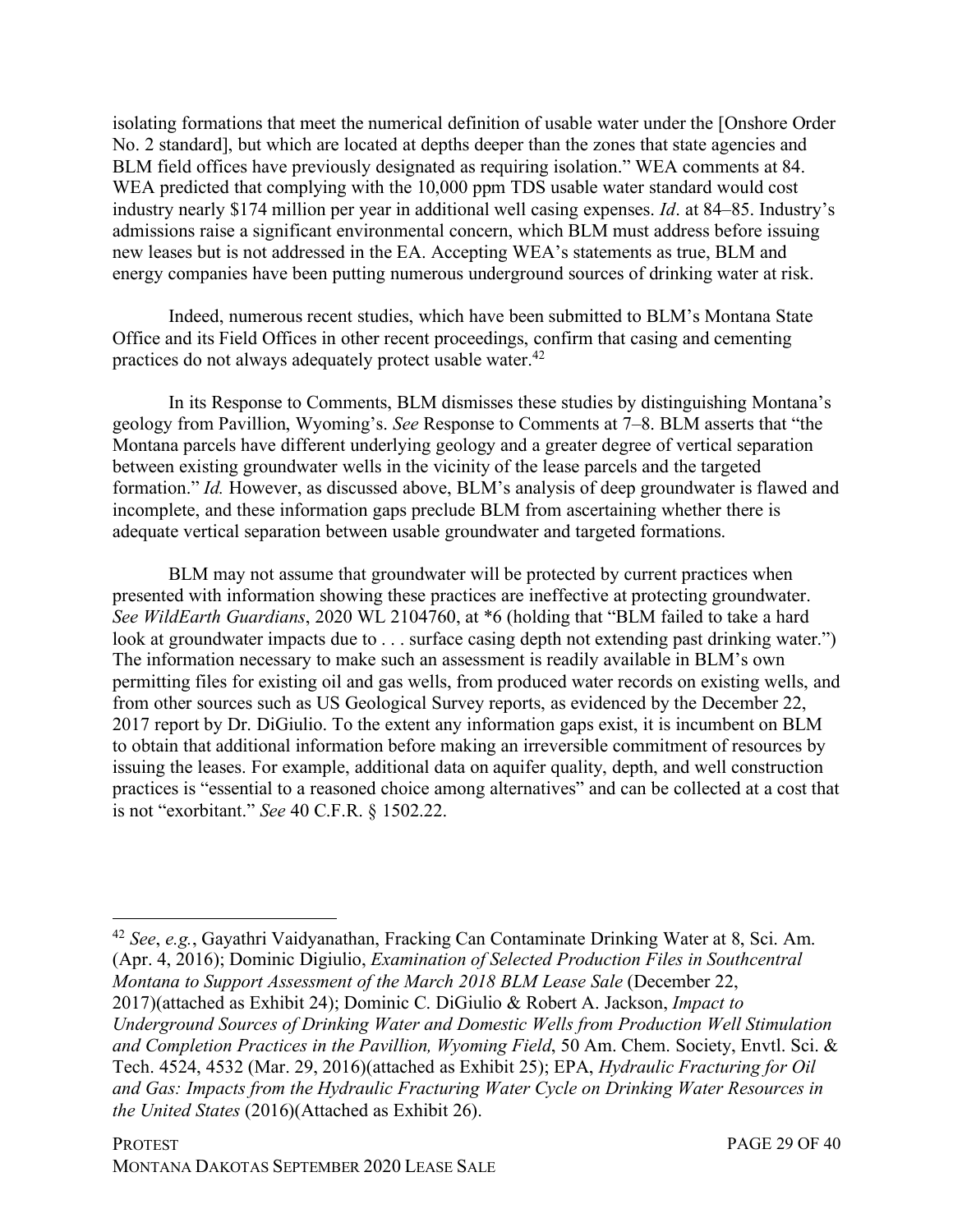#### **(3) BLM Should Not Wait Until the APD Stage to Fully Assess Groundwater Impacts.**

BLM's other reason for not providing a full analysis of groundwater impacts is its claim that these impacts will be assessed at the APD stage. However, the district court for the District of Montana rejected this exact approach, emphasizing that "[t]he Ninth Circuit for decades has held that NEPA requires at least some site specific analysis at the leasing stage, when this stage represents an irretrievable commitment of resources." *WildEarth Guardians*, 2020 WL 2104760, at \*5 (internal quotation marks omitted) (quoting *N. Alaska Envtl. Ctr. v. Kempthorne*, 457 F.3d 969, 974–75 (9th Cir. 2006)). The court in *WildEarth* explained that BLM can and should undertake a reasonably specific analysis of groundwater impacts at the leasing stage, and held that deferring this analysis to the APD stage is "improper[]." *Id.* at \*6. BLM should provide an EIS that fully assesses groundwater impacts now, before irretrievably committing publiclyowned resources*.*

The need to include a full analysis at the lease sale stage is underscored by the fact that the BLM frequently fails to fully analyze the impacts of fracking at the APD stage. For example, the BLM recently approved five Application Permits to Drill ("APDs") in Big Horn County, all of which have used or will use hydraulic fracturing and horizontal drilling to reach a shale formation at 8,000+ feet. *See* WildEarth Guardians, Request for State Director Review, Alta Vista Oil Corporation Doc Holiday2-H and Bullock 1-H Application Permit to Drill, DOI-BLM-MT-C020-2018-0010-DNA at 4 (Feb. 28, 2018). The underlying EA for the first well completely failed to analyze the impacts of fracking and all of the subsequent APDs relied upon this initial EA. *Id*. Thus, unless BLM analyzes these impacts at the lease sale stage, such analysis is unlikely to occur. This calls into question BLM's assertion that it will be able to protect groundwater through unspecified future NEPA analysis and Conditions of Approval. EA at 64–65, 68.

## **F. The BLM Must Consider Oil and Gas Transportation, Including Leaks and Spills.**

NEPA requires agencies to analyze downstream fossil fuel transport impacts, including construction of transport and harmful impacts from transport. *E.g.*, *Mont. Envtl. Info. Ctr. v. OSM*, 274 F. Supp. 2d 1074 (D. Mont. 2017). Agencies must further fully analyze the impacts of fossil fuel leaks or spills. *Standing Rock Sioux Tribe v. U.S. Army Corps of Engineers*, No. CV 16-1534 (JEB), 2020 WL 1441923 (D.D.C. Mar. 25, 2020); *350 Montana v. Bernhardt*, No. CV 19-12-M-DWM, 2020 WL 1139674 (D. Mont. Mar. 9, 2020). Here, BLM's EA fails entirely to address how oil from the proposed leases will be transported or the risks of such transportation. It is plain that oil transportation by pipeline or by train is dangerous to communities and the environment.43

# **G. The BLM Must Consider the Disposal of Waste from Fracking.**

 <sup>43</sup> Mattson Declaration on train impacts on grizzly bears (Attached as Exhibit 27).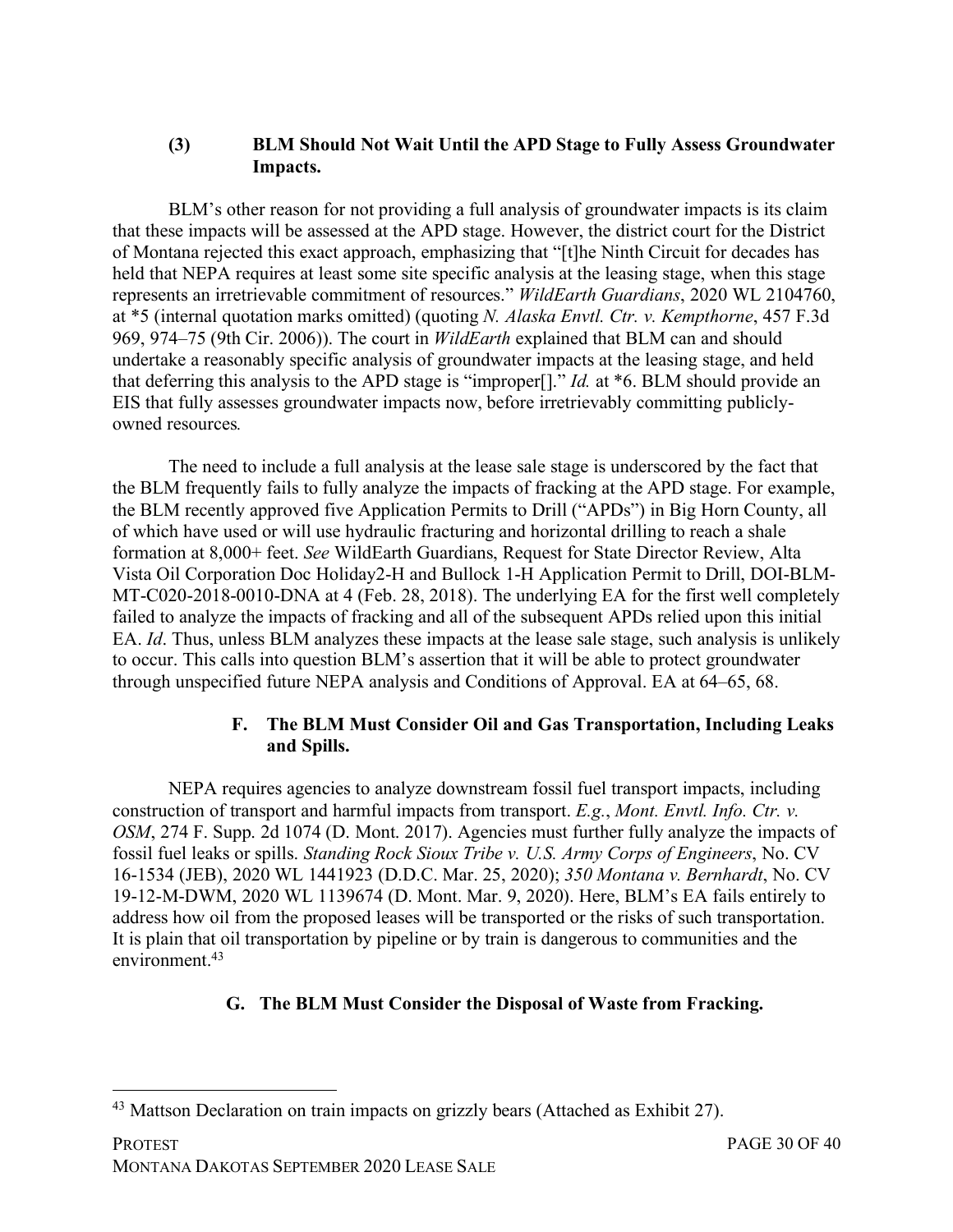Fracking produces significant amounts of waste, and because of exemptions under federal and state law, the oil and gas industry in North Dakota is not required to disclose the chemicals and additives they use in fracking fluid.<sup>44</sup> For each barrel of oil produced, at least an equivalent amount of saltwater is produced, meaning that in 2018, when North Dakota reported more than 460 million barrels of oil produced, at least this much wastewater was produced in the State. The disposal of this water has resulted in significant pollution of state waters in North Dakota and likely Montana as well. Fracking operations also produce solid waste that are often taken to local landfills or transported out of state. The BLM is required to take a hard look the impacts of fracking related waste under NEPA, as well as analyzing the cumulative impacts the September sale in the context of existing and reasonably foreseeable future development in the area. *See e.g. ForestWatch v. United States Bureau of Land Mgmt.,* No. CV154378MWFJEMX, 2016 WL 5172009, at \*10 (C.D. Cal. Sept. 6, 2016); *Ctr. for Biological Diversity v. U.S. Forest Serv.*, No. 2:17-CV-372, 2020 WL 1429569, at \*18 (S.D. Ohio Mar. 13, 2020).

#### **H. The BLM Must Prepare an EIS.**

Because the proposed lease sale poses significant impacts, the BLM must prepare an EIS for the lease sale.

A federal agency must prepare an EIS when a major federal action "significantly affects the quality of the human environment."  $42 \text{ U.S.C.}$   $\frac{6}{5}$   $4332(2)(C)$ ;  $40 \text{ C.F.R.}$   $\frac{6}{5}$  1502.4. A federal action "affects" the environment when it "will or *may* have an effect" on the environment. 40 C.F.R. § 1508.3 (emphasis added); *see also Airport Neighbors All. v. U.S.*, 90 F.3d 426, 429 (10th Cir. 1996). The significance of a proposed action is gauged based on both context and intensity. 40 C.F.R. § 1508.27. Context "means that the significance of an action must be analyzed in several contexts such as society as a whole (human, national), the affected region, the affected interests, and the locality." *Id.* § 1508.27(a). Intensity "refers to the severity of impact," and is determined by weighing ten factors, including "[1] [t]he degree to which the proposed action affects public health or safety," "[2] [u]nique characteristics of the geographic area such as proximity to historic or cultural resources, park lands, prime farmlands, wetlands, wild and scenic rivers, or ecologically critical areas," "[3] [t]he degree to which the effects on the quality of the human environment are likely to be highly controversial," "[4] [t]he degree to which the possible effects on the human environment are highly uncertain or involve unique or unknown risks[,]" and "[5] [w]hether the action is related to other actions with individually insignificant but cumulatively significant impacts." *Id.* § 1508.27(b)(2)–(5), (7). For this latter factor, "[s]ignificance exists if it is reasonable to anticipate a cumulatively significant impact on the environment. Significance cannot be avoided by terming an action temporary or by breaking it down into small component parts." *Id.*

The first intensity factor under NEPA is "the degree to which the proposed action affects public health and safety." *Id.* § 1508.27(b)(2). There is no doubt the proposed action, which would allow for the use of fracking, impacts public health and safety. As discussed above, the use of fracking presents risks to human health and water due to air pollution and risks of

 <sup>44</sup> North Dakota Frack Waste Report, Earthworks, June 2020 (attached as Exhibit 28).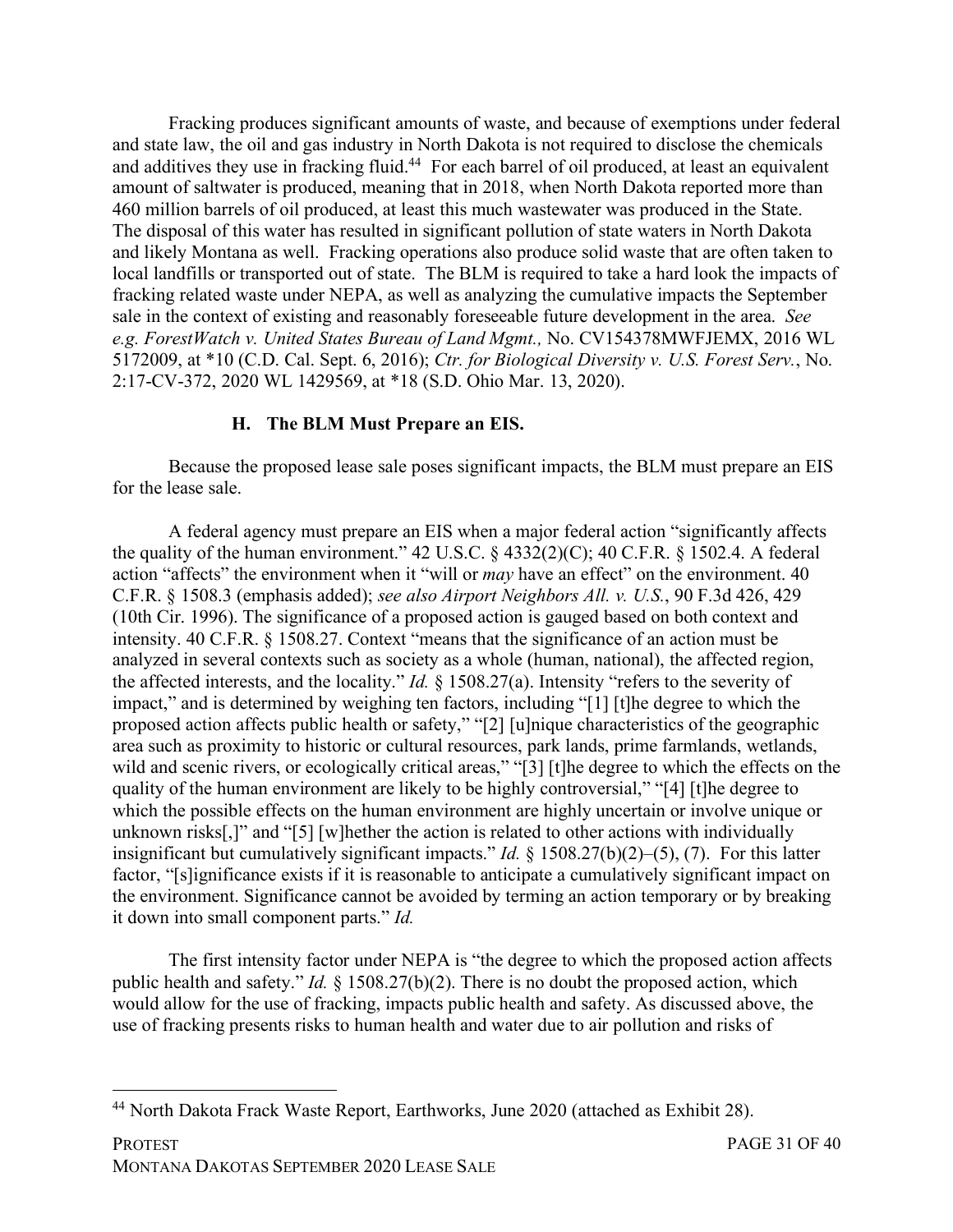contamination. Thus, the BLM must fully analyze and disclose the impacts of fracking in a future EIS.

A similar argument applies to the second and third intensity factors, which require, respectively, a look at the degree to which impacts are highly controversial and the degree to which impacts are highly uncertain or involve unique and unknown risks. Indeed, the situation here is directly similar to the situation in *Center for Biological Diversity v. U.S. Bureau of Land Management*, where the court held that the BLM's "unreasonable lack of consideration of how fracking could impact development of the disputed parcels . . . unreasonably distort[ed] BLM's assessment of at least three of the 'intensity' factors in its FONSI," including the aforementioned factors. 937 F. Supp. 2d at 1157. Specifically, the court reasoned that fracking was highly controversial based on the possibility of significant environmental degradation, public outcry, and potential threats to health and safety. *Id.* at 1157–58. There is no doubt that similar reasoning applies here. Fracking presents a significant risk of contamination. For example, the Pavillion well contamination occurred within a related geological formation connected to the formation which stretches into Carbon County, Montana. *Compare*, EPA Draft Report, *Investigation of Ground Water Contamination Near Pavillion, Wyoming* 1 (Dec. 2011), https://www.epa.gov/sites/production/files/documents/EPA\_ReportOnPavillion\_Dec-8-2011.pdf, *with* USGS, *Groundwater Atlas of the United States, Montana, North Dakota, South Dakota, Wyoming HA 730-I*, https://pubs.usgs.gov/ha/ha730/ch\_i/I-text.html, *see Figure*s 10-11 https://pubs.usgs.gov/ha/ha730/ch\_i/I-summary.html. The same is true with respect to climate impacts of leasing, given the potentially significant climate impacts, as revealed through the social cost of carbon and the rapidly shrinking global carbon budget, as well as the increasing risks of climate tipping points and significant unanticipated climate impacts. E.g., USGCRP, National Climate Assessment, supra; Lenton et al., Climate Tipping Points—Too Risky to Bet Against 575 Nature 592 (Nov. 2019) (attached as Exhibit 10).

Finally, because the September 2020 lease parcels are close to lease parcels sold in previous recent lease sales, the fifth intensity factor, cumulative impacts, is also implicated by the lease sale, further underscoring the need for an EIS. According to NEPA regulations, "[s]ignificance exists if it is reasonable to anticipate a cumulatively significant impact on the environment. Significance cannot be avoided by terming an action temporary or by breaking it down into small component parts." 40 C.F.R. § 1508.27(b)(7). This latter sentence is particularly important here. The September lease sale is not occurring in a vacuum. There is clearly significant interest in the area that is continuing with these parcels. Thus, the BLM must more comprehensively study the cumulative impacts of these similar actions occurring within the same area.

#### **II. Endangered Species Act**

#### **A. Statutory Framework and Legal Violations**

Section 7(a) of the ESA provides:

**(1)** The Secretary shall review other programs administered by him and utilize such programs in furtherance of the purposes of this chapter. All other Federal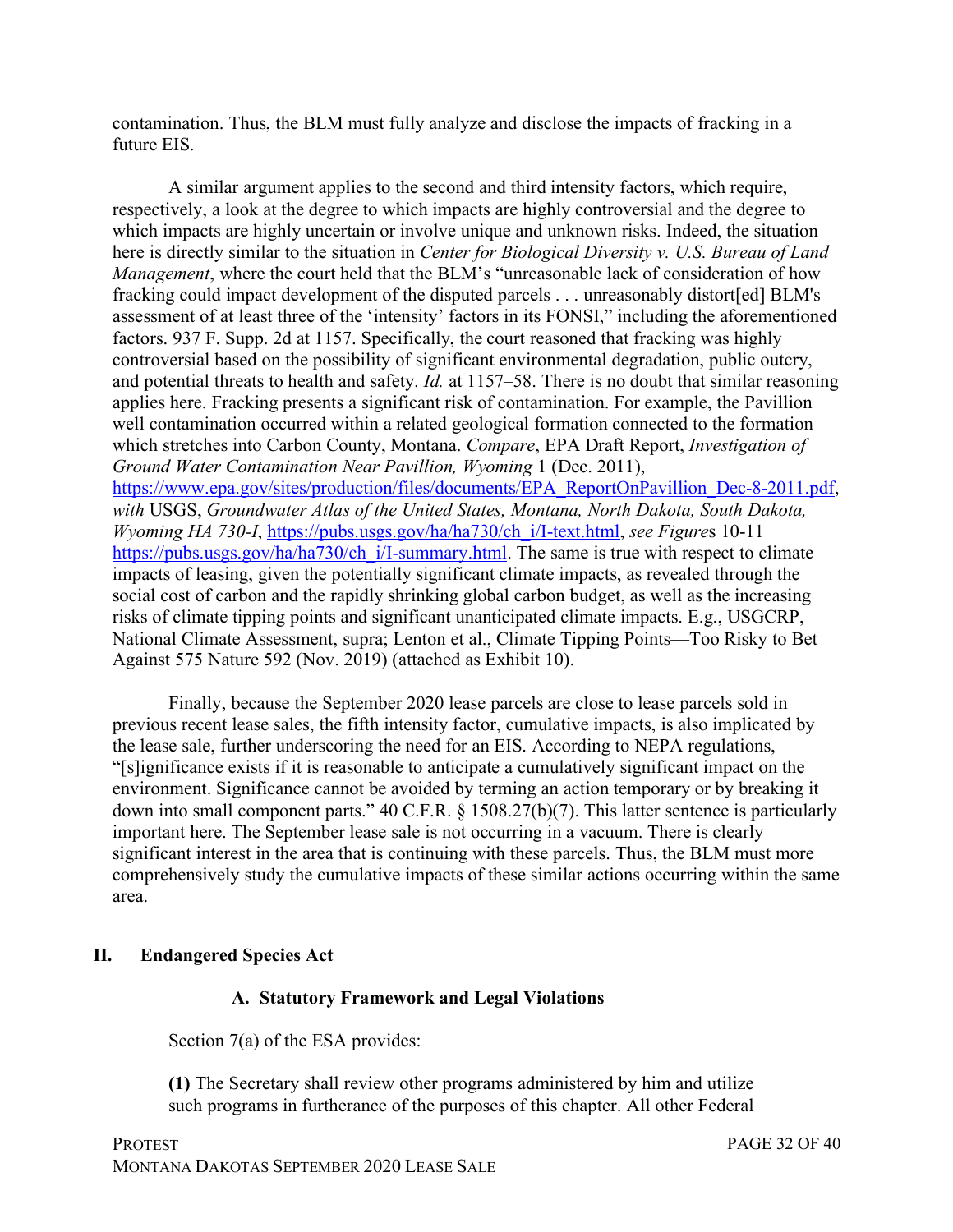agencies shall, in consultation with and with the assistance of the Secretary, utilize their authorities in furtherance of the purposes of this chapter by carrying out programs for the conservation of endangered species and threatened species listed pursuant to section 1533 of this title.

**(2)** Each Federal agency shall, in consultation with and with the assistance of the Secretary, insure that any action authorized, funded, or carried out by such agency (hereinafter in this section referred to as an "agency action") is not likely to jeopardize the continued existence of any endangered species or threatened species or result in the destruction or adverse modification of habitat of such species which is determined by the Secretary, after consultation as appropriate with affected States, to be critical, unless such agency has been granted an exemption for such action by the Committee pursuant to subsection (h) of this section. In fulfilling the requirements of this paragraph each agency shall use the best scientific and commercial data available.

16 U.S.C.A. § 1536(a). Section 7(c) further states:

**(1)** To facilitate compliance with the requirements of subsection (a)(2), each Federal agency shall, with respect to any agency action of such agency for which no contract for construction has been entered into and for which no construction has begun on November 10, 1978, request of the Secretary information whether any species which is listed or proposed to be listed may be present in the area of such proposed action. If the Secretary advises, based on the best scientific and commercial data available, that such species may be present, such agency shall conduct a biological assessment for the purpose of identifying any endangered species or threatened species which is likely to be affected by such action. Such assessment shall be completed within 180 days after the date on which initiated (or within such other period as is mutually agreed to by the Secretary and such agency, except that if a permit or license applicant is involved, the 180-day period may not be extended unless such agency provides the applicant, before the close of such period, with a written statement setting forth the estimated length of the proposed extension and the reasons therefor) and, before any contract for construction is entered into and before construction is begun with respect to such action. Such assessment may be undertaken as part of a Federal agency's compliance with the requirements of section 102 of the National Environmental Policy Act of 1969 (42 U.S.C. 4332).

#### 16 U.S.C.A. § 1536.

When evaluating the effects of a proposed action, agencies much consider direct, indirect, and cumulative effects:

Effects of the action refers to the direct and indirect effects of an action on the species or critical habitat, together with the effects of other activities that are interrelated or interdependent with that action, that will be added to the environmental baseline. The environmental baseline includes the past and present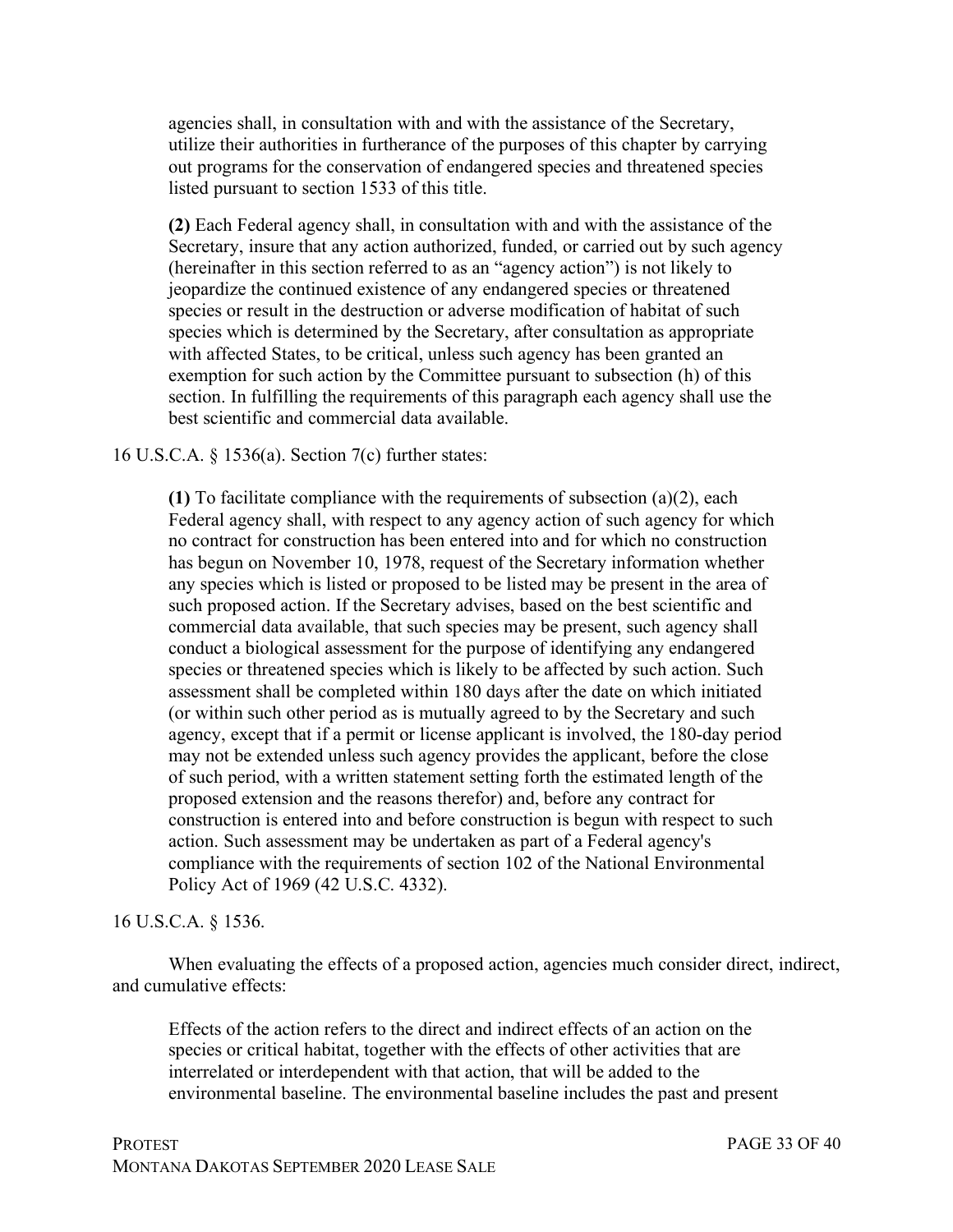impacts of all Federal, State, or private actions and other human activities in the action area, the anticipated impacts of all proposed Federal projects in the action area that have already undergone formal or early section 7 consultation, and the impact of State or private actions which are contemporaneous with the consultation in process. Indirect effects are those that are caused by the proposed action and are later in time, but still are reasonably certain to occur. Interrelated actions are those that are part of a larger action and depend on the larger action for their justification. Interdependent actions are those that have no independent utility apart from the action under consideration.

50 C.F.R. § 402.02. Cumulative effects are "those effects of future State or private activities, not involving Federal activities, that are reasonably certain to occur within the action area of the Federal action subject to consultation." *Id.* The analysis of effects must consider impacts in the action area, which is defined as "all areas to be affected directly or indirectly by the Federal action and not merely the immediate area involved in the action." *Id.*

"Each Federal agency shall review its actions at the earliest possible time to determine whether any action may affect listed species or critical habitat." 50 C.F.R. § 402.14(a).

An agency may avoid the consultation requirement only if it determines that its action will have "no effect" on a listed species or critical habitat. *Sw. Ctr. for Biological Diversity v. U.S. Forest Serv.,* 100 F.3d 1443, 1447–48 (9th Cir.1996). Once an agency has determined that its action "may affect" a listed species or critical habitat, the agency must consult, either formally or informally, with the appropriate expert wildlife agency. If the wildlife agency determines during informal consultation that the proposed action is "not likely to adversely affect any listed species or critical habitat," formal consultation is not required and the process ends. 50 C.F.R. § 402.14(b)(1). Thus, actions that have any chance of affecting listed species or critical habitat—even if it is later determined that the actions are "not likely" to do so—require at least some consultation under the ESA.

We have previously explained that "may affect" is a "relatively low" threshold for triggering consultation. *Cal. ex rel. Lockyer v. U.S. Dep't of Agric.,* 575 F.3d 999, 1018 (9th Cir.2009). " '*Any possible effect,* whether beneficial, benign, adverse or of an undetermined character,'" triggers the requirement. *Id.* at 1018–19 (quoting 51 Fed.Reg. 19,926, 19,949 (June 3, 1986)) (emphasis in *Lockyer* ). The Secretaries of Commerce and the Interior have explained that "[t]he threshold for formal consultation must be set sufficiently low to allow Federal agencies to satisfy their duty to 'insure' " that their actions do not jeopardize listed species or adversely modify critical habitat. 51 Fed.Reg. at 19,949.

*Karuk Tribe of Cal. v. U.S. Forest Serv.*, 681 F.3d 1006, 1027 (9th Cir. 2012).

Notably, compliance with the ESA is an important step, but it is not enough. Under NEPA, the BLM must also adequately consider the effects (direct, indirect, and cumulative) of the project on this species and alternatives that will protect this species.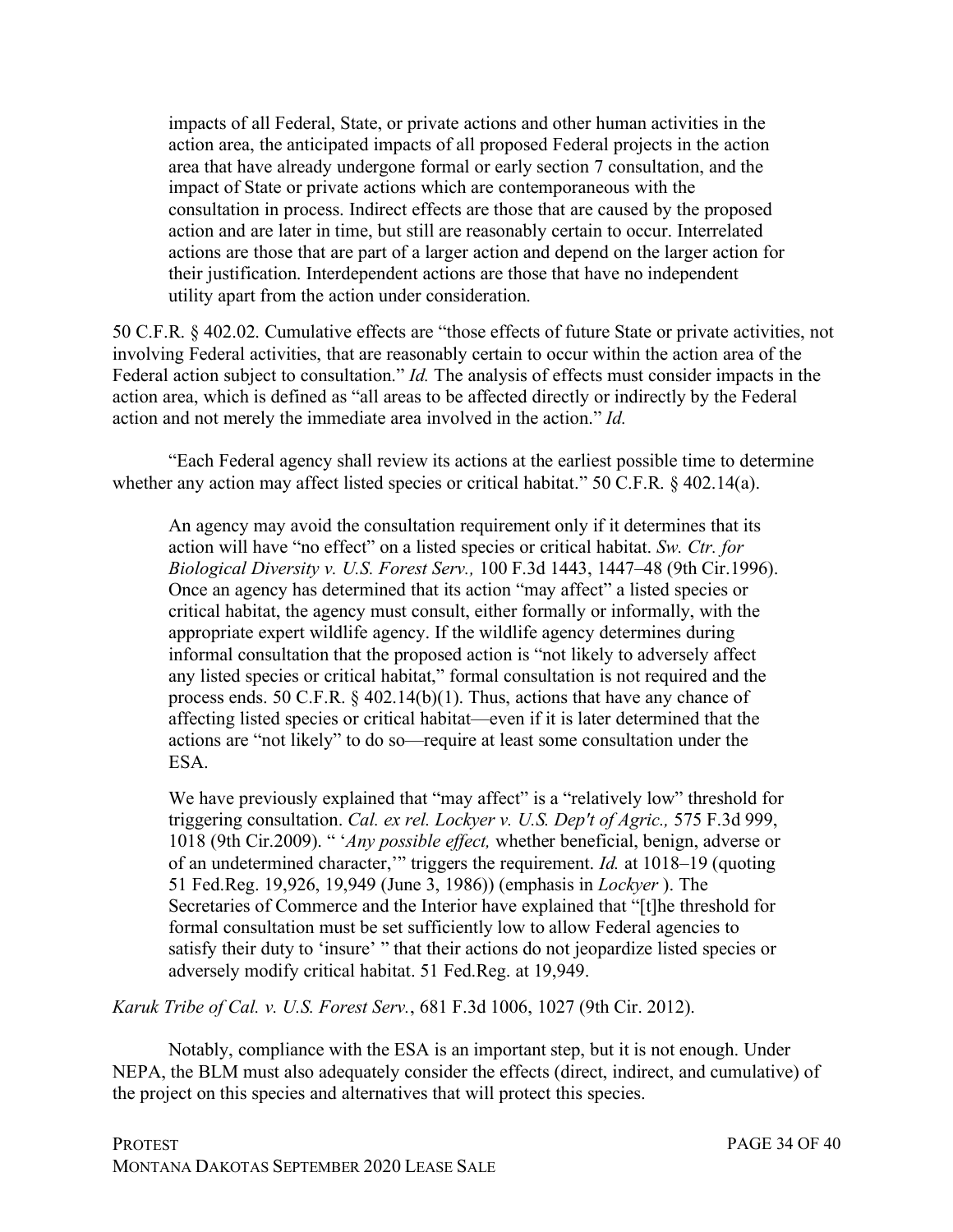#### **B. Northern Long-Eared Bat**

The Northern long-eared bat (Myotis septentrionalis) was listed as threatened under the Endangered Species Act in 2015.45 More research is needed to establish the distribution and abundance of the Northern long-eared bat in Montana.46 The EA noted that it had received comments to the effect that documented occupied habitat was identified within 5 miles of five of the parcels to be offered for sale, and acknowledges that suitable habitat exists in one or more parcels in McKenzie and Billings Counties, ND. EA at 13-14. The EA, however, contains no specific information about site surveys, habitat quality, or other information necessary to assess Northern long-eared bat populations or habitat suitability. Instead, it offers only a conclusory reliance on the BA prepared for the 2015 RMP revision and the USFWS' concurrence with the BLM's determination that the proposed action "may affect or is not likely to adversely affect" the species. EA at 15.

Because the Northern Long-Eared Bat is listed as threatened pursuant to the Endangered Species Act, the BLM must adequately consider effects of the project on this species using the best available science. Numerous expert reports have identified Northern Long-Eared Bat throughout eastern Montana.47 This is critical because white-nose syndrome has been detected in Montana<sup>48</sup> and the species should properly be considered endangered, rather than threatened. *Ctr. for Biological Diversity v. Everson*, 435 F. Supp. 3d 69 (D.D.C. 2020). Compliance with the ESA may require consultation under Section 7 of the Act with the U.S. Fish and Wildlife Service about the impacts of this proposal on these species. The BLM should affirmatively post all consultation documents on the Internet so that the public is fully informed as to what determinations are being made and the analysis behind them. Alternatively, we respectfully request that BLM provide those documents to us when they are completed.

In January 2016, the U.S. Fish and Wildlife Service issued a Programmatic Biological Opinion on its Final 4(d) Rule for the Northern Long-Eared Bat.<sup>49</sup> This Programmatic Biological Opinion specifically identifies "forest conversion" from oil and gas development as posing a risk of permanent loss and fragmentation of roosting and foraging habitat.<sup>50</sup> Importantly, the

 <sup>45</sup> U.S. Fish and Wildlife Service, *Northern Long-Eared Bat (Myotis septentrionalis),* https://www.fws.gov/midwest/Endangered/mammals/nleb/index.html (last visited September 2, 2020).

<sup>46</sup> *Northern Myotis Montana Field Guide*, Montana's Official State Website, http://fieldguide.mt.gov/speciesDetail.aspx?elcode=amacc01070 (last visited September 2, 2020).

<sup>&</sup>lt;sup>47</sup> Robbins & Moore (2018)(attached as Exhibit 29); Robbins & Moore (2019)(attached as Exhibit 30).

<sup>48</sup> https://helenair.com/outdoors/fungus-causing-disease-fatal-to-bats-detected-in-montana-forfirst-time/article\_0ef4a386-c67c-55ef-960f-edccf967fe0e.html (last visited September 2, 2020).

<sup>&</sup>lt;sup>49</sup> U.S. Fish and Wildlife Service, Programmatic Biological Opinion on Final 4(d) Rule for the Northern Long-Eared Bat and Activities Excepted from Take Prohibitions (Jan. 5, 2016), *available at* https://www.fws.gov/midwest/endangered/mammals/nleb/pdf/BOnlebFinal4d.pdf. <sup>50</sup> *Id.* at 48-49.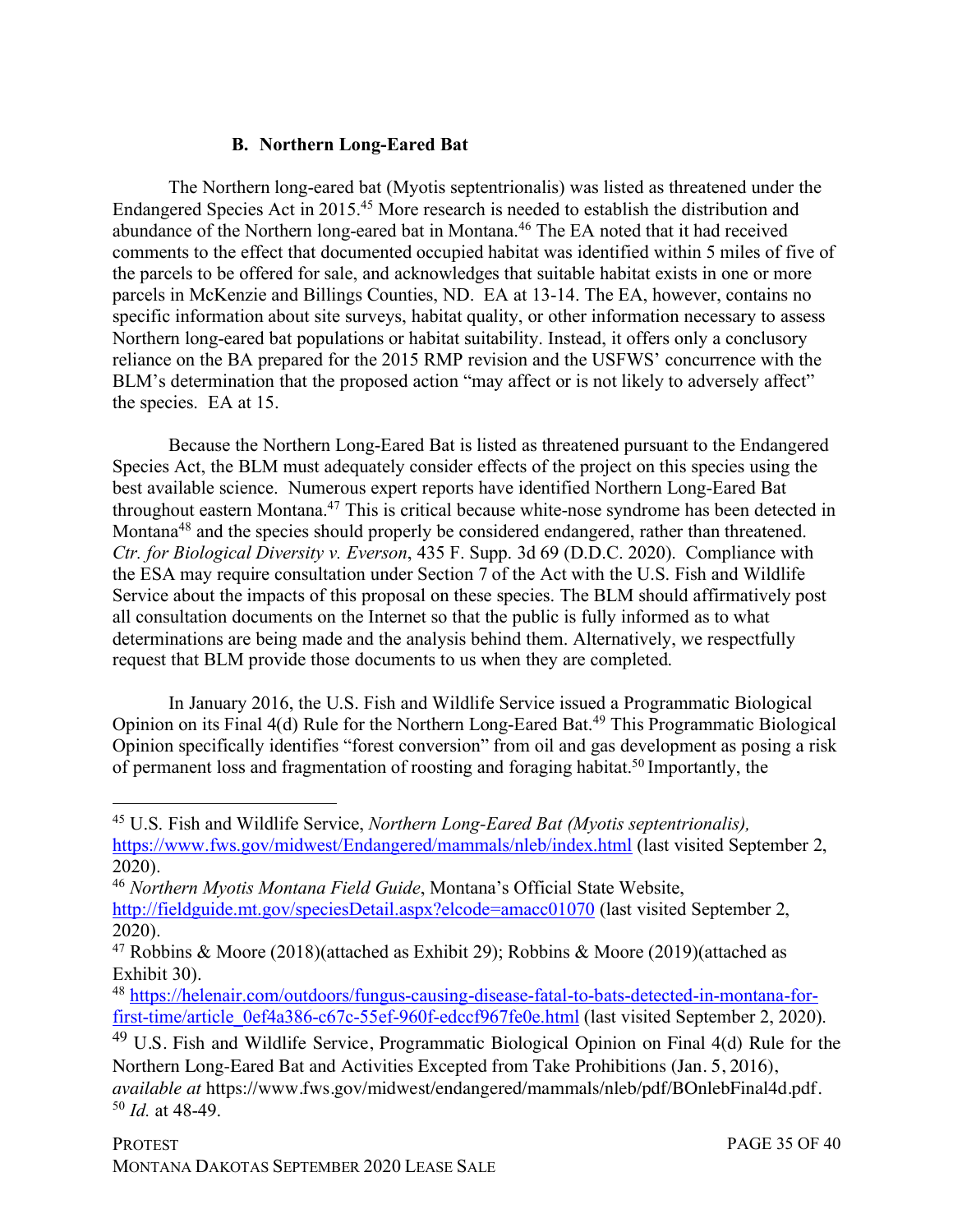Programmatic Biological Opinion satisfies the requirements of the Endangered Species Act's Section 7 consultation requirement only for the Fish and Wildlife Service's Section 4(d) rule itself, not for other federal actions such as BLM oil and gas leasing: "the final 4(d) rule does not alter the requirements for consultation under section 7 of the Act, which apply to all federal actions that may affect listed species and designated critical habitat."51 The Programmatic Biological Opinion does permit federal agencies to rely on it to fulfill their project-specific Section 7 responsibilities, but only under highly specific conditions set forth in the Biological Opinion, including a determination as to whether the activity is excepted from incidental taking prohibitions under the 4(d) rule.<sup>52</sup> The EA contains no information whatsoever that would allow either the BLM or the Fish and Wildlife Service to determine whether those conditions have been met.

The Northern long-eared bat is highly vulnerable to extrinsic stressors.<sup>53</sup> In particular, the species is highly susceptible to White-nose syndrome.<sup>54</sup> White-nose syndrome is an illness characterized by a ring of white fungus often seen on the faces and wings of affected bats.<sup>55</sup> White-nose syndrome has killed over a million bats since 2006, when symptoms were first observed in New York.56 In the eastern United States, the species has undergone large declines where it is affected by White-nose syndrome.<sup>57</sup> North Dakota recently confirmed its first known cases of White-nose syndrome,58 and Montana has confirmed presence of the fungus within the state  $59$ 

Oil and gas development can affect the Northern long-eared bat by causing loss and degradation of the bat's summer habitat. During the summer, northern long-eared bats roost underneath bark, in cavities, or in crevices of both live trees and dead trees (snags).<sup>60</sup> In addition to causing direct loss of habitat through land clearing, oil and gas development can lead to degradation of water quality and water withdrawals that cause loss or degradation of the bats' summer riverine habitat. All active season captures of Northern long-eared bat in Montana have been in or near riparian forest dominated by cottonwood and green ash.<sup>61</sup> When considered cumulatively with other threats, including White-nose syndrome and climate change, habitat degradation or loss from oil and gas development could significantly affect the Northern longeared bat in Montana.

<sup>53</sup> *Id.*

<sup>60</sup> *Northern Myotis Montana Field Guide* at 5.

 <sup>51</sup> *Id.* at 4.

<sup>52</sup> *Id.* at 5-6.

<sup>54</sup> *Id.*

<sup>55</sup> U.S. Fish & Wildlife Service, *What Is White-Nose Syndrome?*, WHITE-NOSE SYNDROME RESPONSE TEAM*, https://www.whitenosesyndrome.org/static-page/what-is-white-nose-syndrome* (last visited September 2, 2020).

<sup>56</sup> *Id.*

<sup>57</sup> *Id.*

<sup>58</sup> https://wildlife.org/north-dakota-sees-first-cases-of-white-nose-syndrome/

<sup>59</sup> http://fwp.mt.gov/news/newsReleases/fishAndWildlife/nr\_1372.html

<sup>61</sup> *Id.*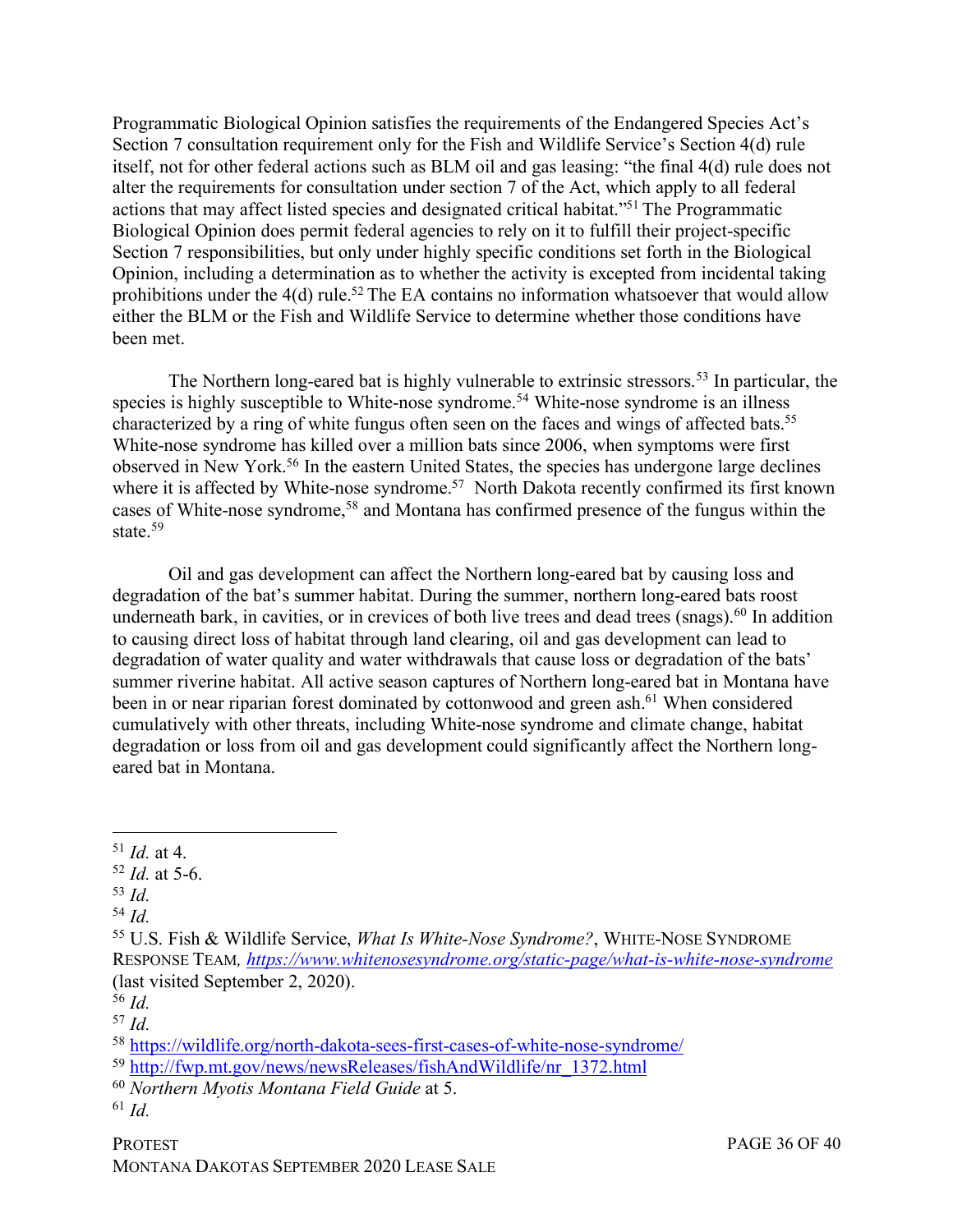The Fish and Wildlife Service clearly recommends that other federal agencies, including the BLM, perform proper Northern long-eared bat surveys prior to proposed actions that may affect the species. Under Section  $7(a)(1)$  of the ESA, which directs federal agencies to utilize their authorities to further the purposes of the Act by carrying out conservation programs for the benefit of listed species, the Fish and Wildlife Service recommends that federal action agencies "[p]erform NLEB surveys according to the most recent Range-wide Indiana Bat/NLEB Summer Survey Guidelines."<sup>62</sup> In order to satisfy its obligations under both ESA Section  $7(a)(1)$  and NEPA, BLM should perform such surveys prior to leasing. Reliance on BLM's standard Endangered Species stipulation, Stipulation TES 16-2, see EA at 12, is squarely foreclosed by the Ninth Circuit's decision in Conner v. Burford, 848 F.2d 1441, 1454-57 (9th Cir. 2012), where the court found that it was improper to exclude the potential effects of future lessee activity when reviewing the leasing phase for oil and gas permits on public lands.

Given the comments regarding occupied habitat within five miles of some offered parcels and the confirmed presence of suitable habitat in some of the parcels to be offered, it is possible that the Northern long-eared bat is present in the areas affected by this Lease Sale. Therefore, at a minimum, under ESA Section 7(a)(2) and the terms of the 2016 Programmatic Biological Opinion, BLM must either initiate consultation with the Fish and Wildlife Service, or make the required determinations and reporting as to whether the proposed action may be covered by the Programmatic Biological Opinion.

## **C. Whooping Crane**

BLM acknowledges that suitable habitat for the endangered whooping crane, *Grus americana*, is present on parcels in Burke and Williams Counties, North Dakota, and may be present in parcels in Richland and Sheridan Counties, Montana. EA at 13-14. The whooping crane is one of the rarest birds in North America and remains a symbol of efforts to recover endangered species. The U.S. Fish and Wildlife Service has stated that "if one had to choose a species . . . to symbolize the endangered species program, the whooping crane would be the prime candidate."63 The critically endangered bird was listed as endangered March 11, 1967, one of the first species to be listed under the ESA. 64

While the species' numbers are slowly increasing, "they are far below the level required for recovery."65 Whooping cranes have a low reproductive rate and limited genetic variability, which derives from the mere 15 or so individuals that remained in the 1940s.<sup>66</sup> Despite returning from the brink, the species remains at critical risk of extinction.<sup>67</sup>

 <sup>62</sup> Programmatic Biological Opinion at 6.

<sup>63</sup> U.S. Fish and Wildlife Service, Region 2, Whooping Crane Recovery Plan 1 (1994).

<sup>64</sup> 32 Fed. Reg. 4001 (Mar. 11, 1967).

 $65$  U.S. Fish and Wildlife Service, Regions 2 and 6, Whooping Cranes and Wind Development – An Issue Paper (2009).

<sup>66</sup> *Id.*

<sup>67</sup> *Id.*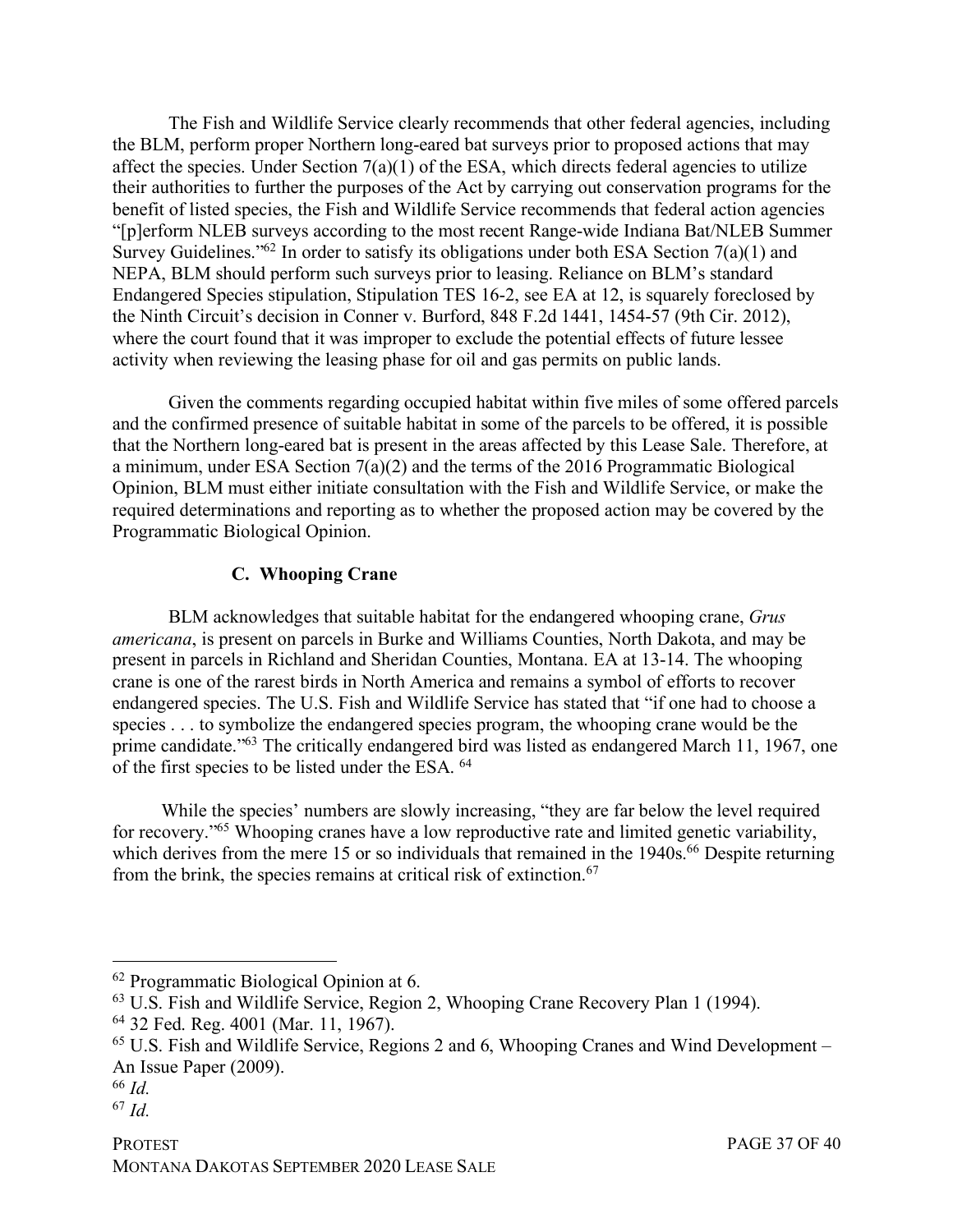Oil and gas development in whooping crane habitat presents a number of risks to the species not examined in the EA or yet examined in ESA Section 7(a)(2) consultation. Oil and gas drilling, gathering, and production infrastructure, depending on location, may eliminate wetland habitats utilized by migrating whooping cranes, or may result in direct mortality of birds in waste pits.68 Should power lines be constructed to supply power to any elements of oil and gas infrastructure, such construction would pose a particularly high risk to migrating cranes. Collisions with power lines during migration is recognized as one of the greatest threats to whooping cranes, and there BLM acknowledges that several of the parcels could lead to development within the whooping crane migration corridor, leading to a potential risk of injury or death from collisions.69

BLM, however, declines to analyze these impacts, consult with FWS as required under Section 7(a)(1) of the ESA, or include protective stipulations, instead merely asserting without explanation that instead it will apply "COA attached to the APD at project level." EA at 13 Table 1. This approach of deferring consultation to a later stage violates Section 7 and the Ninth Circuit's decision in Conner v. Burford, 848 F.2d 1441, 1454-57 (9th Cir. 2012), where the court found that it was improper to exclude the potential effects of future lessee activity when reviewing the leasing phase for oil and gas permits on public lands. Prior to leasing, BLM must: (a) analyze the available habitat and use of the proposed parcels by migrating whooping cranes, (b) consult with the Fish and Wildlife Service to ensure that the proposed action will not jeopardize the survival and recovery of the species, and (c) impose appropriate stipulations at the leasing stage to ensure protection of suitable whooping crane habitat and minimize risk of injury or mortality. Such stipulations, following appropriate analysis, could include, but are not limited to, siting requirements, pit covering or netting requirements, and/or mitigation measures to reduce collision risk from oil and gas infrastructure.

#### **III. Conclusion**

The Citizen Groups appreciate your consideration of the information and concerns addressed herein, as well as the information included in the attached exhibits.

Should you have any questions, please do not hesitate to contact us.

Sincerely, Annham

Melissa Hornbein and Shiloh Hernandez Western Environmental Law Center

 <sup>68</sup> *See* U.S. Fish and Wildlife Service, Whooping Crane Recovery Activities 2011 at 23 (Aug. 31, 2011), *available at* https://whoopingcrane.com/wp-content/uploads/2011/09/Wooping-Crane-Recovery-Activities-2011.pdf.<br><sup>69</sup> U.S. Fish and Wildlife Service, Whooping Crane Species Profile, available at

https://ecos.fws.gov/ecp0/profile?spcode=B003.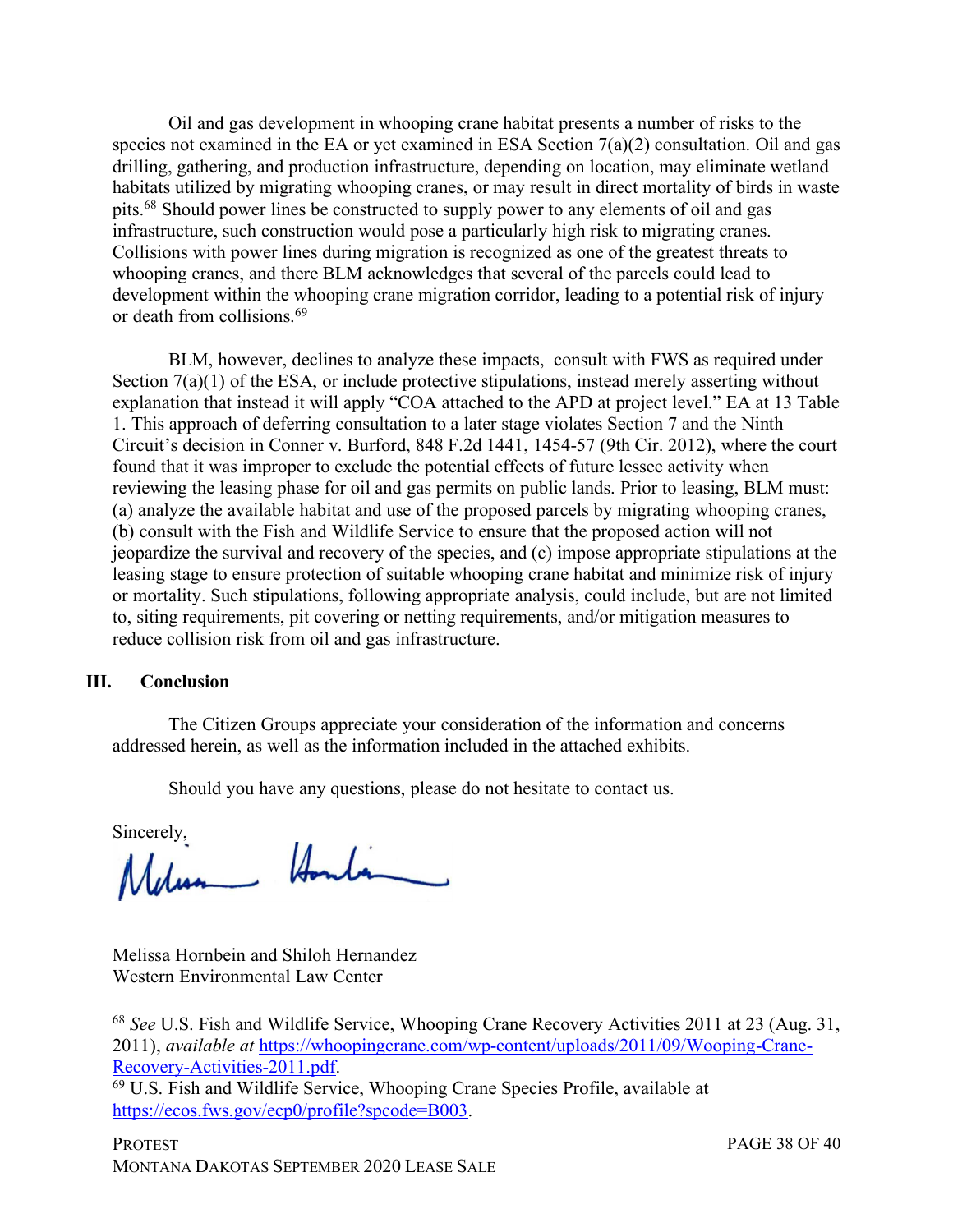103 Reeder's Alley Helena, Montana 59601 406.204.4852 hornbein@westernlaw.org

Tom Delehanty Associate Attorney Earthjustice Rocky Mountain Office 633 17th Street, Suite 1600 Denver, CO 80202 T: 303.996.9628 tdelehanty@earthjustice.org

#### **On behalf of:**

Rebecca Fischer Climate & Energy Program Attorney WildEarth Guardians 406.698.1489 rfischer@wildearthguardians.org

Jeremy Nichols Climate & Energy Program Director WildEarth Guardians 303.437.7663 jnichols@wildearthguardians.org

Diana Dascalu-Joffe Senior Attorney, Public Lands Center for Biological Diversity Denver, CO 720.925.2521 ddascalujoffe@biologicaldiversity.org

Rose Monahan Associate Attorney Sierra Club 2101 Webster St., Suite 1300 Oakland, CA 94612 415.977.5704 louisa.eberle@sierraclub.org

Kelly Fuller Energy Campaign Coordinator Western Watersheds Project